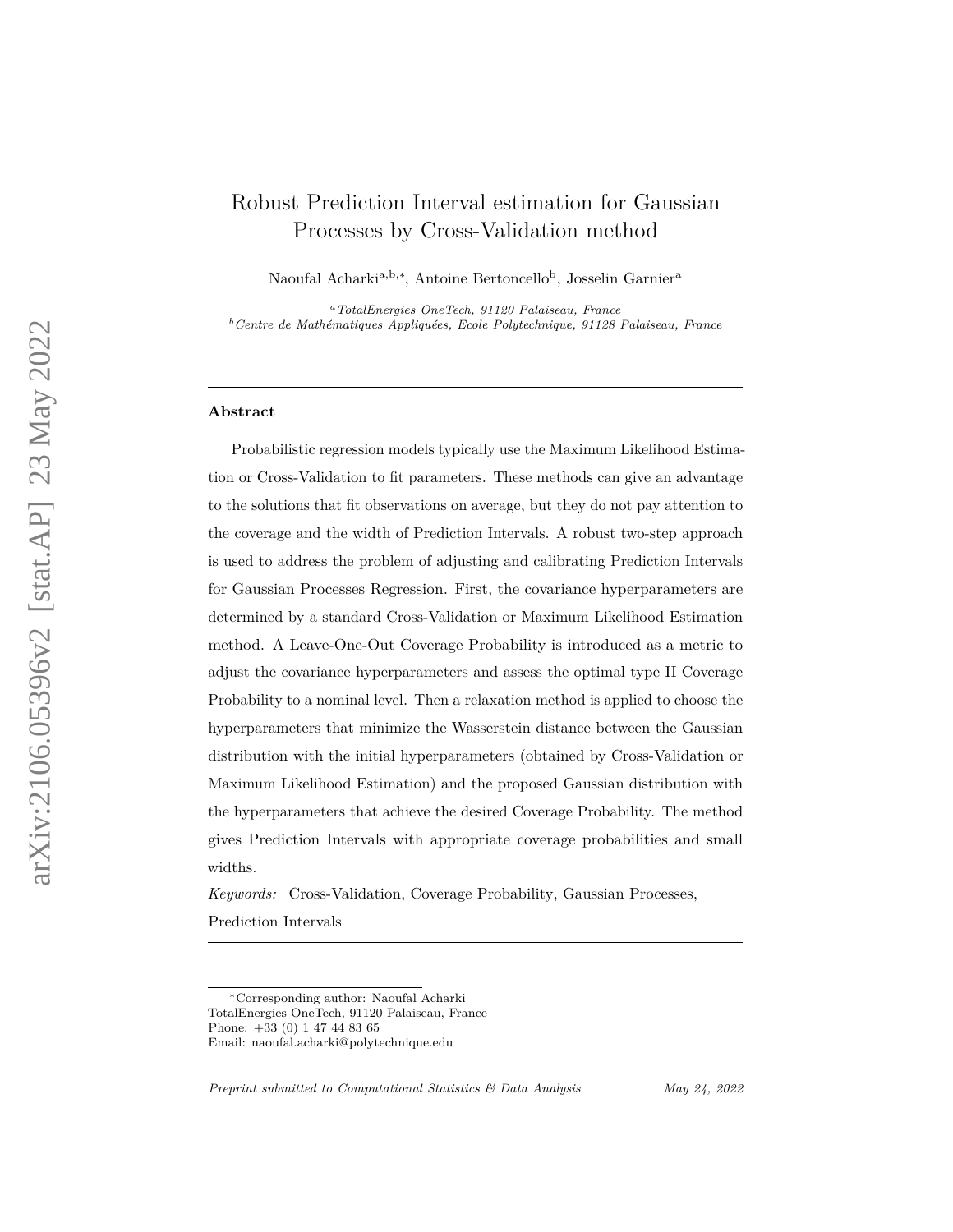# <span id="page-1-0"></span>**1. Introduction**

Many approaches of supervised learning focus on point prediction by producing a single value for a new point and do not provide information about how far those predictions may be from true response values. This may be inadmissible, especially for systems that require risk management. Indeed, an interval is crucial and offers valuable information that helps for better management than just predicting a single value.

The Prediction Intervals are well-known tools to provide more information by quantifying and representing the level of uncertainty associated with predictions. One existing and popular approach for prediction models without predictive distribution (e.g. Random Forest or Gradient Boosting models) is the bootstrap, starting from the Traditional bootstrap [\(Efron & Tibshirani, 1994;](#page-35-0) [Heskes, 1997\)](#page-36-0) to Improved Bootstrap [\(Li et al., 2018\)](#page-37-0). It is considered as one of the most used methods [\(Efron & Tibshirani, 1994\)](#page-35-0) for estimating empirical variances and for constructing Predictions Intervals, it is claimed to achieve good performance under some asymptotic framework.

A set of empirical methods have been proposed for these models to build Prediction Intervals like the Infinitesimal Jackknife [\(Wager et al., 2014\)](#page-40-0), Jackknifeafter-Bootstrap methods [\(Efron, 1992\)](#page-35-1), Quantile Random Forest [\(Meinshausen,](#page-37-1) [2006\)](#page-37-1) Out-Of-Bag intervals [\(Zhang et al., 2020\)](#page-40-1) and Conformal prediction [\(Lei](#page-37-2) [et al., 2018;](#page-37-2) [Romano et al., 2019\)](#page-39-0). In the Deep Learning field, many recent methods have been also developed to quantify the uncertainty in Neural networks: The Delta method [\(Hwang & Ding, 1997\)](#page-36-1), Mean-Variance Estimation [\(Nix &](#page-38-0) [Weigend, 1994\)](#page-38-0), the Bayesian approach [\(MacKay, 1992;](#page-37-3) [Gal & Ghahramani,](#page-35-2) [2016\)](#page-35-2), Lower Upper Bound Estimation [\(Khosravi et al., 2011\)](#page-36-2) and Quality-Driven ensembled approach [\(Pearce et al., 2018\)](#page-38-1). Most methods estimate the Coverage Probability (CP) [\(Landon & Singpurwalla, 2008\)](#page-36-3) and the mean Prediction Interval width (MPIW) [\(Khosravi et al., 2010\)](#page-36-4) by using the combinational Coverage Width-based Criterion (CWC) as a metric to identify model's parameters or define a loss function with a Lagrangian controlling the importance of the width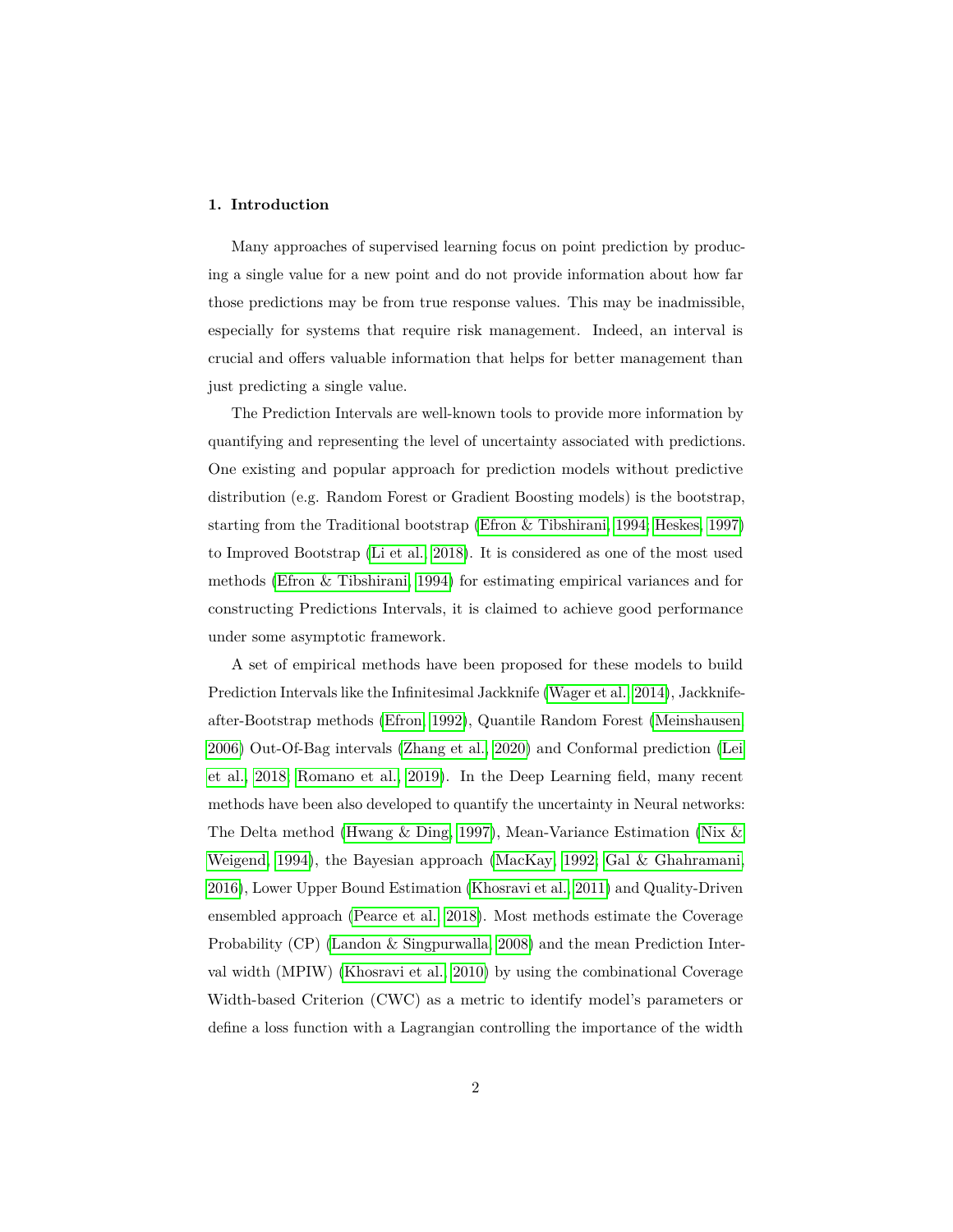and coverage. [Pang et al.](#page-38-2) [\(2018\)](#page-38-2) suggest the Receiver Operating Characteristic curve of Prediction Interval (ROC-PI), a graphic indicator that serves as a trade-off between the intervals width and CP for identifying the best parameters.

Unlike Ensemble methods or Neural Networks, there exist several prediction models with a probabilistic framework like the Gaussian Processes (GP) model [\(Rasmussen & Williams, 2005\)](#page-38-3) which are able to compute an efficient predictor with associated uncertainty. These models are more suitable for uncertainty quantification. They provide a predictive distribution with both point prediction and interval estimation and do not require any empirical approach such as the bootstrap. In most cases, the predictive distributions of GP models are obtained either with a *plug-in* method that takes the Maximum Likelihood Estimator (MLE) [\(Mardia & Marshall, 1984;](#page-37-4) [Stein, 1999\)](#page-39-1) of the model's hyperparameters or by using a Full-Bayesian approach that takes into account the posterior distribution of the hyperparameters and propagates it into the predictive distribution. However, both methods suffer from some limitations. Indeed, the MLE approach works well only when the model is well-specified and may fail in case of model misspecification [\(Bachoc, 2013b\)](#page-34-0). At the same time, the Full-Bayesian approach is very complex to implement, typically with a Markov chain Monte Carlo (MCMC) algorithm and is sensitive to the choice of the *prior* distribution of the hyperparameters [\(Filippone et al., 2013;](#page-35-3) [Muré, 2018\)](#page-37-5). On the other hand, the calibration of Prediction Intervals is little studied in the literature. [Lawless](#page-37-6) [& Fredette](#page-37-6) [\(2005\)](#page-37-6) proposed a frequentist approach to predictive distribution to build and calibrate the Prediction Intervals. However, to the best of our knowledge, this approach has not yet been extended to models with a predictive distribution and we do not have any guarantees that it can work in the case of a misspecified model. Furthermore, improving the modelling of the covariance function seems to be efficient in overcoming the issue of a misspecified model. However, it may lead to complex covariance models and, consequently, severe difficulties in estimating the covariance function's hyperparameters, especially in high dimensions. Moreover, sometimes, it is challenging to find proper modelling without further knowledge of the system and the sources of uncertainty. In this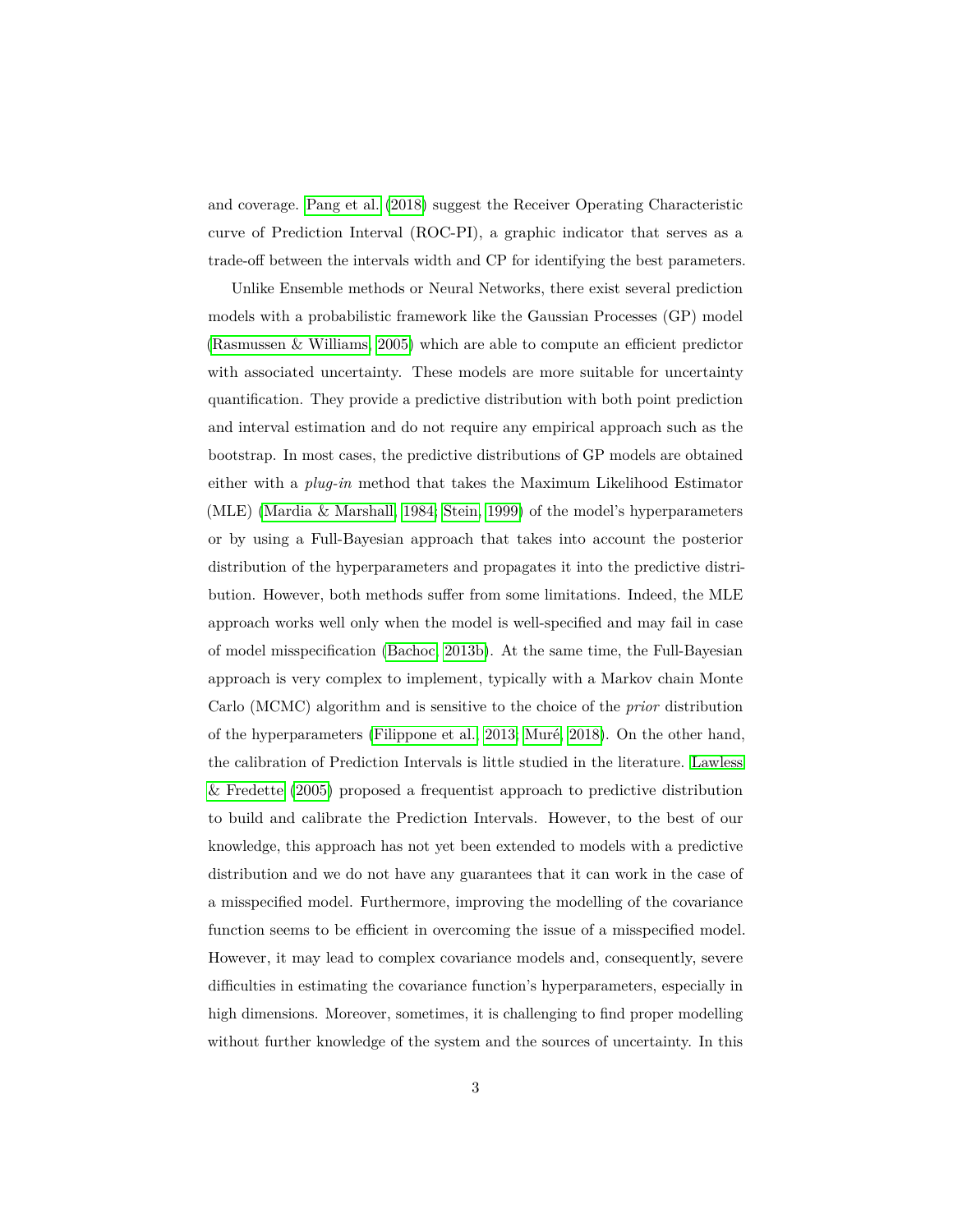work, we propose a method based on Cross-Validation (CV) on the GP model to address the problem of model misspecification and calibrate Prediction Intervals by adjusting the upper and lower bounds to satisfy the desired level of CP. The method gives Prediction Intervals with appropriate coverage probabilities and small widths.

The paper is organized as follows. Section [2](#page-3-0) formulates the problem of Prediction Intervals estimation. Section [3](#page-4-0) introduces the Gaussian Process regression model and its training methods. In Section [4,](#page-11-0) we present a method for estimating robust Prediction Intervals supported by theoretical results. We show in Section [5](#page-18-0) the application of this method to academic examples and to an industrial example. Finally, we present our conclusions in Section [6.](#page-32-0)

# <span id="page-3-0"></span>**2. Problem formulation**

We consider *n* observations of an empirical model or computer code *f*. Each observation of the output corresponds to a *d*-dimensional input vector  $\boldsymbol{x} = (x_1, \dots, x_d)^\top \in \mathcal{D} \subseteq \mathbb{R}^d$ . The *n* points corresponding to the model/code runs are called an experimental design  $X = (x^{(1)}, \ldots, x^{(n)})$  where  $x^{(i)} =$  $(x_1^{(i)}, \ldots, x_d^{(i)})$  $(y^{(i)})^{\top} \in \mathcal{D}$ . The outputs are denoted by  $y = (y^{(1)}, \ldots, y^{(n)}) \in \mathbb{R}^n$  with  $y^{(i)} = f(x^{(i)})$ . We seek to estimate the unobserved function  $x \in \mathcal{D} \mapsto f(x)$  from the data *y* and make accurate predictions with the associated uncertainty.

Formally, let assume that *f* is a realization of random process *Y* and let *Y*(*x*) be the value of model output at a point  $x \in \mathcal{D}$ , let  $\alpha \in [0,1]$  describes the nominal level of confidence.We wish to estimate the interval  $\mathcal{PI}_{1-\alpha}$  with respect to the type II CP (the conditional Coverage Probability given the training set) such that the probability

<span id="page-3-1"></span>
$$
\mathbb{P}\left(Y(\boldsymbol{x}) \in \mathcal{PI}_{1-\alpha}(\boldsymbol{x}) \mid \mathbf{X}, \boldsymbol{y}\right) \tag{1}
$$

is as close as possible to  $1 - \alpha$ . In most cases,  $\mathcal{PI}_{1-\alpha}$  is a two-sided interval delimited by two bounds at  $x \in \mathcal{D}$ 

$$
\mathcal{PI}_{1-\alpha}(\boldsymbol{x}) := \left[ y_{\alpha/2}(\boldsymbol{x}), \ y_{1-\alpha/2}(\boldsymbol{x}) \right],\tag{2}
$$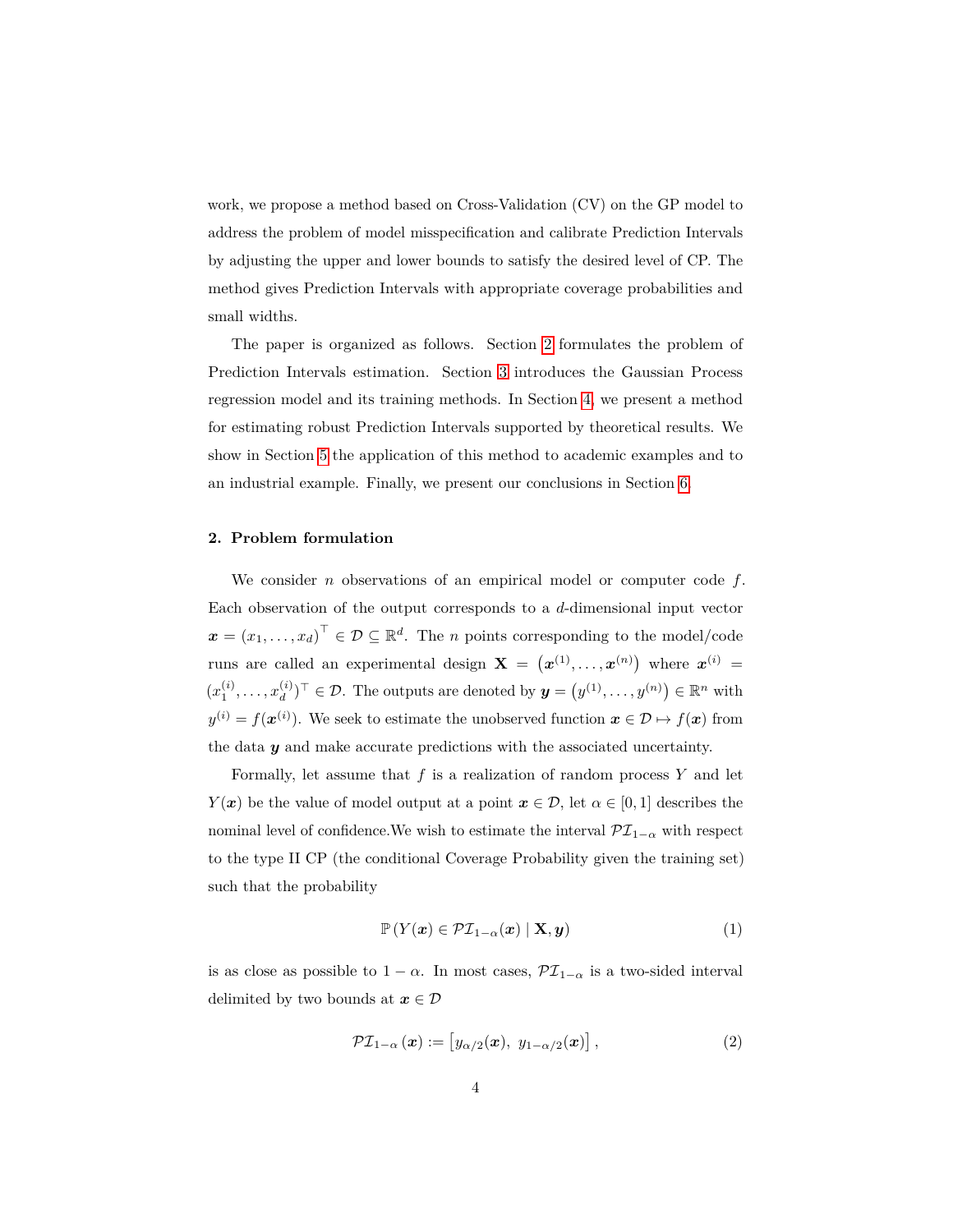where  $y_{\alpha/2}(x) = \tilde{y}(x) + z_{\alpha/2} \times \tilde{\sigma}(x)$  is the lower bound,  $y_{1-\alpha/2}(x) = \tilde{y}(x) + z_{\alpha/2}(x)$  $z_{1-\alpha/2} \times \tilde{\sigma}(\boldsymbol{x})$  is the upper bound,  $z_{\alpha/2}$  (resp.  $z_{1-\alpha/2}$ ) is the  $\alpha/2$  (resp. 1 – *α/*2) quantile of the normalized predictive distribution (e.g. *t*-distribution for regression prediction),  $\tilde{y}(x) = \mathbb{E}(Y(x) | \mathbf{X}, y)$  and  $\tilde{\sigma}^2(x) = \text{Var}(Y(x) | \mathbf{X}, y)$  are the predictive mean and variance.

In the framework of kriging, the prior distribution of the process *Y* is Gaussian characterized by a mean and covariance. The Cumulative Distribution Function (CDF) of the predictive variable  $Y(x)$  given **X** and **y** is well-defined and continuous with the Gaussian distribution. The quantile function is defined then as the inverse of the CDF and the quantiles  $z_{\alpha/2}$  and  $z_{1-\alpha/2}$  are fully characterized. Thus, estimating the interval  $\mathcal{PI}_{1-\alpha}$  in equation [\(2\)](#page-3-1) is equivalent to estimate the predictive mean  $\tilde{y}(x)$  and variance  $\tilde{\sigma}^2(x)$ .

Therefore, the objective is to build a surrogate model to estimate correctly the upper and lower bounds of Prediction Intervals  $\mathcal{PI}_{1-\alpha}$ . This goes through the CV method with respect to the CP. In the following sections,  $\|\cdot\|$  refers to the Euclidean norm  $\|.\|_2$  if applied to a vector and to the Frobenius norm, defined by  $\|\mathbf{M}\|_F = (\text{Tr} (\mathbf{M}\mathbf{M}^\top))^{1/2}$ , if applied to a matrix.

# <span id="page-4-0"></span>**3. Modelling with Gaussian Processes**

We use the GP model to learn the unobserved function *f*. It is a Bayesian non-parametric regression (see [Tipping](#page-40-2) [\(2004\)](#page-40-2) for Bayesian inference) which employs GP *prior* over the regression functions. It will be converted into a *posterior* over functions once some data has been observed. In the kriging framework [\(Rasmussen & Williams, 2005;](#page-38-3) [Stein, 1999\)](#page-39-1), *Y* is assumed *a priori* to be a GP with mean  $\mu(x)$  and covariance function  $\mathbf{k}(x, x') + \sigma_{\epsilon}^2 \mathbf{1}\{x = x'\}$  for all  $x, x' \in \mathcal{D}$ .  $\sigma_{\epsilon}^2 \ge 0$  is the variance of measurement error, also called the nugget effect.

#### <span id="page-4-1"></span>*3.1. The mean and covariance functions*

The assumption made on the existing knowledge of the model *Y* and the mean function  $\mu$  defines three sub-cases of kriging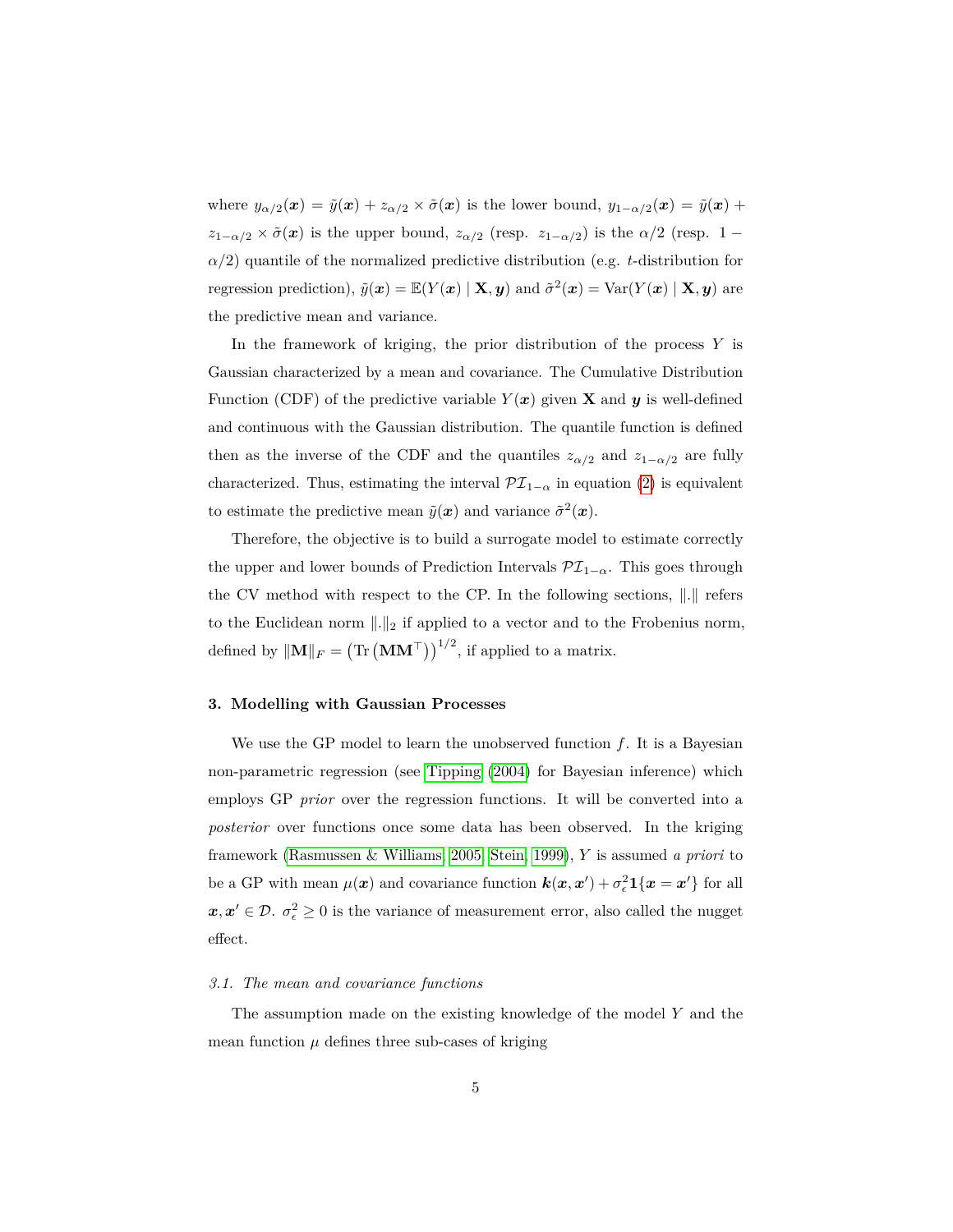- The Simple Kriging :  $\mu$  is assumed to be known, usually null  $\mu = 0$ .
- The Ordinary Kriging  $:\mu$  is assumed to be constant but unknown.
- The Universal Kriging :  $\mu$  is assumed to be of the form  $\sum_{j=1}^{p} \beta_j f_{j-1}(x)$ , where  $f_j$  are predefined (e.g. polynomial functions  $f_0(\mathbf{x}) = 1, f_j(\mathbf{x}) = 1$  $x_j$ ,  $j = 1, \ldots, p - 1$ ) and unknown scalar coefficients  $\beta_j$ .

The covariance function  $k$  is a map that is symmetric positive semi-definite, usually stationary  $k(x, x') = r(x - x')$ . The most commonly used kernel in R is the Matérn kernel class given by

<span id="page-5-0"></span>
$$
\mathbf{r}_{\sigma^2,\theta}^{\nu}(x-y) = \sigma^2 \frac{2^{1-\nu}}{\Gamma(\nu)} \left(\sqrt{2\nu} \frac{|x-y|}{\theta}\right)^{\nu} K_{\nu} \left(\sqrt{2\nu} \frac{|x-y|}{\theta}\right),\tag{3}
$$

for  $x, y \in \mathbb{R}$ . Here  $\sigma^2 > 0$  is the amplitude,  $\theta > 0$  is the length-scale,  $\Gamma$  is the complete Gamma function and  $K_{\nu}$  is the modified Bessel function of the second kind.  $(\sigma^2, \theta)$  are called hyperparameters. Some particular cases of Matérn kernel are when  $\nu = \frac{1}{2}$  (Exponential),  $\nu = \frac{3}{2}$  (Matérn 3/2),  $\nu = \frac{5}{2}$  (Matérn 5/2) and  $\nu \rightarrow \infty$  (Gaussian or Squared-Exponential).

The choice of kernels is important in the kriging scheme and requires prior knowledge of the smoothness of the function *f*. For example, the choice of the Gaussian kernel assumes that the function is very smooth of class  $\mathcal{C}^{\infty}$  (infinitely differentiable) which is often too strict as a condition. A common alternative is the functions Matérn 5/2 or Matérn 3/2 kernel

It is possible to build high-dimensional covariance models in  $\mathbb{R}^d$  based on classical kernels in R. In particular, the Matérn anisotropic geometric model (radial model), which we consider in the following in this paper, defined as

$$
\boldsymbol{k}_{\sigma^2,\boldsymbol{\theta}}^{\text{radial}}(\boldsymbol{x},\boldsymbol{x}') = \boldsymbol{r}_{\sigma^2,\boldsymbol{\theta}}^{\nu} \left( \sqrt{\sum_{j=1}^d \frac{|x_j - x'_j|^2}{\theta_j^2}} \right), \tag{4}
$$

where r is a Matérn kernel R as defined in [\(3\)](#page-5-0) and  $\boldsymbol{\theta} = (\theta_1, \dots, \theta_d)$  the lengthscale vector. The described method can be applied to other forms of covariance models like the tensorized product model with *d*-dimensional kernels (as the product of kernels is also a kernel) or the Power-Exponential model. In the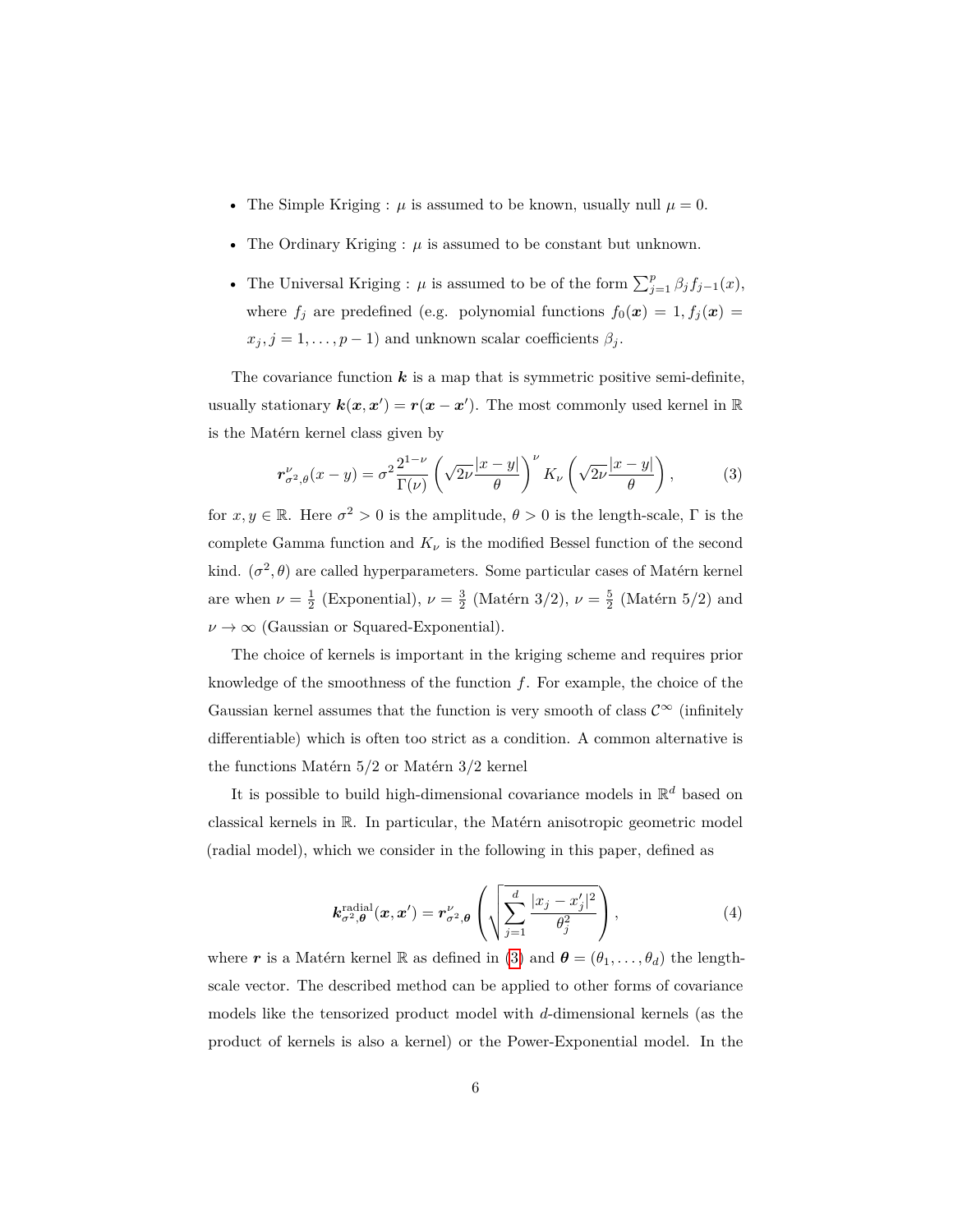following sections, instead of writing  $k_{\sigma^2, \theta}$ , we denote simply *k* when there is no possible confusion.

#### *3.2. Gaussian Process Regression Model*

The *prior* distribution of *Y* on the learning experimental design **X** is multivariate Gaussian

$$
\mathbf{y} \mid \boldsymbol{\beta}, \sigma^2, \boldsymbol{\theta}, \sigma^2 \sim \mathcal{N}(\mathbf{F}\boldsymbol{\beta}, \mathbf{K}), \tag{5}
$$

where

- $\mathbf{F} = (F_{ij}) \in \mathbb{R}^{n \times p}$  is the regression matrix such that  $F_{ij} = f_j(\boldsymbol{x}^{(i)})$ .
- $\beta = {\beta_1, ..., \beta_p} \in \mathbb{R}^p$  are the regression coefficients.
- **K** =  $(k(x^{(i)}, x^{(j)}))_{1 \le i, j \le n} + \sigma_{\epsilon}^2$  **I**<sub>n</sub>  $\in \mathbb{R}^{n \times n}$  is the covariance matrix of the learning design **X**.

 $Hypothesis$   $H_1$  *: In the case of ordinary or universal kriging, we assume that*  $n \geq p$ , **F** *is a full rank matrix, and*  $\mathbf{e} \in \text{Im } \mathbf{F}$  *where*  $\mathbf{e} = (1, \ldots, 1)^\top$ *.* 

**Remark 1.** In Ordinary Kriging, the hypothesis  $\mathcal{H}_1$  is always satisfied. In the *Universal Kriging, the hypothesis*  $\mathbf{e} \in \text{Im } \mathbf{F}$  *is satisfied as soon as the constant function*  $f_0(x) = C$  *is included in the chosen family of functions*  $f_i$ *.* 

#### *3.3. Prediction*

<span id="page-6-0"></span>The Gaussian conditioning theorem is useful to deduce the *posterior* distribution. By considering a new point  $x_{\text{new}}$ , it can be shown that the predictive distribution of  $Y(\mathbf{x}_{new})$  conditioned on the learning sample **X***, y* is also Gaussian

$$
Y(\boldsymbol{x}_{\text{new}}) | \mathbf{X}, \boldsymbol{y}, \sigma^2, \boldsymbol{\theta}, \sigma^2_{\epsilon} \sim \mathcal{N}(\tilde{y}(\boldsymbol{x}_{\text{new}}), \tilde{\sigma}^2(\boldsymbol{x}_{\text{new}})),
$$
 (6)

where, in the case of Ordinary or Universal Kriging and by denoting  $f_{\text{trend}}(\boldsymbol{x}_{\text{new}})$  =  $(f_j(\bm{x}_{\text{new}}))_{j=0}^{p-1}$ ,  $y(\bm{x}_{\text{new}})$  and  $\tilde{\sigma}^2(\bm{x}_{\text{new}})$  are given by the Best Linear Unbiased Predictor (BLUP),

<span id="page-6-1"></span>
$$
\tilde{y}_{\sigma^2, \theta, \sigma_{\epsilon}^2}(\boldsymbol{x}_{\text{new}}) = f_{\text{trend}}(\boldsymbol{x}_{\text{new}})^\top \boldsymbol{\hat{\beta}} + \boldsymbol{k}(\boldsymbol{x}_{\text{new}}, \mathbf{X})^\top \mathbf{K}^{-1}(\boldsymbol{y} - \mathbf{F} \boldsymbol{\hat{\beta}}),
$$
 (7)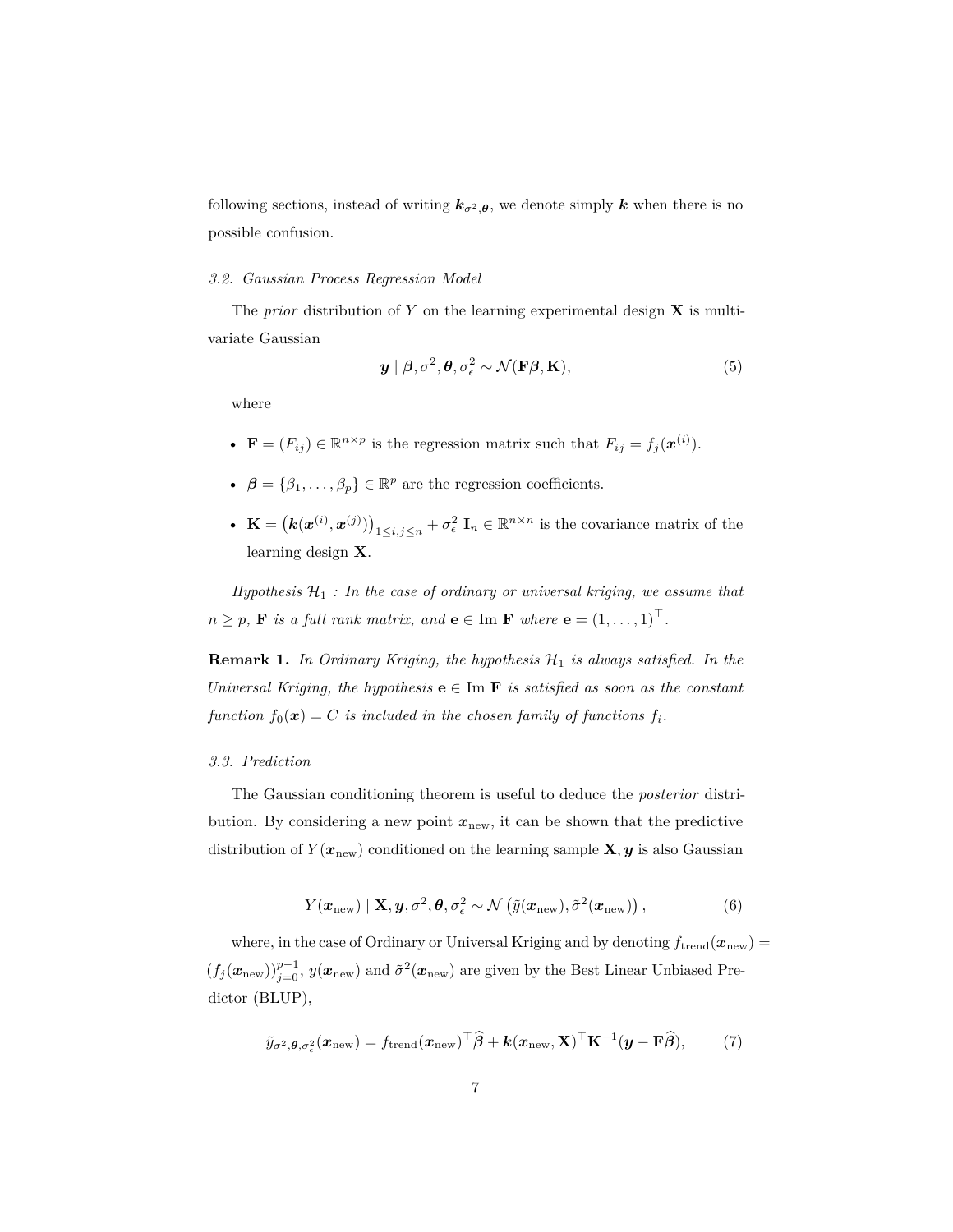<span id="page-7-1"></span>
$$
\tilde{\sigma}_{\sigma^2, \theta, \sigma_{\epsilon}}^2(\boldsymbol{x}_{\text{new}}) = \boldsymbol{k}(\boldsymbol{x}_{\text{new}}, \boldsymbol{x}_{\text{new}}) + \sigma_{\epsilon}^2 - \boldsymbol{k}(\boldsymbol{x}_{\text{new}}, \mathbf{X})^{\top} \mathbf{K}^{-1} \boldsymbol{k}(\boldsymbol{x}_{\text{new}}, \mathbf{X}) + (f_{\text{trend}}(\boldsymbol{x}_{\text{new}}) - \mathbf{F} \mathbf{K}^{-1} \boldsymbol{k}(\boldsymbol{x}_{\text{new}}, \mathbf{X}))^{\top} (\mathbf{F}^{\top} \mathbf{K}^{-1} \mathbf{F})^{-1} (f_{\text{trend}}(\boldsymbol{x}_{\text{new}}) - \mathbf{F} \mathbf{K}^{-1} \boldsymbol{k}(\boldsymbol{x}_{\text{new}}, \mathbf{X})),
$$
\n(8)

<span id="page-7-0"></span>and,

$$
\widehat{\boldsymbol{\beta}} = \left(\mathbf{F}^{\top} \mathbf{K}^{-1} \mathbf{F}\right)^{-1} \mathbf{F}^{\top} \mathbf{K}^{-1} \mathbf{y}.
$$
\n(9)

We refer to [Santner et al.](#page-39-2) [\(2003\)](#page-39-2) in Chapter 4 for a detailed proof of Equations [\(6](#page-6-0)[-9\)](#page-7-0). In particular, we note that the additional term of the predictive variance in [\(8\)](#page-7-1) is due to the propagation of the non-informative improper form of prior distribution on the estimation of *β*.

In the following and when there is no possible confusion,  $\tilde{y}_{\sigma^2,\theta,\sigma_{\epsilon}^2}$  (resp.  $(\tilde{\sigma}_{\sigma^2,\theta,\sigma_{\epsilon}^2}^2)$  will be also denoted by  $\tilde{y}$  (resp.  $\tilde{\sigma}^2$ ) without specifying its dependence on hyperparameters or the nugget effect.

The most outstanding advantage of GP model compared to other models relies on the previous equations [\(7\)](#page-6-1) and [\(8\)](#page-7-1). The predictive distribution can be used for sensitivity analysis [\(Oakley & O'Hagan, 2004\)](#page-38-4) and uncertainty quantification instead of costly methods based on Monte Carlo algorithms. Other possible considerations and extensions of GP modelling are described in [\(Currin et al.,](#page-34-1) [1991;](#page-34-1) [Rasmussen & Williams, 2005\)](#page-38-3).

Given a GP regression model and a point  $x_{\text{new}} \in \mathcal{D}$ , the *posterior* distribution of prediction in [\(6\)](#page-6-0) can be standardized into

$$
\tilde{Z}(\boldsymbol{x}_{\text{new}}) = \frac{Y(\boldsymbol{x}_{\text{new}}) - \tilde{y}(\boldsymbol{x}_{\text{new}})}{\tilde{\sigma}(\boldsymbol{x}_{\text{new}})} \mid \mathbf{X}, \boldsymbol{y}, \sigma^2, \boldsymbol{\theta}, \sigma^2_{\epsilon} \sim \mathcal{N}(0, 1).
$$
(10)

By considering the standardized variable  $\tilde{Z}(\boldsymbol{x}_{\text{new}})$ , the *α*-quantiles  $z_{\alpha}$  are those of the standard normal distribution :  $q_{1-\alpha/2} = \Phi^{-1}(1-\alpha/2)$  and  $q_{\alpha/2} =$  $\Phi^{-1}(\alpha/2) = -q_{1-\alpha/2}$  where  $\Phi$  is the CDF of the standard normal distribution, such that the Prediction Intervals  $\mathcal{PI}_{1-\alpha}$  in [\(2\)](#page-3-1) can be written as

$$
\mathcal{PI}_{1-\alpha}(\boldsymbol{x}_{\text{new}}) = \left[ \tilde{y}(\boldsymbol{x}_{\text{new}}) - q_{1-\alpha/2} \times \tilde{\sigma}(\boldsymbol{x}_{\text{new}}); \; \tilde{y}(\boldsymbol{x}_{\text{new}}) + q_{1-\alpha/2} \times \tilde{\sigma}(\boldsymbol{x}_{\text{new}}) \right],\tag{11}
$$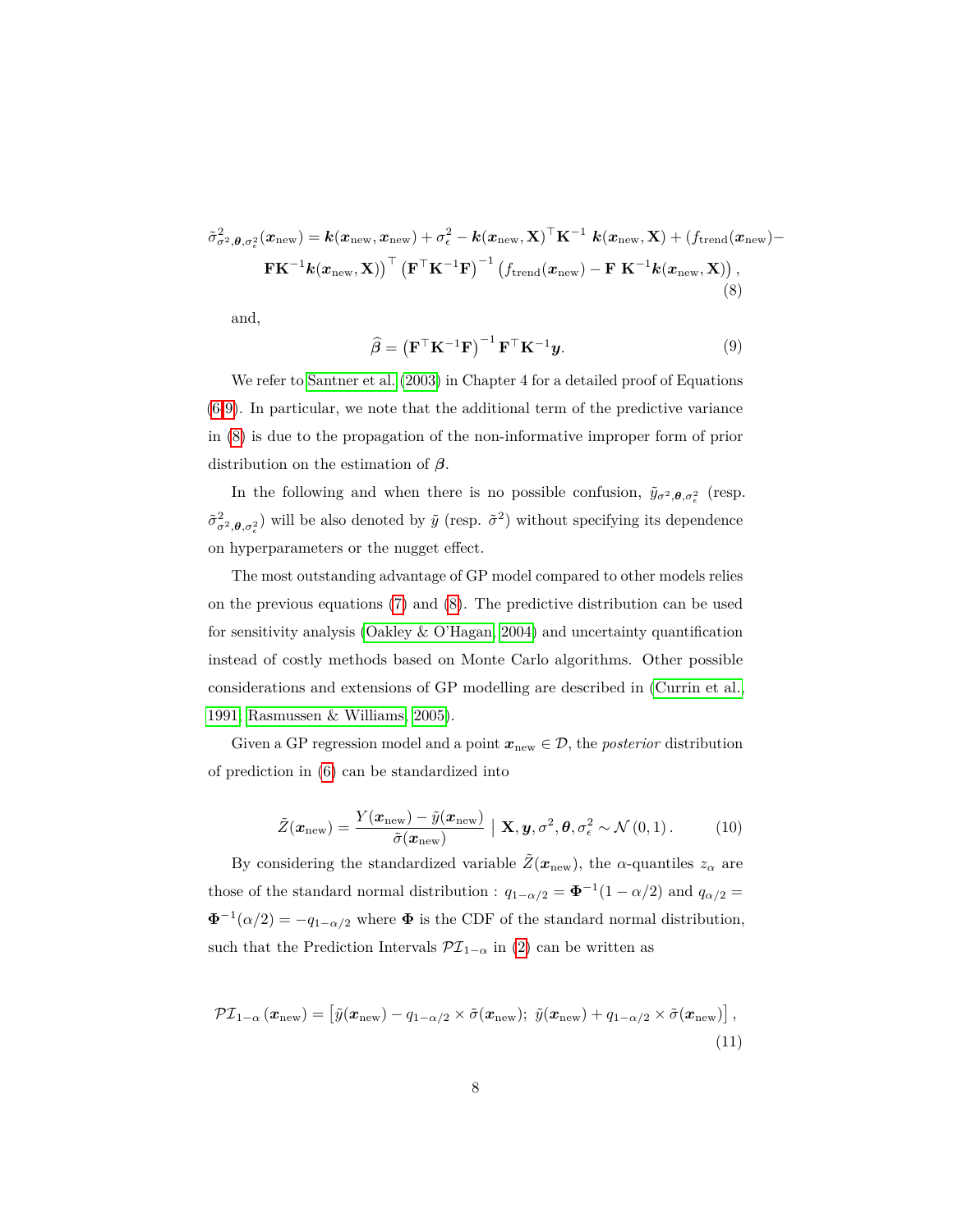which gives a natural definition for  $y_{\alpha/2}$  and  $y_{1-\alpha/2}$ 

$$
y_{\alpha/2}(\boldsymbol{x}) = \tilde{y}(\boldsymbol{x}) - q_{1-\alpha/2} \times \tilde{\sigma}(\boldsymbol{x}) \; ; \; y_{1-\alpha/2}(\boldsymbol{x}) = \tilde{y}(\boldsymbol{x}) + q_{1-\alpha/2} \times \tilde{\sigma}(\boldsymbol{x}). \tag{12}
$$

#### <span id="page-8-0"></span>*3.4. Training model with Maximum Likelihood method*

Constructing a GP model and computing the kriging mean and variance as shown in [\(7\)](#page-6-1) and [\(8\)](#page-7-1) implies estimating the nugget effect  $\sigma_{\epsilon}^2$  and the covariance parameters  $(\sigma^2, \theta)$ . Here, we assume that  $\sigma_{\epsilon}^2$  is known or has been estimated by the method proposed in [Iooss & Marrel](#page-36-5) [\(2017\)](#page-36-5) for instance.

<span id="page-8-2"></span>The Maximum Likelihood Estimator (MLE)  $\hat{\sigma}_{ML}^2$  and  $\hat{\theta}_{ML}$  of  $\sigma^2$  and  $\theta$  is given by [\(Santner et al., 2003\)](#page-39-2)

$$
\left(\hat{\sigma}_{ML}^2, \hat{\theta}_{ML}\right) \in \operatorname{argmin}_{\sigma^2, \theta} \, \boldsymbol{y}^\top \left( \mathbf{K}^{-1} - \mathbf{K}^{-1} \mathbf{F} \left( \mathbf{F}^\top \mathbf{K}^{-1} \mathbf{F} \right)^{-1} \mathbf{F}^\top \mathbf{K}^{-1} \right) \boldsymbol{y} + \log\left(\det \mathbf{K}\right). \tag{13}
$$

The MLE method is optimal when the covariance function is well-specified [\(Bachoc, 2013a\)](#page-34-2) (i.e. when the data *y* comes from a function *f* that is a realization of a GP with covariance function that belongs to the family of covariance functions in section [3.1\)](#page-4-1).

However, there is no guarantee that the MLE method would perform optimally as this method is poorly robust with respect to model misspecifications. Besides, training and assessing the quality of a predictor should not be done on the same data [\(Hastie et al.](#page-36-6) [\(2009\)](#page-36-6) in chapter 7). In particular, the MLE method does not show how well the model will do when it is asked to make new predictions for data it has not already seen. The CV method represents an alternative to estimate the covariance hyperparameters  $(\sigma^2, \theta)$  for prediction purposes [\(Zhang](#page-40-3) [& Wang, 2010;](#page-40-3) [Bachoc, 2013a\)](#page-34-2) and has the advantage of being more efficient and robust when the covariance function is misspecified [\(Bachoc, 2013a\)](#page-34-2).

### <span id="page-8-1"></span>*3.5. Training model with Cross-Validation method for point-wise prediction*

We consider the same learning set of *n* observations  $D_{\text{learn}} = (\mathbf{X}, \mathbf{y}) =$  $\{(x^{(i)}, y^{(i)}), i \in \{1, \ldots, n\}\}\$ and we assume that the value of  $\sigma_{\epsilon}^2 \in [0, +\infty)$ is known. The Leave-One-Out method (i.e. *n*-Cross-Validation) consists in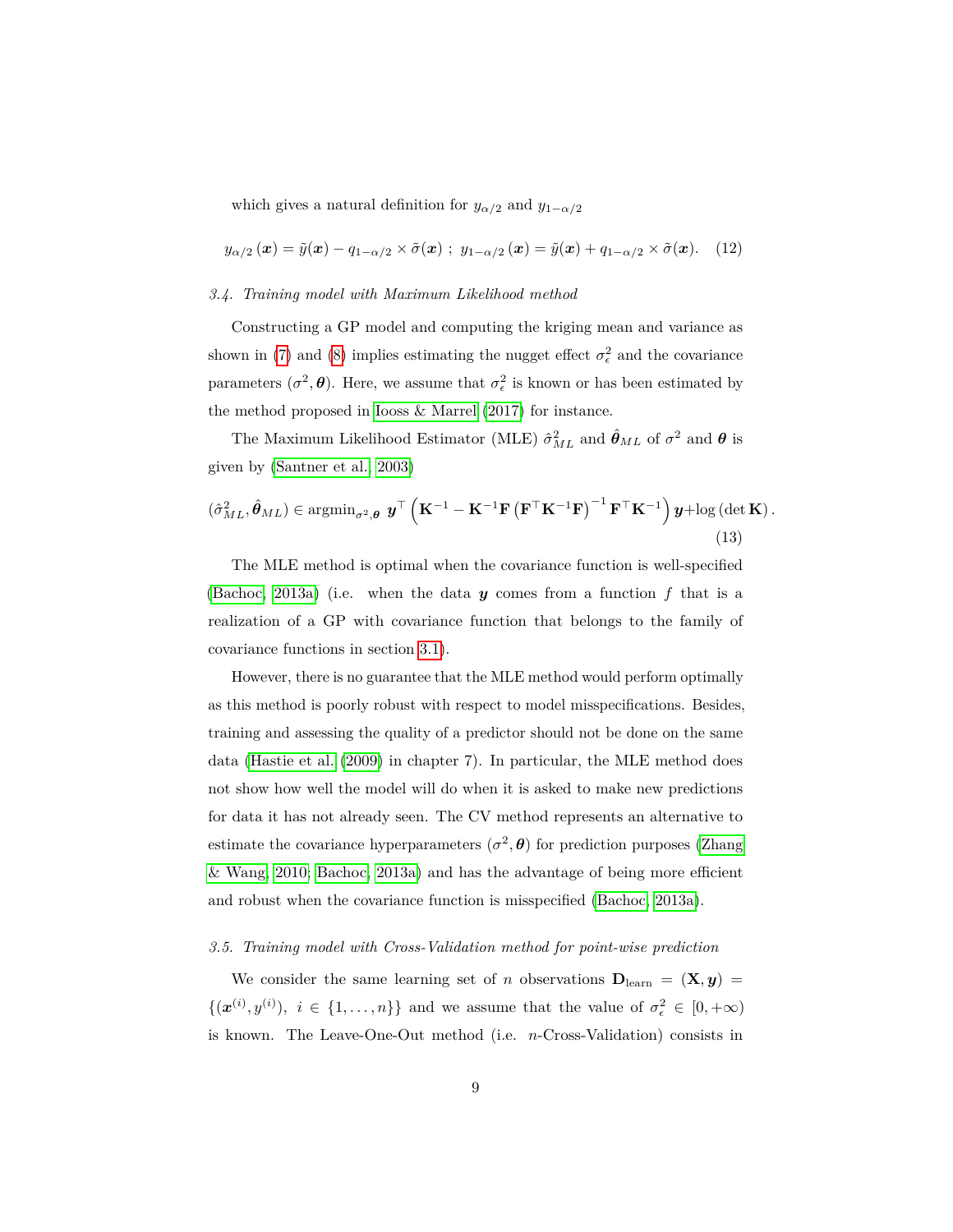predicting  $y^{(i)}$  by building a GP model, denoted  $\mathcal{GP}_{-i}$  and trained on  $\mathbf{D}_{-i}$  =  $\{(\boldsymbol{x}^{(j)}, y^{(j)})\}_{j \in \{1, ..., n\}\setminus\{i\}}$ . The obtained prediction mean and variance are functions of parameters  $(\sigma^2, \theta)$  as shown in [\(7\)](#page-6-1) and [\(8\)](#page-7-1) and are used to assess the predictive capability of the global GP model.

In the case of the Leave-One-Out method, the Mean Squared prediction Error (MSE) is used to assess the quality of the point-wise prediction (See Wallach  $\&$ [Goffinet](#page-40-4) [\(1989\)](#page-40-4) for more details about this metric) of the GP model, it can be expressed as

<span id="page-9-0"></span>
$$
\mathcal{LOO}_{MSE}(\sigma^2, \boldsymbol{\theta}) := \frac{1}{n} \sum_{i=1}^n \left( y^{(i)} - \tilde{y}_i \right)^2, \qquad (14)
$$

where  $\tilde{y}_i$  and  $\tilde{\sigma}_i^2$  are the Leave-One-Out predictive mean and variance of  $f(\boldsymbol{x}^{(i)})$ by a GP model trained on  $\mathbf{D}_{-i}$  with the hyperparameters  $(\sigma^2, \boldsymbol{\theta})$ .

*Hypothesis*  $\mathcal{H}_2$  *: Let*  $(e_i)_{i=1}^n$  *be the canonical basis of*  $\mathbb{R}^n$ *. We assume that*  $\mathbf{e}_i \notin \text{Im } \mathbf{F}$  *for all*  $i \in \{1, \ldots, n\}.$ 

Let  $\overline{K}$  be the matrix defined by

$$
\overline{\mathbf{K}} = \mathbf{K}^{-1} - \mathbf{K}^{-1} \mathbf{F} \left( \mathbf{F}^{\top} \mathbf{K}^{-1} \mathbf{F} \right)^{-1} \mathbf{F}^{\top} \mathbf{K}^{-1}.
$$
 (15)

For all  $i \in \{1, \ldots, n\}$ , we have  $\left(\overline{\mathbf{K}}\right)_{i,i} > 0$  by Lemma [3](#page-41-0) (see [Appendix A\)](#page-41-1), and, in the case of Ordinary or Universal Kriging, the Virtual Cross-Validation formulas [\(Dubrule, 1983\)](#page-35-4) of the predictive mean  $\tilde{y}_i$  and variance  $\tilde{\sigma}_i^2$  are given by

<span id="page-9-2"></span>
$$
y^{(i)} - \tilde{y}_i = \frac{(\overline{\mathbf{K}}\mathbf{y})_i}{(\overline{\mathbf{K}})_{i,i}},\tag{16}
$$

<span id="page-9-3"></span>and

<span id="page-9-1"></span>
$$
\tilde{\sigma}_i^2 = \frac{1}{\left(\overline{\mathbf{K}}\right)_{i,i}}.\tag{17}
$$

With the presence of the nugget effect, the GP regressor does not interpolate the training data *y* but approximates them as best as possible. The Leave-One-Out method looks for the best approximation by minimizing the  $\mathcal{LOO}_{MSE}$ criterion. The criterion  $(14)$  can be written with explicit quadratic forms in  $\boldsymbol{y}$ 

$$
(\hat{\sigma}_{MSE}^2, \hat{\boldsymbol{\theta}}_{MSE}) \in \operatorname{argmin}_{\sigma^2, \boldsymbol{\theta}} \ \boldsymbol{y}^\top \overline{\mathbf{K}} \operatorname{Diag} \left(\overline{\mathbf{K}}\right)^{-2} \overline{\mathbf{K}} \ \boldsymbol{y}.
$$
 (18)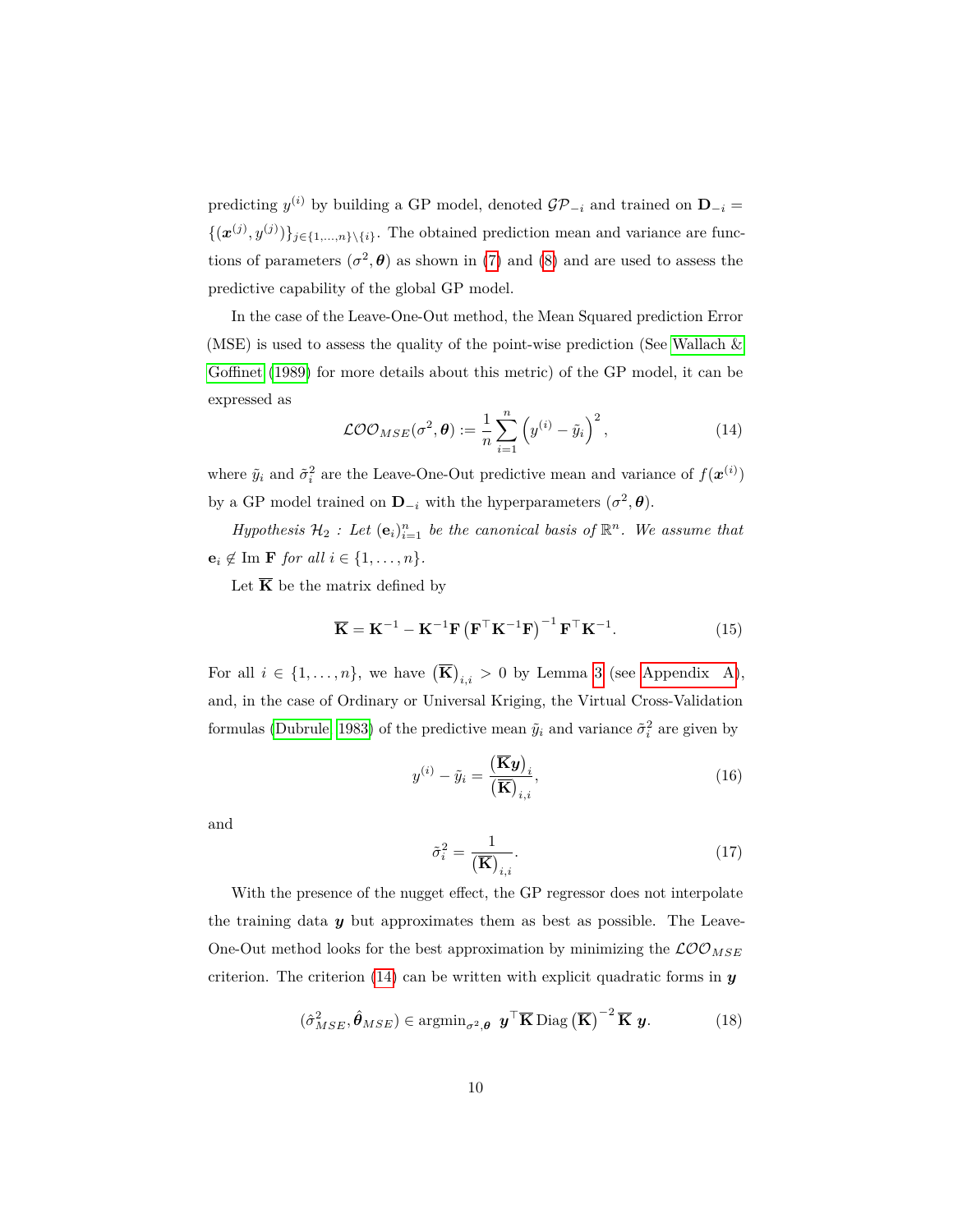Note that in the absence of the nugget effect  $\sigma_{\epsilon}^2 = 0$ ,  $\overline{K}$  is of the form  $\sigma^{-2} \overline{R}_{\theta}$ where  $\overline{\mathbf{R}}_{\theta}$  does not depend on  $\sigma^2$ . The predictive variance  $\hat{\sigma}_{MSE}^2$  can then be computed by the following explicit quadratic form [\(Bachoc, 2013a\)](#page-34-2)

$$
\hat{\sigma}_{MSE}^2 = \frac{1}{n} \mathbf{y}^\top \overline{\mathbf{R}}_{\hat{\boldsymbol{\theta}}_{MSE}} \text{Diag} \left( \overline{\mathbf{R}}_{\hat{\boldsymbol{\theta}}_{MSE}} \right)^{-1} \overline{\mathbf{R}}_{\hat{\boldsymbol{\theta}}_{MSE}} \mathbf{y},\tag{19}
$$

and the optimal length-scale vector  $\hat{\theta}_{MSE}$  is obtain by solving

$$
\hat{\boldsymbol{\theta}}_{MSE} \in \operatorname{argmin}_{\boldsymbol{\theta}} \ \boldsymbol{y}^{\top} \overline{\mathbf{R}}_{\boldsymbol{\theta}} \operatorname{Diag} (\overline{\mathbf{R}}_{\boldsymbol{\theta}})^{-2} \overline{\mathbf{R}}_{\boldsymbol{\theta}} \boldsymbol{y}.
$$
 (20)

#### *3.6. Full-Bayesian approach*

In this subsection, we consider the full-Bayesian treatment of GP models [\(Williams & Barber, 1998\)](#page-40-5). Indeed, the full-Bayesian approach integrates the uncertainty about the unknown hyperparameters and assumes a *prior* on the hyperparameters  $(\sigma^2, \theta) \sim p(\sigma^2, \theta)$ . Consequently, the probability density function (pdf) of the *posterior* predictive distribution of  $Y(\mathbf{x}_{new})$  at a new point  $\boldsymbol{x}_{\text{new}}$  can be expressed as an integral over the hyperparameters (we omit the conditioning over inputs **X** and  $x_{\text{new}}$ :

<span id="page-10-0"></span>
$$
p(y_{\text{new}} \mid \boldsymbol{y}) = \iint p(y_{\text{new}} \mid \boldsymbol{y}, \sigma^2, \boldsymbol{\theta}) p(\sigma^2, \boldsymbol{\theta} \mid \boldsymbol{y}) d\sigma^2 d\boldsymbol{\theta}, \qquad (21)
$$

where  $p(y_{\text{new}} \mid \sigma^2, \theta)$  is the pdf of  $Y(x_{\text{new}})$  given  $y, \sigma^2$  and  $\theta$ , and  $p(\sigma^2, \theta \mid y) \propto$  $p(\mathbf{y} \mid \sigma^2, \boldsymbol{\theta}) p(\sigma^2, \boldsymbol{\theta})$  is the hyperparameters' posterior distribution.

The implementation of the full-Bayesian approach requires the evaluation of the previous integral and the posterior  $p(\sigma^2, \theta | y)$ , which cannot be computed directly. It is common to use Markov chain Monte Carlo (MCMC) methods for sampling and inference from the posterior distribution of the hyperparameters to overcome this issue, using, in particular, the Metropolis-Hastings (MH) algorithm [\(Robert & Casella, 2004\)](#page-39-3) or Hamiltonian Monte Carlo (HMC) [\(Neal, 1993,](#page-38-5) [1996\)](#page-38-6).

Therefore, the predictive distribution is obtained by Monte Carlo

$$
p(y_{\text{new}} \mid \boldsymbol{y}) \simeq \frac{1}{N} \sum_{i=1}^{N} p(y_{\text{new}} \mid \boldsymbol{y}, \sigma_i^2, \boldsymbol{\theta}_i),
$$
 (22)

where *N* denotes the MCMC sample size and  $(\sigma_i^2, \theta_i)$  is the *i*-th sample drawn from the posterior distribution  $p(\sigma^2, \theta | y)$ .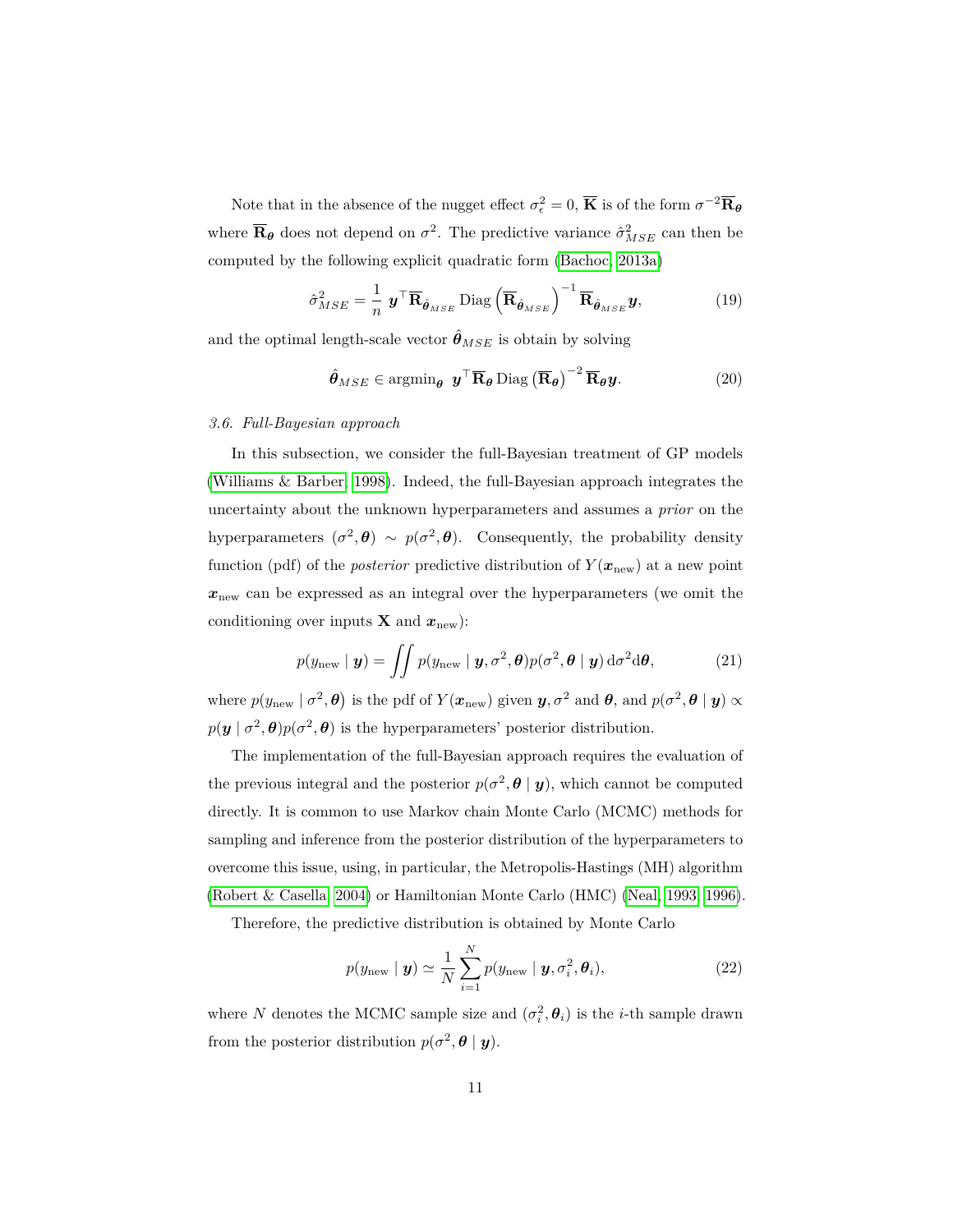Finally, one can draw a sample  $(Y_i(\mathbf{x}_{new}))_{i=1}^N$  of  $Y(\mathbf{x}_{new})$  following the posterior distribution  $p(y_{\text{new}}|\sigma_i^2, \theta_i)$  as in [\(6\)](#page-6-0) for each  $i = 1, ..., N$  and build the Prediction Intervals  $\mathcal{PI}_{1-\alpha}$  by taking the empirical quantiles of order  $\alpha/2$  and 1 –  $\alpha/2$  of the sample  $(Y_i(\boldsymbol{x}_{\text{new}}))_{i=1}^N$ .

Note that the *plug-in* approaches (e.g. the MLE method in [3.4\)](#page-8-0) consider [\(21\)](#page-10-0) and replace  $p(\sigma^2, \theta | y)$  by a Dirac distribution centered on a value such as  $(\hat{\sigma}_{ML}^2, \hat{\theta}_{ML})$  that maximizes the likelihood function.

# <span id="page-11-0"></span>**4. Prediction Intervals estimation for Gaussian Processes**

Using the Cross-Validation method, the MSE hyperparameters  $(\hat{\sigma}^2_{MSE}, \hat{\theta}_{MSE})$ are obtained from a point-wise prediction metric and do not focus on Prediction Intervals neither on quantifying the uncertainty of the model. For these purposes, using the CP is more appropriate.

The *Coverage Probability* (CP) is defined as the probability that the Prediction Interval procedure will produce an interval that captures what it is intended to capture [\(Hong et al., 2009\)](#page-36-7). In the Leave-One-Out framework, we keep the notations of  $\tilde{y}_i$  and  $\tilde{\sigma}_i^2$ : the predictive mean and variance on  $x^{(i)} \in \mathbf{X}$  using the learning set  $\mathbf{D}_{-i} = \{(\boldsymbol{x}^{(j)}, y^{(j)})\}_{j \in \{1, ..., n\} \setminus \{i\}}$ . We define then the Leave-One-Out CP  $\tilde{\mathbb{P}}_{1-\alpha}$  as the percentage of observed values *y* belonging to Prediction Intervals  $\mathcal{PI}_{1-\alpha}$  of  $\tilde{y}_i$  for all  $i \in \{1, \ldots, n\}$ 

$$
\tilde{\mathbb{P}}_{1-\alpha} = \frac{1}{n} \sum_{i=1}^{n} \mathbf{1} \{ y^{(i)} \in \mathcal{PI}_{1-\alpha}(\boldsymbol{x}^{(i)}) \},
$$
\n
$$
= \frac{1}{n} \sum_{i=1}^{n} \mathbf{1} \{ \tilde{y}_i + q_{\alpha/2} \times \tilde{\sigma}_i < y^{(i)} \leq \tilde{y}_i + q_{1-\alpha/2} \times \tilde{\sigma}_i \},
$$
\n(23)

where  $q_a$  is the *a*-quantile of the standard normal distribution and  $\mathbf{1}{A}$  is the indicator function of *A*. We introduce the Heaviside step function *h*

$$
h(x) = \mathbf{1}\{x \ge 0\} = \begin{cases} 1 & \text{if } x \ge 0 \\ 0 & \text{if } x < 0 \end{cases}
$$
 (24)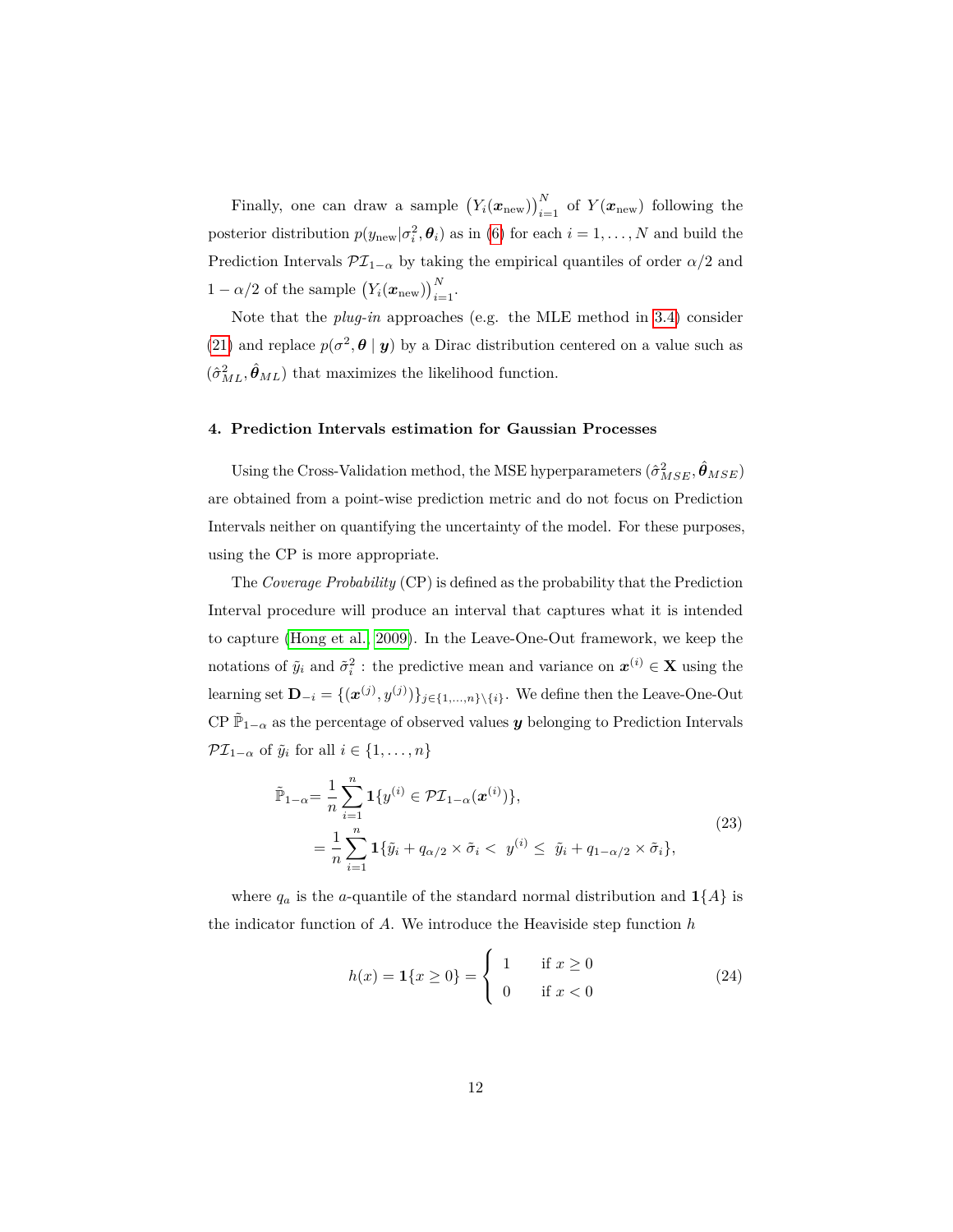The Leave-One-Out CP  $\tilde{\mathbb{P}}_{1-\alpha}$  can be written as

$$
\tilde{\mathbb{P}}_{1-\alpha} = \frac{1}{n} \sum_{i=1}^{n} h\left(q_{1-\alpha/2} - \frac{y^{(i)} - \tilde{y}_i}{\tilde{\sigma}_i}\right) - \frac{1}{n} \sum_{i=1}^{n} h\left(q_{\alpha/2} - \frac{y^{(i)} - \tilde{y}_i}{\tilde{\sigma}_i}\right). \tag{25}
$$

When the model is well-specified, the coverage of the Prediction Intervals  $\mathcal{PI}_{1-\alpha}$  is optimal as the predictive distribution is fully characterized by the Gaussian distribution (see section [3.1\)](#page-4-1), each term of the right-hand side of [\(25\)](#page-12-0) is an unbiased estimator of the probability

<span id="page-12-0"></span>
$$
\mathbb{P}\left(\frac{Y(\boldsymbol{x}^{(i)}) - \tilde{y}_i}{\tilde{\sigma}_i} \le q_{1-\alpha/2} \mid \mathbf{D}_{-i}\right) = 1 - \alpha/2,
$$
\n(26)

and

$$
\mathbb{P}\left(\frac{Y(\boldsymbol{x}^{(i)}) - \tilde{y}_i}{\tilde{\sigma}_i} \le q_{\alpha/2} \mid \mathbf{D}_{-i}\right) = \alpha/2.
$$
 (27)

Conversely, if the model is misspecified, each predictive quantile, needs to be quantified properly with respect to the normal distribution quantile so that the CP as described in section [2](#page-3-0) achieves the desired level.

Let  $a \in (0, 1/2) \cup (1/2, 1)$  describe a nominal level of quantile. We define the *quasi-Gaussian* proportion  $\psi_a$  as a map from  $[0, +\infty) \times (0, +\infty)^d$  to  $[0, 1]$ 

$$
\psi_a\left(\sigma^2,\boldsymbol{\theta}\right) = \frac{1}{n}\sum_{i=1}^n h\left(q_a - \frac{y^{(i)} - \tilde{y}_i}{\tilde{\sigma}_i}\right),\tag{28}
$$

where  $\tilde{y}_i$  and  $\tilde{\sigma}_i$  are the predictive mean and variance at  $x^{(i)}$  using the learning set  $\mathbf{D}_{-i}$  and the hyperparameters  $(\sigma^2, \theta)$ . Given the Virtual Cross-Validation formulas [\(Dubrule, 1983\)](#page-35-4),  $\psi_a$  can be written in terms of the covariance matrix **K**

$$
\psi_a(\sigma^2, \theta) = \frac{1}{n} \sum_{i=1}^n h\left(q_a - \frac{(\overline{\mathbf{K}}\mathbf{y})_i}{\sqrt{(\overline{\mathbf{K}})_{i,i}}}\right).
$$
 (29)

The *quasi-Gaussian* proportion  $\psi_a$  describes how close the *a*-quantile  $q_a$ of the standardized predictive distribution is to the level *a* (ideally, it should correspond to *a*). Therefore, the objective is to fit the hyperparameters  $(\sigma^2, \theta)$ according to the *quasi-Gaussian* proportions and to find two pairs  $(\bar{\sigma}^2, \bar{\theta})$  and  $(\underline{\sigma}^2, \underline{\theta})$  such that  $\psi_{1-\alpha/2}(\overline{\sigma}^2, \overline{\theta}) = 1 - \alpha/2$  and  $\psi_{\alpha/2}(\underline{\sigma}^2, \underline{\theta}) = \alpha/2$ . This allows us to get the optimal Leave-One-Out CP by respecting the nominal confidence level  $(1 - \alpha)$ , that is  $\tilde{\mathbb{P}}_{1-\alpha} = 1 - \alpha$ .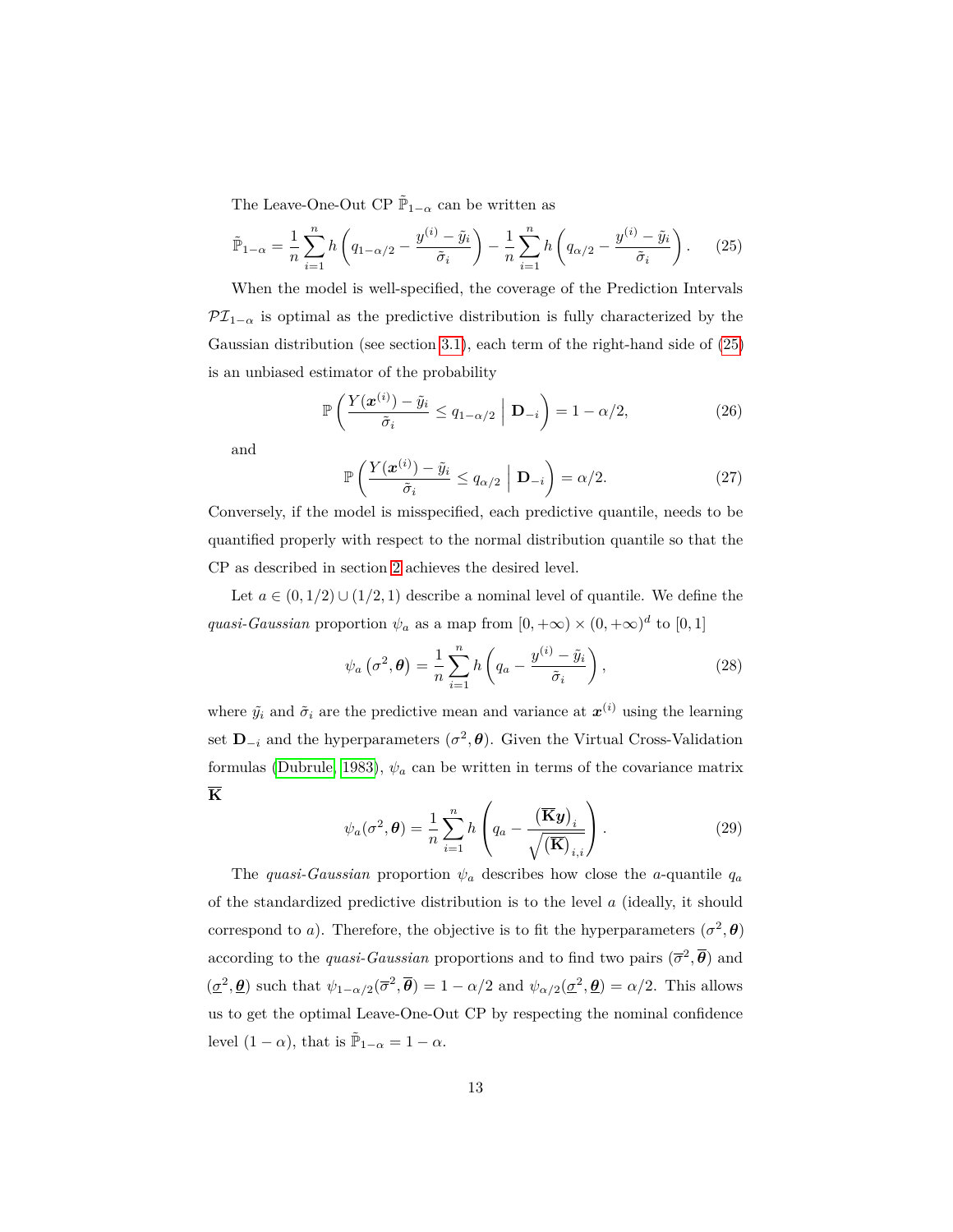# *4.1. Presence of nugget effect*

In this section, we assume  $\sigma_{\epsilon}^2 > 0$ . The *quasi-Gaussian* proportion  $\psi_a$  is, however, piecewise constant and can take values only in the finite set  $\{k/n, k \in \mathbb{R}\}$  $\{0, \ldots, n\}$ . We first need to modify the problem  $\psi_a(\sigma^2, \theta) = a$ . Let  $\delta > 0$ , we define the continuous functions  $h_{\delta}^-$  and  $h_{\delta}^+$ 

$$
h_{\delta}^{+}(x) = \begin{cases} 1 & \text{if } x > \delta \\ x/\delta & \text{if } 0 < x \le \delta \\ 0 & \text{otherwise} \end{cases}
$$
  
(30)  

$$
h_{\delta}^{-}(x) = \begin{cases} 1 & \text{if } x \ge 0 \\ 1 + x/\delta & \text{if } -\delta \le x < 0 \\ 0 & \text{otherwise} \end{cases}
$$

If  $a > 1/2$  we define

$$
\psi_a^{(\delta)}\left(\sigma^2,\boldsymbol{\theta}\right) = \frac{1}{n} \sum_{i=1}^n h_\delta^+ \left(q_a - \frac{\left(\overline{\mathbf{K}}\mathbf{y}\right)_i}{\sqrt{\left(\overline{\mathbf{K}}\right)_{i,i}}}\right).
$$
(31)

If  $a < 1/2$  we define

$$
\psi_a^{(\delta)}\left(\sigma^2,\boldsymbol{\theta}\right) = \frac{1}{n} \sum_{i=1}^n h_\delta^- \left(q_a - \frac{\left(\overline{\mathbf{K}}\mathbf{y}\right)_i}{\sqrt{\left(\overline{\mathbf{K}}\right)_{i,i}}}\right).
$$
\n(32)

Let  $\delta>0$  be a small enough so that  $\delta< q_a$  if  $a>1/2$  (respectively,  $\delta< q_{1-a}$ if  $a < 1/2$ ) in such a way that  $h_{\delta}^{+}(q_a) = 1$  (respectively,  $h_{\delta}^{-}(q_a) = 0$ ). We consider the problem

<span id="page-13-0"></span>
$$
\psi_a^{(\delta)}\left(\sigma^2, \boldsymbol{\theta}\right) = a,\tag{33}
$$

and we denote by  $A_{a,\delta}$  the solution set of the problem [\(33\)](#page-13-0)

$$
\mathcal{A}_{a,\delta} := \left\{ (\sigma^2, \boldsymbol{\theta}) \in [0, +\infty) \times (0, +\infty)^d, \ \psi_a^{(\delta)}(\sigma^2, \boldsymbol{\theta}) = a \right\}.
$$
 (34)

 $Hypothesis$   $H_3$  : Let  $k_{\epsilon} = \text{Card}\{i \in \{1, ..., n\}, \frac{(\Pi \boldsymbol{y})_i}{\sqrt{(\Pi)_{ii}}} \leq \sigma_{\epsilon} q_a\}$  where  $\Pi$  is *the orthogonal projection matrix on*  $(\text{Im } \mathbf{F})^{\perp}$  *such that*  $\mathbf{\Pi} = \mathbf{I}_n - \mathbf{F} (\mathbf{F}^{\top} \mathbf{F})^{-1} \mathbf{F}^{\top}$ . *We assume that*  $k_{\epsilon} < na$  *if*  $a > 1/2$  *and*  $k_{\epsilon} > na$  *if*  $a < 1/2$ .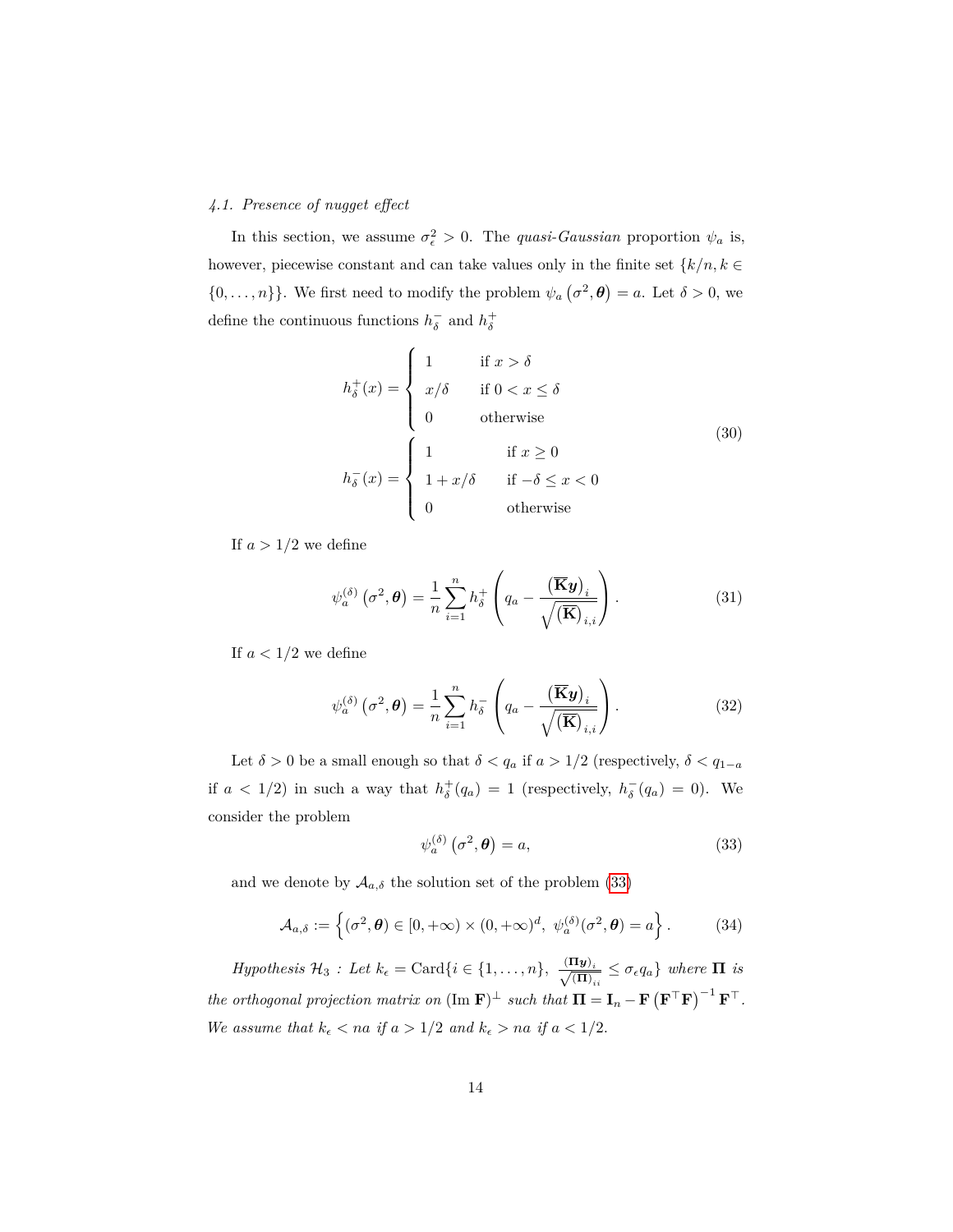**Remark 2.** *The hypothesis* H<sup>3</sup> *is typically satisfied in Ordinary and Universal Kriging.* Indeed,  $\Pi$  *is the projection on the space*  $(\text{Im } \mathbf{F})^{\perp}$  *and is expected to remove the trend of the model. It is reasonable to think that* (**Π***y*) *is centered and that*

$$
\operatorname{Card}\{i \in \{1, \ldots, n\}, \ (\Pi \mathbf{y})_i \le 0\} \approx \frac{n}{2}.\tag{35}
$$

*If*  $\sigma_{\epsilon}^2$  *is smaller than*  $\sigma^2$ *, then we should also have* 

$$
\operatorname{Card}\{i \in \{1, \ldots, n\}, \ \frac{(\Pi \mathbf{y})_i}{\sqrt{(\Pi)_{ii}}} \le \sigma_{\epsilon} q_a \} \approx \frac{n}{2},\tag{36}
$$

 $\Box$ 

so that the hypothesis  $H_3$  should be fulfilled.

<span id="page-14-1"></span>**Proposition 1.** *Let us assume the hypotheses*  $\mathcal{H}_1$ ,  $\mathcal{H}_2$  *and*  $\mathcal{H}_3$ *, then*  $\mathcal{A}_{a,\delta}$  *is non-empty.*

# *Proof.* In [Appendix A.](#page-41-1)

The challenge now is to identify and choose wisely the optimal solutions  $(\sigma_{\text{opt}}^2, \theta_{\text{opt}}) \in \mathcal{A}_{a,\delta}$ . Some authors [\(Khosravi et al., 2010\)](#page-36-4) suggest the mean Prediction Intervals width (MPIW) of Prediction Intervals  $\mathcal{PI}_{1-\alpha}$  as an additional constraint to reduce the set of solutions. However, this constraint may not work when dealing with quantile estimation because the lower bound of the corresponding interval may be infinite.

Instead, we will compare these solutions with MLE's solution  $(\hat{\sigma}_{ML}^2, \hat{\theta}_{ML})$ (subsection [3.4\)](#page-8-0) or MSE-CV solution  $(\hat{\sigma}_{MSE}^2, \hat{\theta}_{MSE})$  (subsection [3.5\)](#page-8-1) and we will take the closest pair  $(\sigma_{\rm opt}^2, \theta_{\rm opt})$  by using an appropriate notion of similarity between multivariate Gaussian distributions. Ideally, we aim to solve the following problem

<span id="page-14-0"></span>
$$
\operatorname{argmin}_{(\sigma^2, \boldsymbol{\theta}) \in \mathcal{A}_{a,\delta}} d^2 \left( (\sigma^2, \boldsymbol{\theta}), (\sigma_0^2, \boldsymbol{\theta}_0) \right), \tag{37}
$$

where *d* is a continuous similarity measure of hyperparameters  $(\sigma^2, \theta)$  operating on the mean vector  $m$  and covariance matrix **K**, and  $(\sigma_0^2, \theta_0) = (\hat{\sigma}_{ML}^2, \hat{\theta}_{ML})$  or  $(\hat{\sigma}_{MSE}^2, \hat{\theta}_{MSE})$  as described in [\(13\)](#page-8-2) or [\(18\)](#page-9-1).

The resolution of the problem [\(37\)](#page-14-0) may be too costly and heavy to solve when the dimension is high, say  $d \geq 10$ . An alternative is to apply *the relaxation*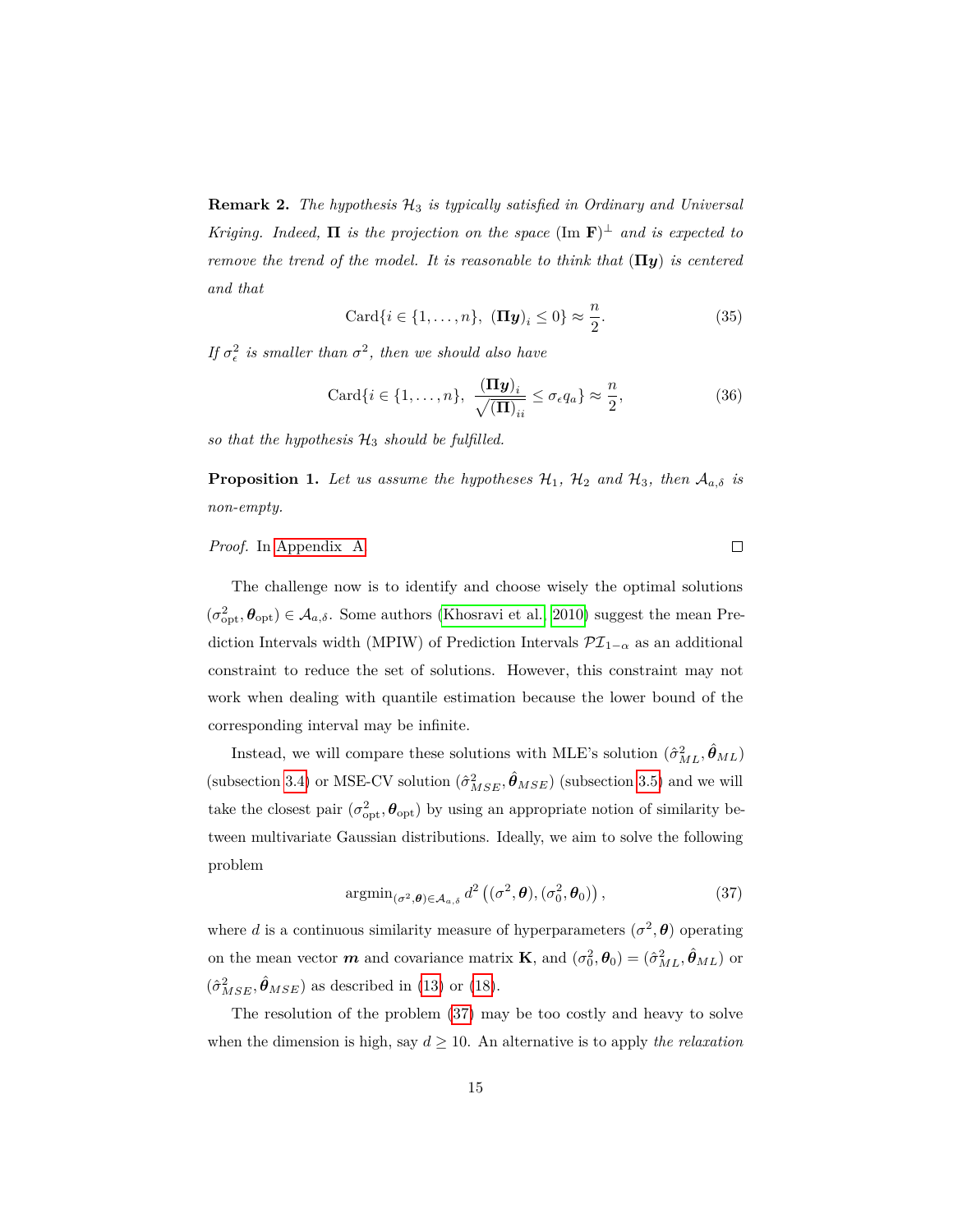method where we redefine this optimization problem of  $\theta$  from  $(0, +\infty)^d$  to  $(0, +\infty)$  by shifting the length-scale vector  $\theta_0$  by a parameter  $\lambda \in (0, +\infty)$ .

Let  $\theta_0$  denote a solution of the problems [\(13\)](#page-8-2) or [\(18\)](#page-9-1) and for  $\lambda \in (0, +\infty)$ , let  $H_\delta(\lambda)$  denote the subset

$$
H_{\delta}(\lambda) = \{\sigma^2 \in [0, +\infty), \ \psi_a^{(\delta)}(\sigma^2, \lambda \theta_0) = a\}.
$$
 (38)

*Hypothesis* H<sup>4</sup> *: The set-valued mapping (the so-called correspondence function)*  $H_{\delta}: (0, +\infty) \to \mathcal{P}((0, +\infty))$ *, where*  $\mathcal{P}(S)$  *denotes the power set of a set S, is lower semi-continuous, that is, for all*  $\lambda \in (0, +\infty)$ *, for each open set* U *with*  $H_{\delta}(\lambda) \cap \mathcal{U} \neq \emptyset$ , there exists a neighborhood  $\mathcal{O}(\lambda)$  such that if  $\lambda^* \in \mathcal{O}(\lambda)$  then  $H_{\delta}(\lambda^*) \cap \mathcal{U} \neq \emptyset$ .

In the kriging framework,  $\sigma^2$  should be as small as possible to reduce the uncertainty of the model, a natural choice of  $\sigma_{\rm opt}^2$  is

$$
\forall \lambda \in (0, +\infty) \; : \sigma_{\text{opt}}^2(\lambda) := \min \{ \sigma^2 \in [0, +\infty), \; \psi_a^{(\delta)}(\sigma^2, \lambda \theta_0) = a \}. \tag{39}
$$

<span id="page-15-0"></span>**Proposition 2.** *The function*  $\lambda \mapsto \sigma_{\text{opt}}^2(\lambda)$  *is well-defined under hypotheses*  $\mathcal{H}_1$ *to*  $\mathcal{H}_3$ *, and continuous on*  $(0, +\infty)$  *under the additional hypothesis*  $\mathcal{H}_4$ *.* 

*Proof.* In [Appendix A.](#page-41-1)

 $\Box$ 

*,*

Concerning the choice of *d*, one known similarity measure between probability distributions is the Wasserstein distance, widely used in optimal transportation problems (see Chapter 6 of [Villani](#page-40-6) [\(2009\)](#page-40-6) for more details). In case of two Gaussian random distributions  $\mathcal{N}(m_1, \mathbf{K}_1)$  and  $\mathcal{N}(m_2, \mathbf{K}_2)$ , the second Wasserstein distance is equal to

$$
W_2^2(\mathcal{N}(m_1, \mathbf{K}_1), \mathcal{N}(m_2, \mathbf{K}_2)) = ||m_1 - m_2||^2 + \text{Tr}\left(\mathbf{K}_1 + \mathbf{K}_2 - 2\sqrt{\mathbf{K}_1^{1/2}\mathbf{K}_2\mathbf{K}_1^{1/2}}\right)
$$
\n(40)

where, in our setting,  $m_1 = \mathbf{F}\widehat{\beta}_1 = \left(\mathbf{F}^\top \mathbf{K}_1^{-1} \mathbf{F}\right)^{-1} \mathbf{F}^\top \mathbf{K}_1^{-1} \mathbf{y}$  and  $m_2 = \mathbf{F}\widehat{\beta}_2 =$  $\left(\mathbf{F}^{\top}\mathbf{K}_2^{-1}\mathbf{F}\right)^{-1}\mathbf{F}^{\top}\mathbf{K}_2^{-1}\boldsymbol{y}.$ 

Therefore, each pair  $(\sigma^2, \theta)$  is associated to a Gaussian distribution  $\mathcal{N}(m, \mathbf{K})$ and we define the similarity measure *d* as

$$
d^{2} \left( (\sigma^{2}, \boldsymbol{\theta}), (\sigma_{0}^{2}, \boldsymbol{\theta}_{0}) \right) = W_{2}^{2} (\mathcal{N}(\boldsymbol{m}, \mathbf{K}), \mathcal{N}(\boldsymbol{m}_{0}, \mathbf{K}_{0})).
$$
\n(41)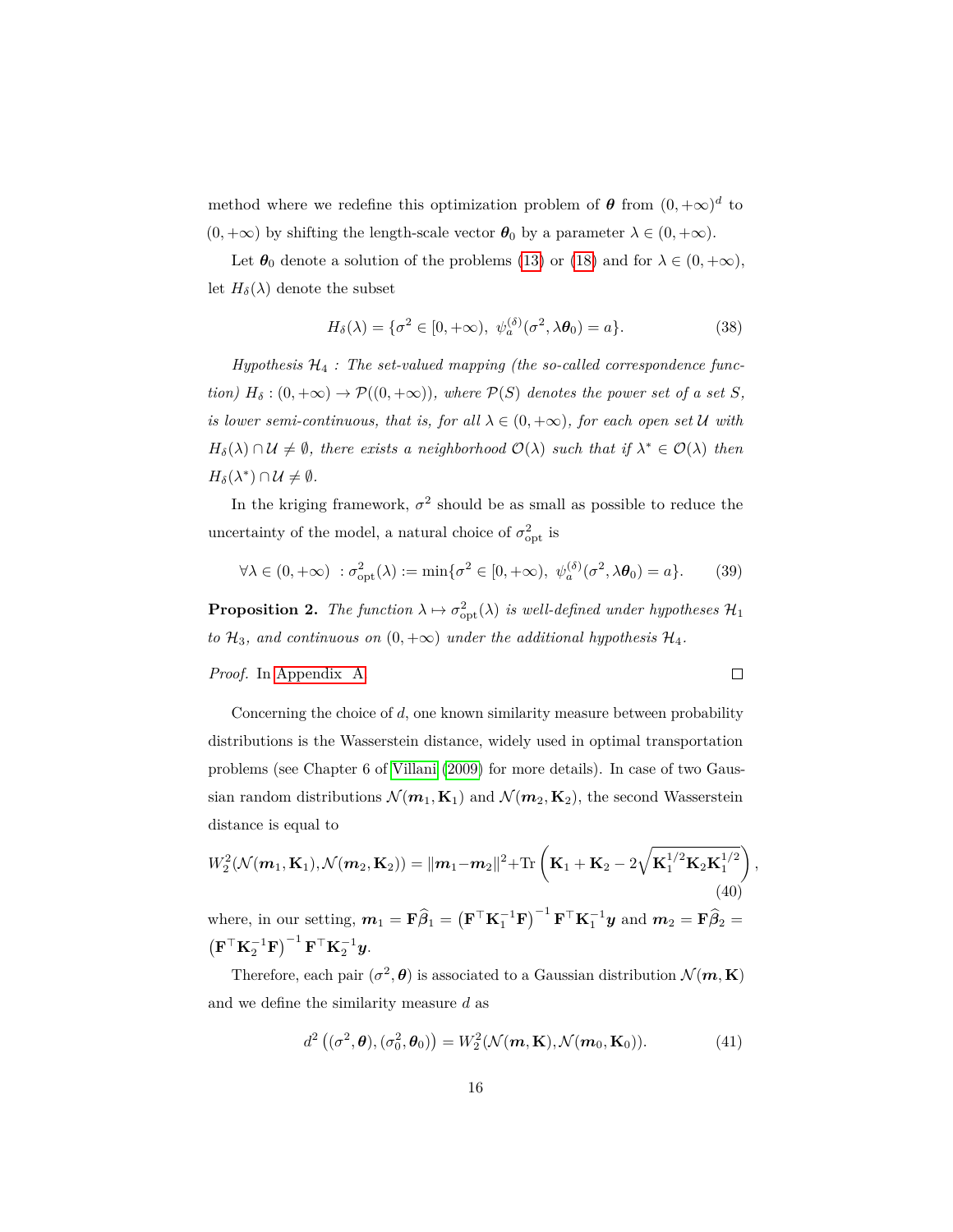The choice of the second Wasserstein distance  $d^2$  and  $\sigma_{\rm opt}^2$  makes the Prediction Intervals $\mathcal{PI}_{1-\alpha}$  shorter without the need for an additional metric like the MPIW and without modifying the distribution of the obtained model significantly. We will see in Section [5.2](#page-28-0) that, empirically, the barycenters of Prediction Intervals are not far from the predictive means obtained by MLE or MSE-CV methods.

The *relaxed* optimisation problem in [\(33\)](#page-13-0) for the quantile estimation is given by the problem P*<sup>λ</sup>*

<span id="page-16-0"></span>
$$
\mathcal{P}_{\lambda}: \quad \operatorname{argmin}_{\lambda \in (0, +\infty)} \mathcal{L}(\lambda) := d^2 \left( (\sigma_{\text{opt}}^2(\lambda), \lambda \boldsymbol{\theta}_0), (\sigma_0^2, \boldsymbol{\theta}_0) \right). \tag{42}
$$

 $\Box$ 

<span id="page-16-1"></span>**Proposition 3.** *Under hypotheses*  $\mathcal{H}_1$  *to*  $\mathcal{H}_4$ *, the function*  $\mathcal{L} : (0, +\infty) \to \mathbb{R}^+$ *is continuous and coercive on*  $(0, +\infty)$ *. The problem*  $\mathcal{P}_{\lambda}$  *admits at least one global minimizer*  $\lambda^*$  *in*  $(0, +\infty)$ *.* 

*Proof.* See [Appendix A.](#page-41-1)

**Remark 3.** The coercivity of the function  $\mathcal{L}$  is guaranteed by the hypotheses  $\mathcal{H}_1$ *to*  $H_3$  *(see [Appendix A\)](#page-41-1). The function*  $\mathcal L$  *is also upper semi-continuous [\(Zhao,](#page-40-7) 1997*). The hypothesis  $H_4$  insures that  $\mathcal L$  is continuous and that there exists a *global minimizer. This hypothesis is not easy to check. If it does not hold or if it cannot be checked, then it is possible to solve the problem [\(42\)](#page-16-0) on a regular grid by a grid search method.*

Let  $\hat{\beta}_{\text{opt}}$  denote the corresponding regression parameter

$$
\widehat{\boldsymbol{\beta}}_{\rm opt} = \left(\mathbf{F}^\top \mathbf{K}_{\sigma_{\rm opt}^2(\lambda^*), \lambda^* \boldsymbol{\theta}_0}^{-1} \mathbf{F}^\top \mathbf{K}_{\sigma_{\rm opt}^2(\lambda^*), \lambda^* \boldsymbol{\theta}_0}^{-1} \mathbf{y}.\tag{43}
$$

The purpose of this resolution is to create a GP model with hyperparameters  $(\hat{\beta}_{opt}, \sigma_{opt}^2(\lambda^*), \lambda^* \theta_0)$  able to predict the quantile  $\tilde{y}_a$  such that a proportion *a* of true values are below  $\tilde{y}_a$  with respect to the constraint of *quasi-Gaussian* proportion  $\psi_a$  (see Figure [1\)](#page-17-0). Finally, the Prediction Intervals  $\mathcal{PI}_{1-\alpha}$  will be obtained using two GP models built with the same method, one for the upper quantile  $1 - \alpha/2$  with optimal relaxation parameter  $\overline{\lambda}^*$  and the other for the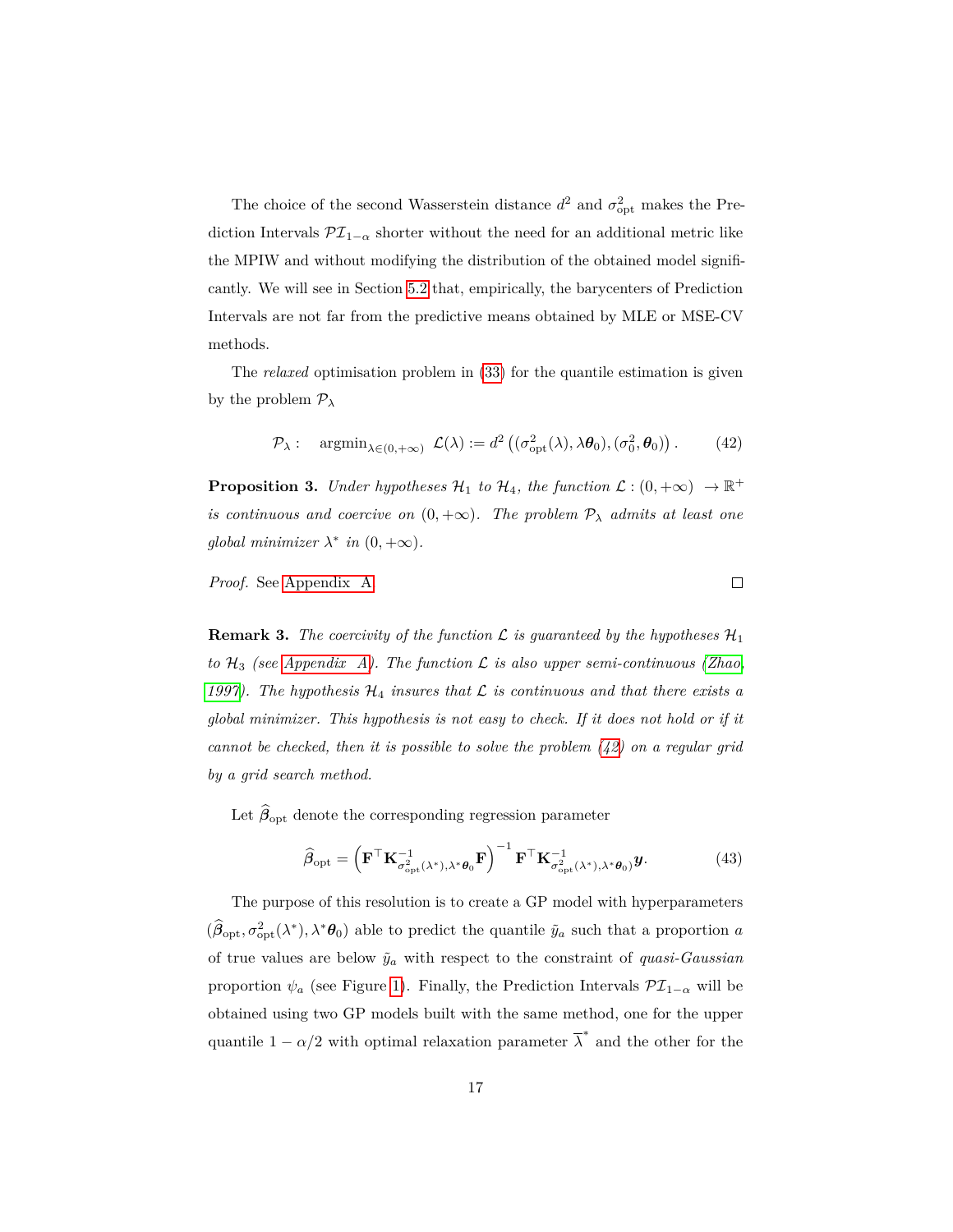<span id="page-17-0"></span>

Figure 1. Illustration of the relaxation effect on the ECDF of the Leave-One-Out standardized predictive distribution on the quantile of level  $a = 90\%$ ; The relaxed standardized predictive distribution coincides with the standard normal distribution distribution on point  $(q_a, a) = (1.28, 0.90)$  instead of  $(\psi_a, a) = (0.78, 0.90)$ 

Green : standard normal distribution - MLE standardized Predictive distribution when the model is well-specified; Orange : MLE standardized predictive distribution when the model is misspecified; Blue : standardized predictive distribution after relaxing model's

hyperparameters.

lower quantile of  $\alpha/2$  with parameter  $\lambda^*$ . The CP of  $\mathcal{PI}_{1-\alpha}$  is optimal and insured by respecting the coverage of each quantile as shown in [\(25\)](#page-12-0). In the following, we call this method *Robust Prediction Intervals Estimation* (RPIE).

# *4.2. Absence of nugget effect*

When the nugget effect is null  $\sigma_{\epsilon}^2 = 0$ , the set of solutions  $A_{a,\delta}$  is still non-empty because one can show that, for  $\theta$  in the neighborhood of  $0 \in \mathbb{R}^d$ , the problem  $\psi_a^{(\delta)}(\sigma^2, \theta) = a$  has a solution  $\sigma^2 \in (0, +\infty)$  (see [Appendix B\)](#page-46-0). In particular, the correspondence function  $H_{\delta}$  is non-empty valued for  $\lambda > 0$ small enough and it may be empty-valued for some large  $\lambda \in (0, +\infty)$ . We may think, however, that  $H_{\delta}$  is non-empty valued and that  $\sigma_{\text{opt}}^2(\lambda)$  exists for  $\lambda$  close to one. Indeed, assume for a while that the model is well-specified, that is, there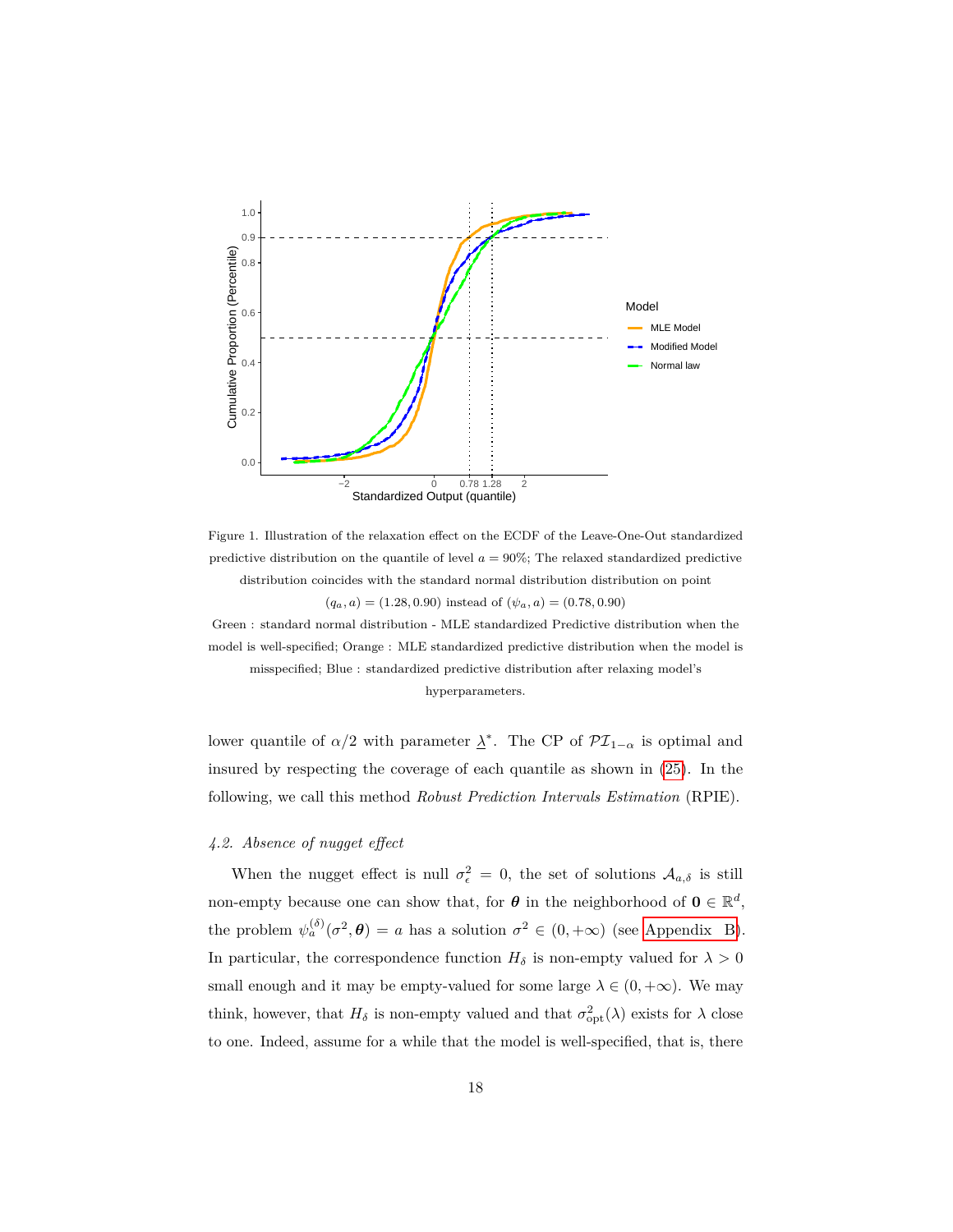exist hyperparameters  $(\beta_*, \sigma_*^2, \theta_*)$  such that *y* corresponds to a realization of a random vector  $Y \sim \mathcal{N}(\mathbf{F}\beta_*, \sigma_*^2 \mathbf{R}_{\theta_*})$ . The existence of  $H_\delta(\lambda)$  and  $\sigma_{\text{opt}}^2(\lambda)$ depend on the condition  $k_{\lambda} \le na$ , where  $k_{\lambda}$  is the integer defined by

$$
k_{\lambda} := \text{Card}\left\{i \in \{1, \ldots, n\}, \left(\overline{\mathbf{R}}_{\lambda \theta_0} \mathbf{y}\right)_i \le 0\right\}.
$$
 (44)

Since  $\overline{\mathbf{R}}_{\theta_*}$  Y is centered, we can anticipate that

$$
\text{Card}\left\{i \in \{1, \ldots, n\}, \left(\overline{\mathbf{R}}_{\boldsymbol{\theta}_*} \boldsymbol{y}\right)_i \le 0\right\} \approx \frac{n}{2}.\tag{45}
$$

Hence, the condition  $n/2 < k_{\lambda} \leq na$  should be satisfied in a neighborhood of  $\lambda = 1$  since  $\theta_0$  should be close to  $\theta_*$ . Finally, eventhough the function  $\mathcal L$  is not defined on  $(0, +\infty)$ , we can solve  $(42)$  by a grid search method on its domain.

# <span id="page-18-0"></span>**5. Numerical Results**

#### *5.1. Test cases with analytical functions*

In this section, we give three numerical examples to illustrate Prediction Intervals estimation by the RPIE method. We show that for the *Wing-Weight* function, the model is well-specified as the CP is optimal for different levels, hence, no robust calibration of Prediction Intervals is required. However, for [Zhou](#page-40-8) [\(1998\)](#page-40-8) and [Morokoff & Caflisch](#page-37-7) [\(1995\)](#page-37-7) functions where the model is misspecified and for a given confidence level  $\alpha$ , we apply the RPIE method as described in section [4](#page-11-0) to estimate both upper and lower bounds of Predictions Intervals. The following metrics : the Leave-One-Out CP  $\tilde{\mathbb{P}}_{1-\alpha}$  defined in [\(25\)](#page-12-0), the Coverage Probability (CP), the mean (MPIW) and standard-deviation (SdPIW) of the Prediction Interval width, and the accuracy *Q*<sup>2</sup> [\(Kleijnen & Sargent, 2000\)](#page-36-8) are used to assess and compare GP models built by MLE or MSE-CV methods, full Bayesian approach or the RPIE method. They can be used either for point-wise prediction comparison  $(Q^2$  will be given in some cases for information, it does not represent the main metric of this section):

$$
Q^{2} = 1 - \frac{\sum_{i=1}^{n_{test}} \left( y_{test}^{(i)} - \tilde{y}_{i, test} \right)^{2}}{\sum_{i=1}^{n_{test}} \left( y_{test}^{(i)} - \overline{y} \right)^{2}},
$$
\n(46)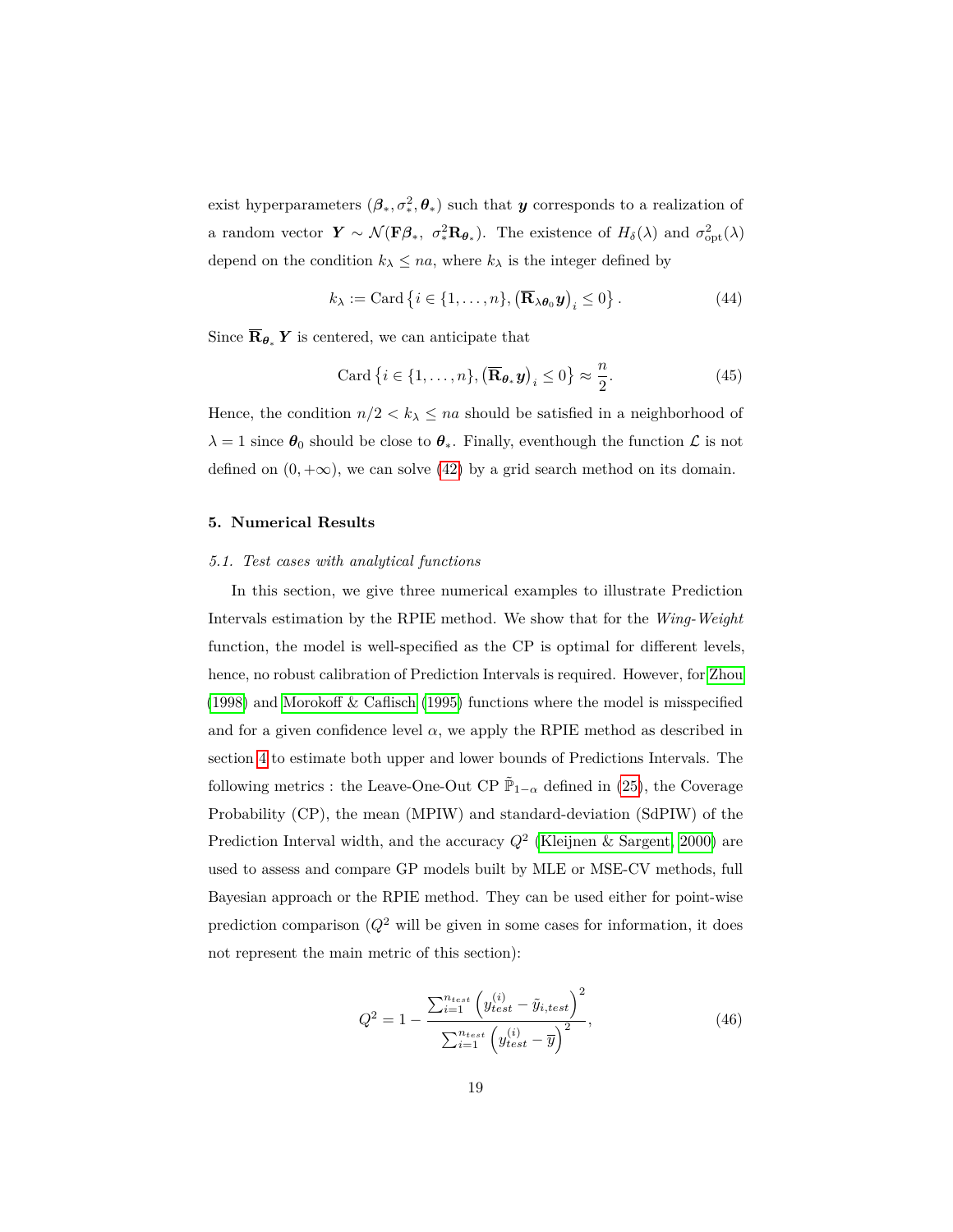or for quantifying the *goodness* of Prediction Intervals:

$$
\tilde{\mathbb{P}}_{1-\alpha} = \frac{1}{n} \sum_{i=1}^{n} \mathbf{1} \{ y^{(i)} \in \mathcal{PI}_{1-\alpha}(\boldsymbol{x}^{(i)}) \},\tag{47}
$$

$$
CP_{1-\alpha} = \frac{1}{n_{test}} \sum_{i=1}^{n_{test}} \mathbf{1} y_{test}^{(i)} \in \mathcal{PI}_{1-\alpha} \left( \boldsymbol{x}_{test}^{(i)} \right), \tag{48}
$$

$$
\text{MPIW}_{1-\alpha} = \frac{1}{n_{test}} \sum_{i=1}^{n_{test}} \left| \mathcal{PI}_{1-\alpha}(\boldsymbol{x}_{test}^{(i)}) \right|,\tag{49}
$$

and,

$$
\text{SdPIW}_{1-\alpha} = \sqrt{\frac{1}{n_{test}} \sum_{i=1}^{n_{test}} \left[ \left| \mathcal{PI}_{1-\alpha}(\boldsymbol{x}_{test}^{(i)}) \right| - \text{MPIW}_{1-\alpha} \right]^2},\tag{50}
$$

 $\text{where } \mathbf{y}_{test} = \left(y_{test}^{(1)}, \ldots, y_{test}^{(n_{test})}\right) \text{ is the vector to predict at } \left(x_{test}^{(1)}, \ldots, x_{test}^{(n_{test})}\right),$  $\mathcal{PI}_{1-\alpha}$  is the  $(1-\alpha) \times 100\%$  confidence Prediction Interval delimited by the quantiles  $q_{1-\alpha/2}$  and  $q_{\alpha/2}$ , and  $|\mathcal{PI}_{1-\alpha}|$  is the length of the interval.

Note that the CP<sub>1− $\alpha$ </sub> may be different from the Leave-One-Out CP  $\tilde{\mathbb{P}}_{1-\alpha}$ , this case can happen when the distributions of the training and testing sets are different. However, a Leave-One-Out CP  $\tilde{\mathbb{P}}_{1-\alpha}$  close to  $1-\alpha$  insures that, if the assumption of *i.i.d* distributions is respected i.e.  $p_{train}(\mathbf{X}, y) = p_{test}(\mathbf{X}, y)$ ,  $CP_{1-\alpha}$  should be also close to  $1-\alpha$ .

This subsection provides results obtained on  $d = 10$ -dimensional GP with constant mean function (Ordinary Kriging). The value of  $\delta$  is fixed at  $\delta = 10^{-2}$ . We implement our methods using the package *kergp* [\(Roustant et al., 2020\)](#page-39-4) on R. For the computational time, we use an Intel(R) Core(TM) i5-9400H CPU  $@$ 2.50GHz with a RAM of 32 Go.

# *Example 1: Well-specified model - The Wing Weight function*

The Wing Weight function is a model in dimension  $d = 10$  proposed by [Forrester et al.](#page-35-5) [\(2008\)](#page-35-5) that estimates the weight of a light aircraft wing. For an input vector  $x \in \mathbb{R}^{10}$ , the response *y* is:

<span id="page-19-0"></span>
$$
f(\boldsymbol{x}) = 0.036x_1^{0.758}x_2^{0.0035} \left(\frac{x_3}{\cos^2(x_4)}\right)^{0.6} x_5^{0.006}x_6^{0.04} \left(\frac{100 x_7}{\cos(x_4)}\right)^{-0.3} (x_8x_9)^{0.49} + x_1x_{10}.
$$
\n(51)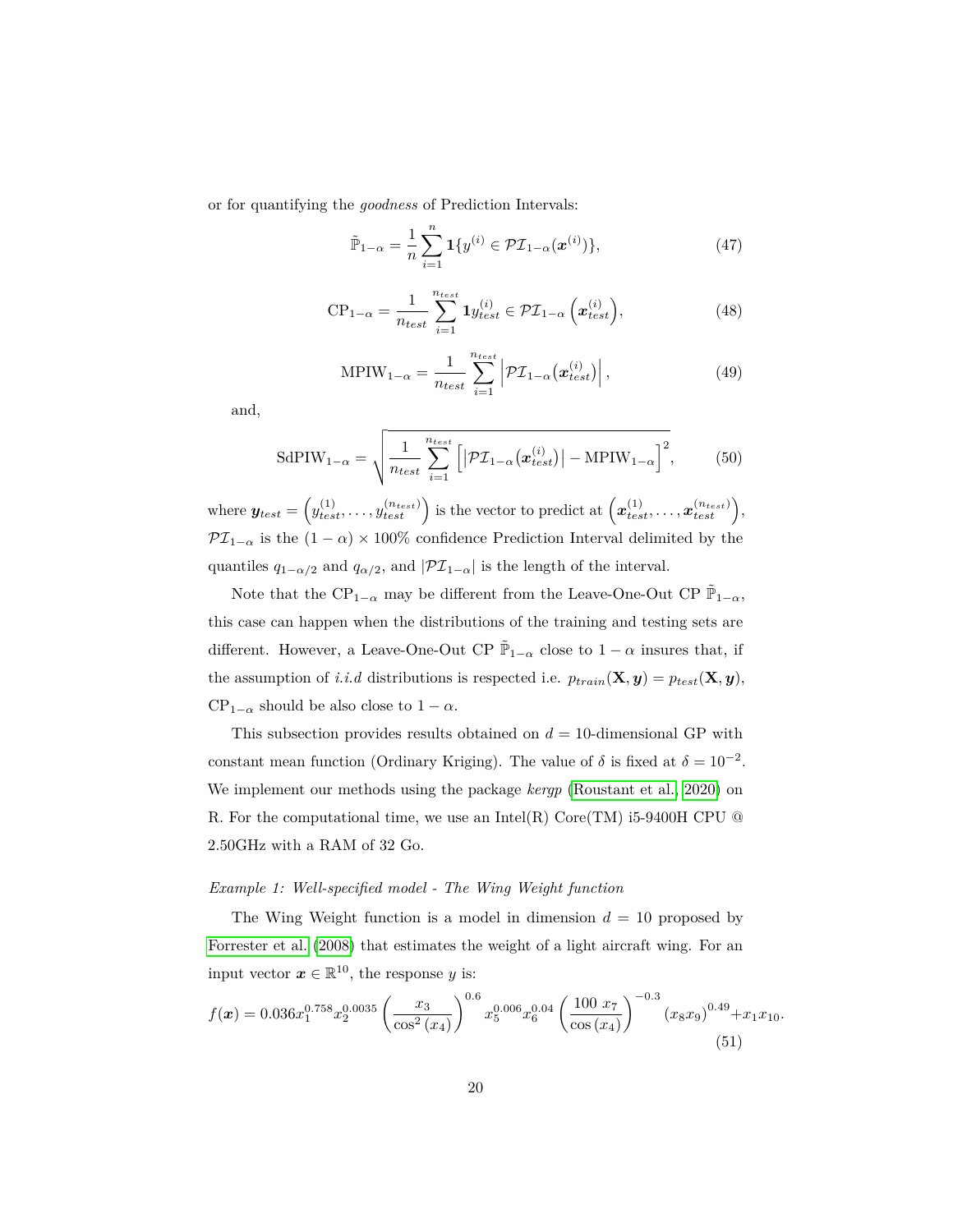<span id="page-20-0"></span>The components  $x_i$  are assumed to vary over the ranges given in Table [1](#page-20-0) (see [Forrester et al.](#page-35-5) [\(2008\)](#page-35-5) and [Moon](#page-37-8) [\(2010\)](#page-37-8) for details)

| Component      | Domain     | Component | Domain        |
|----------------|------------|-----------|---------------|
| $x_1$          | [150; 200] | $x_{6}$   | [0.5; 1]      |
| x <sub>2</sub> | [220; 300] | $x_7$     | [0.08; 0.18]  |
| $x_3$          | [6, 10]    | $x_8$     | [2.5;6]       |
| $x_4$          | $[-10;10]$ | $x_9$     | [1700, 2500]  |
| $x_{5}$        | [16; 45]   | $x_{10}$  | [0.025; 0.08] |

Table 1. The input variables  $x_j$  and their domain ranges  $[a_j; b_j]$ 

We create an experimental design **X** of  $n = 600$  observations and  $d = 10$  $\text{variables where observations } \boldsymbol{x}^{(i)} = \left(x_1^{(i)}, \ldots, x_d^{(i)}\right)$  $\binom{i}{d}$  are sampled i.i.d with uniform distribution over  $\bigotimes_{j=1}^{d} [a_j, b_j]$ . We generate the response  $y = (y^{(1)}, \ldots, y^{(n)})$ such that  $y^{(i)} = f(x^{(i)}) + \epsilon^{(i)}$  with f defined in [\(51\)](#page-19-0) and  $\epsilon^{(i)}$  are sampled i.i.d. with the distribution  $\mathcal{N}(0, \sigma_{\epsilon}^2 = 25)$ . Here the nugget effect is estimated with the methodology described in [Iooss & Marrel](#page-36-5) [\(2017\)](#page-36-5) and the covariance kernel is the Matérn 3/2.

The GP model is trained on 75% of the data (25% of data is left for testing). The diagnostics of the model are presented in Table [2](#page-21-0) with the metrics described above. The accuracy  $Q^2$  is moderate for MLE and Full-Bayesian methods. The MSE-CV does much better, an expected result since the MSE-CV method is more adapted for point-wise prediction criterion. However, the Leave-One-Out CP  $\tilde{\mathbb{P}}_{1-\alpha}$  for two different levels  $\alpha = 5\%$ , 10% is far from the required level, which means that they were poorly estimated with point-wise prediction criterion. In addition, Table [2](#page-21-0) shows in particular that the model is well-specified for Matérn 3/2 correlation kernel with the MLE method since the CPs are optimal and close to the required level. This claim is empirical and can be verified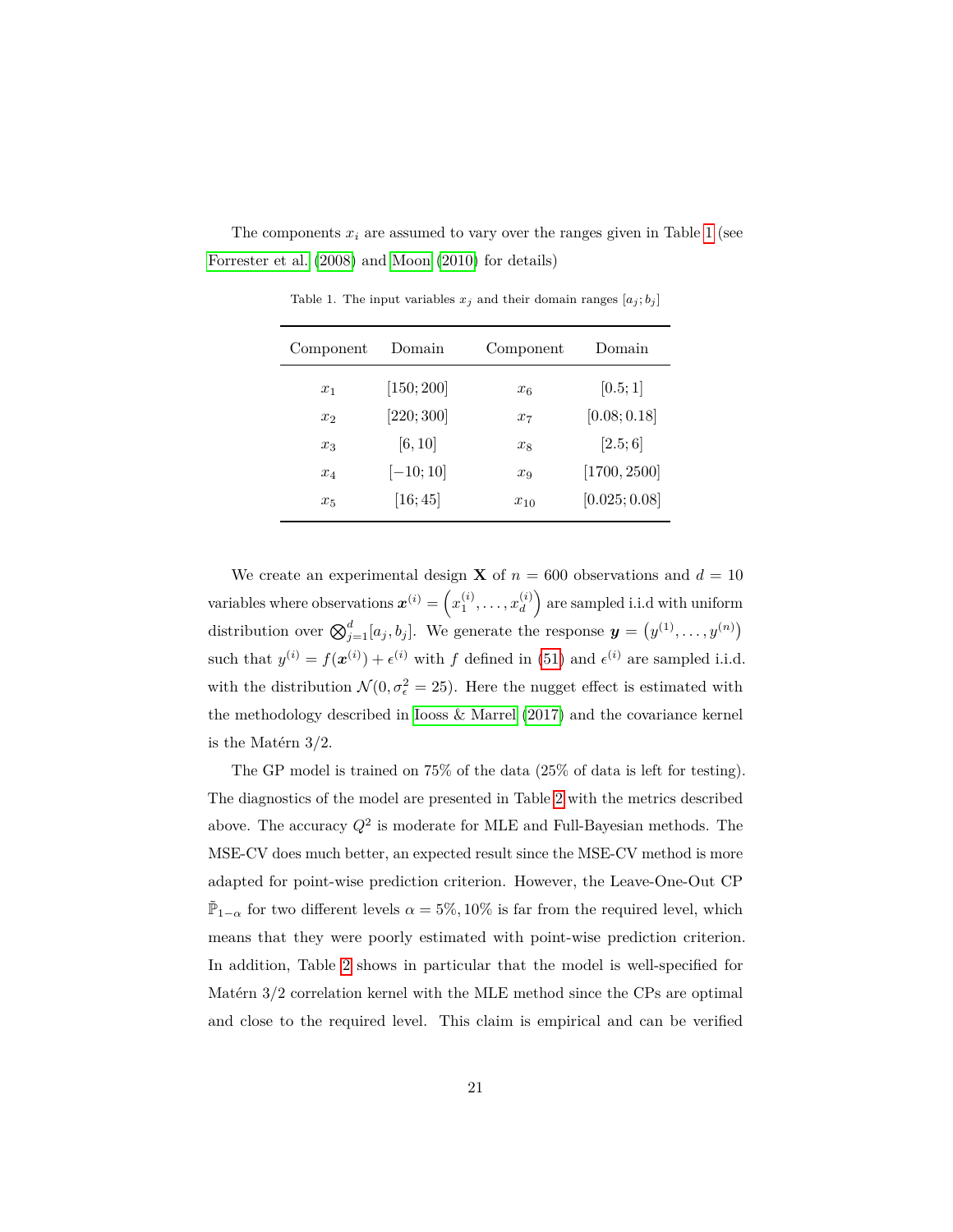|                             | Before RPIE |                    | After RPIE |                  | Full-Bayesian |
|-----------------------------|-------------|--------------------|------------|------------------|---------------|
|                             | MLE         | MSE-CV             | MLE        | MSE-CV           |               |
| ${\cal Q}^2$                | 0.563       | 0.764              | n.c        | n.c              | 0.562         |
| $\tilde{\mathbb{P}}_{99\%}$ | 99.1        | 99.8               | 98.9       | 98.9             | 99.1          |
| $CP_{99\%}$                 | 98.7        | 100                | 98.7       | 98.0             | 98.7          |
| $\tilde{\mathbb{P}}_{95\%}$ | 94.0        | 98.9               | 94.9       | 94.9             | 94.2          |
| $CP_{95\%}$                 | 95.3        | 99.3               | 96.7       | 96.0             | 95.3          |
| $\tilde{\mathbb{P}}_{90\%}$ | 90.1        | 96.9               | 90.0       | 90.0             | 90.9          |
| $CP_{90\%}$                 | 91.3        | 96.0               | 89.3       | 90.0             | 91.3          |
| Сt                          | $2min$ 12s  | $32\text{min}$ 42s | $6min^*$   | $37\text{min}^*$ | 4h 39min 27s  |

<span id="page-21-0"></span>Table 2. Performances of methods (MLE, MSE-CV and Full-Bayesian) for Wing Weight function

 $Q^2$ : Accuracy;  $\mathbb{P}_{1-\alpha}$ : The Leave-One-Out CP in % on the training set; CP<sub>1- $\alpha$ </sub>: The CP in % on the testing set and Ct: computational time.

\*: The approximated cumulative computational time after running the RPIE method for all levels.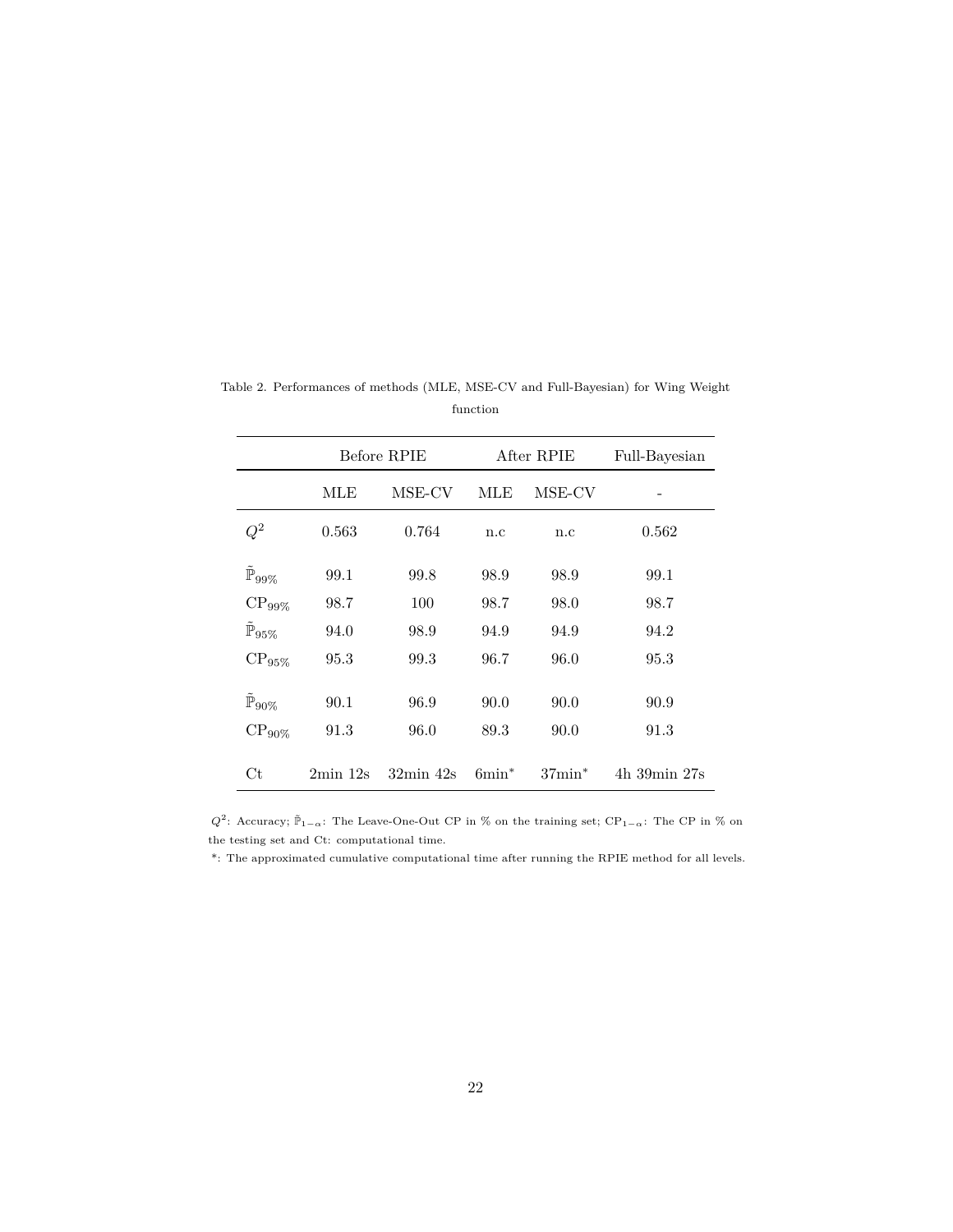either by comparing the standardized predictive distribution with the standard normal distribution as in Figure [1](#page-17-0) or using [Shapiro & Wilk](#page-39-5) [\(1965\)](#page-39-5) normality test (in this example, *p*-value = 0*.*203). The Full-Bayesian approach also does well in estimating Prediction Intervals in the case of a well-specified model. Indeed, the hyperparameters' posterior distribution  $p(\sigma^2, \theta | y)$  is concentrated around the MLE estimator, so the plug-in MLE approach and the Full-Bayesian approach give similar predictive distributions and Prediction Intervals. However, its computational time is extremely long compared to other methods (e.g. 100 times longer than the MLE method). Concerning the RPIE method, one can notice that it provides the optimal coverage at each required level, either on training or testing sets. However, we do not see significant interest in applying it here (except for the MSE-CV solution).

Example 1 is a case of well-specified model in which the CPs obtained by the MLE method satisfy the nominal value and the RPIE method does not bring a significant additional value (at least for the MLE solution).

# *Example 2: Misspecified model with noise - Morokoff & Caflisch function -*

We consider the [Morokoff & Caflisch](#page-37-7) [\(1995\)](#page-37-7) function defined on  $[0,1]^d$  by

<span id="page-22-0"></span>
$$
f(\boldsymbol{x}) = \frac{1}{2} \left( 1 + \frac{1}{d} \right)^d \prod_{i=1}^d (x_i)^{1/d}.
$$
 (52)

In Example 2, we consider an experimental design **X** of  $n = 600$  observations and  $d = 10$  correlated inputs. Each observation has the form  $\bm{x}^{(i)}\ =\ \Big(\Phi(z_1^{(i)}),\ldots,\Phi(z_d^{(i)})$  $\begin{pmatrix} (i) \\ d \end{pmatrix}$   $\in \mathbb{R}^d$ ,  $\Phi$  is the CDF of the standard normal distribution,  $z^{(i)}$  are sampled from the multivariate distribution  $\mathcal{N}(\mathbf{0}, \mathbf{C})$  and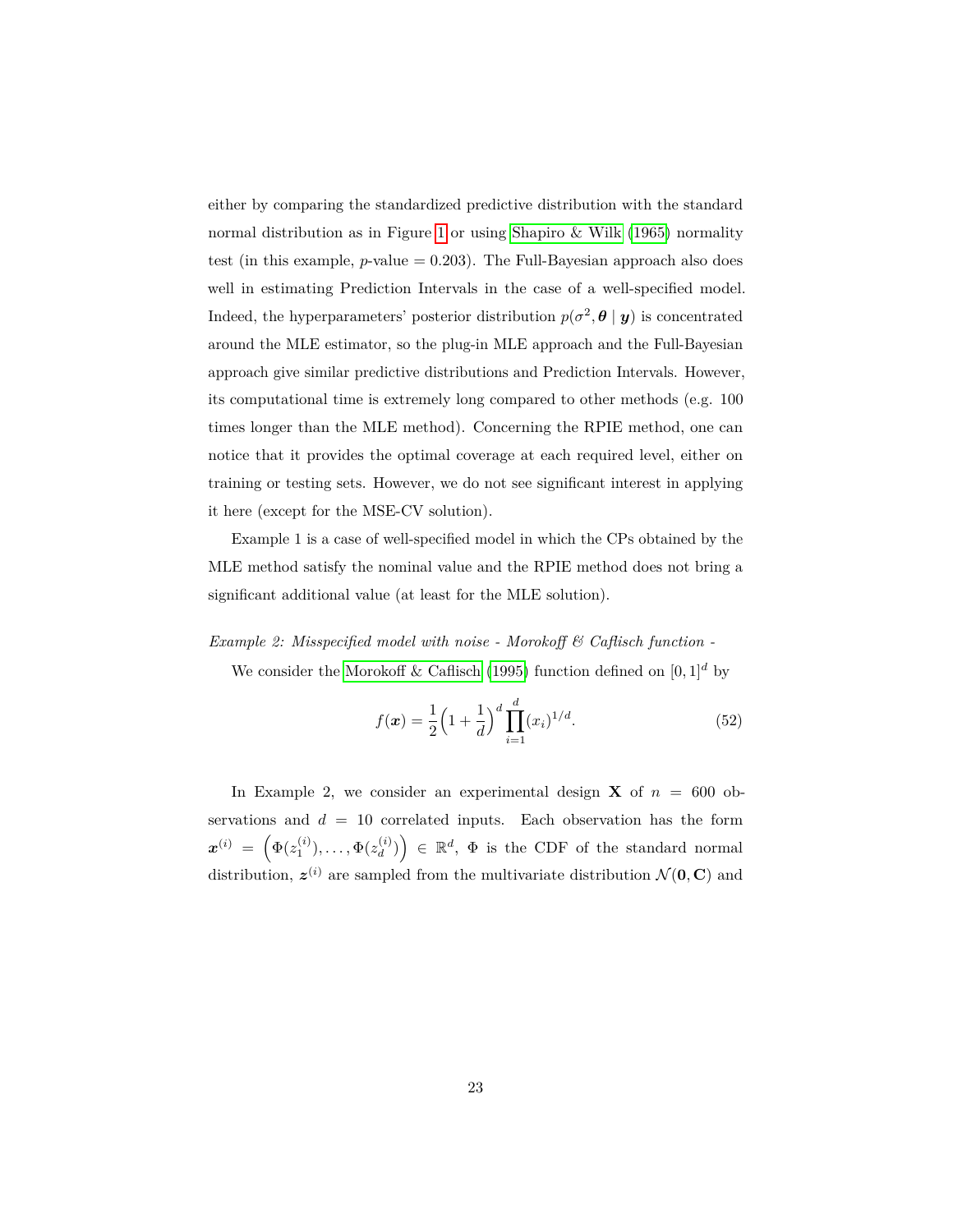$\mathbf{C} \in \mathbb{R}^{d \times d}$  is the following covariance matrix:

|       | 1              | 0.90             | $\theta$ | $\theta$         | $\theta$         |                | $0.50 - 0.30$    | $\theta$ | $\Omega$ | $\theta$       |  |
|-------|----------------|------------------|----------|------------------|------------------|----------------|------------------|----------|----------|----------------|--|
|       | 0.90           | 1                | $\theta$ | $\theta$         | $\boldsymbol{0}$ | $\theta$       | $\boldsymbol{0}$ | 0.10     | $\theta$ | $\theta$       |  |
|       | $\theta$       | $\theta$         | 1        | $\theta$         | $-0.30$          | 0.10           | 0.40             | $\theta$ | 0.05     | $\overline{0}$ |  |
|       | $\theta$       | $\boldsymbol{0}$ | $\theta$ | 1                | 0.40             | $\theta$       | $\boldsymbol{0}$ | $-0.35$  | $\theta$ | $\theta$       |  |
| $C =$ | $\overline{0}$ | $\theta$         | $-0.30$  | 0.40             | $\mathbf{1}$     | $\theta$       | $\theta$         | $\theta$ | 0.10     | $\theta$       |  |
|       | 0.05           | $\theta$         | 0.10     | $\theta$         | $\boldsymbol{0}$ | $\mathbf{1}$   | $\theta$         | $\theta$ | $\theta$ | $\theta$       |  |
|       | $-0.30$        | $\theta$         | 0.40     | $\boldsymbol{0}$ | $\boldsymbol{0}$ | $\overline{0}$ | 1                | $\theta$ | $\theta$ | $-0.30$        |  |
|       | $\theta$       | 0.1              | $\theta$ | $-0.35$          | $\boldsymbol{0}$ | $\theta$       | $\theta$         | 1        | $\Omega$ | $\theta$       |  |
|       | $\overline{0}$ | $\overline{0}$   | 0.05     | $\overline{0}$   | 0.10             | $\overline{0}$ | $\overline{0}$   | $\theta$ | 1        | $\theta$       |  |
|       | $\theta$       | $\theta$         | $\theta$ | $\theta$         | $\boldsymbol{0}$ | 0.             | $-0.3$           | $\theta$ | $\theta$ | 1              |  |

The response vector *y* is generated as  $y^{(i)} = f(x^{(i)}) + \epsilon^{(i)}$  with *f* the *Morokoff*  $\mathscr$ *Caflisch* function defined in [\(52\)](#page-22-0) and  $\epsilon^{(i)}$  are sampled i.i.d. with the distribution  $\mathcal{N}(0, \sigma_{\epsilon}^2 = 10^{-4})$ . We consider the Matérn anisotropic geometric correlation model with smoothness 5/2 as covariance model and we study the Prediction Interval's problem with a nugget effect estimated with the methodology [Iooss &](#page-36-5) [Marrel](#page-36-5) [\(2017\)](#page-36-5).

The model is not well-specified as Example 1 and the [Shapiro & Wilk](#page-39-5) [\(1965\)](#page-39-5) test gives *p*-value =  $1.253 \times 10^{-7}$ . Table [3](#page-24-0) summarizes the results of MLE and MSE-CV estimations before and after applying the RPIE, compared with the Full-Bayesian approach. The accuracy  $Q^2$  of both models is satisfactory and is slightly improved when using the MSE-CV method. However, before applying the RPIE, the Prediction Intervals are overestimated for both models. The CP does not correspond to the required level of 90%, and the MSE-CV model performs even worse. We note that the Full-Bayesian approach does not improve the quality of estimated Prediction Intervals for the same reason as explained before: the hyperparameters' posterior distribution  $p(\sigma^2, \theta | y)$  is concentrated around the MLE estimator and the performances of both approaches are similar. We will see that this claim is also valid in Example 3.

We now address the problem of Prediction Intervals Estimation for each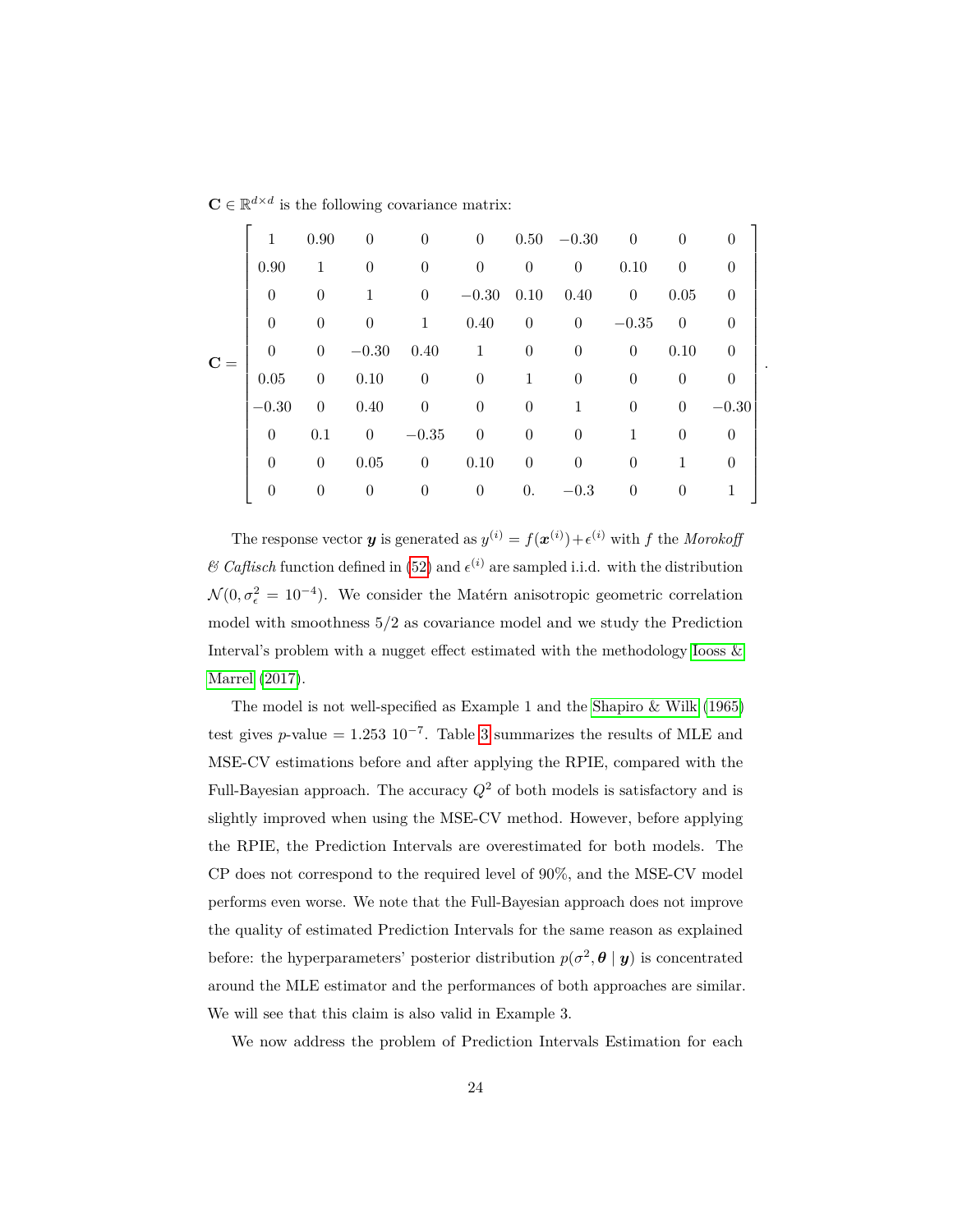|                                 |       | Before RPIE                                                                                                                    | After RPIE | Full-Bayesian |                                 |
|---------------------------------|-------|--------------------------------------------------------------------------------------------------------------------------------|------------|---------------|---------------------------------|
|                                 | MLE   | MSE-CV                                                                                                                         | MLE        | MSE-CV        |                                 |
| $Q^2$                           | 0.892 | 0.895                                                                                                                          | n.c        | n.c           | 0.891                           |
| $\tilde{\mathbb{P}}_{1-\alpha}$ | 93.6  | 98.3                                                                                                                           | 90.0       | 90.0          | 93.8                            |
| $CP_{1-\alpha}$                 | 94.0  | 98.0                                                                                                                           | 92.6       | 87.3          | 93.3                            |
|                                 |       | MPIW <sub>1-<math>\alpha</math></sub> 1.68 10 <sup>-1</sup> 1.81 10 <sup>-1</sup> 5.51 10 <sup>-2</sup> 5.78 10 <sup>-2</sup>  |            |               | $1.66 \; 10^{-1}$               |
|                                 |       | SdPIW <sub>1-<math>\alpha</math></sub> 9.61 10 <sup>-3</sup> 4.16 10 <sup>-2</sup> 1.29 10 <sup>-2</sup> 1.41 10 <sup>-2</sup> |            |               | $9.27~10^{-3}$                  |
| Ct                              |       | 1 min 16s 24 min 18s                                                                                                           |            |               | 3min 55s 27min 43s 4h 43min 38s |

<span id="page-24-0"></span>Table 3. Performances of methods before and after RPIE for Morokoff & Caflisch function; here  $1 - \alpha = 90\%$ 

 $Q^2$ : Accuracy;  $\tilde{\mathbb{P}}_{1-\alpha}$ : The Leave-One-Out CP in % on the training set; CP<sub>1</sub>–*α*: CP in % on the testing set; MPIW: Mean of Prediction Interval widths; SdPIW: standard deviation of Prediction Interval widths and Ct: computational time.

solution of MLE  $\hat{\theta}_{ML}$  and MSE-CV  $\hat{\theta}_{MSE}$ . We consider the upper and lower bounds  $1-\alpha/2 = 95\%$  and  $\alpha/2 = 5\%$  and we apply the RPIE method as described in section [4.](#page-11-0) The optimal values  $\overline{\lambda}^*$  and  $\underline{\lambda}^*$  obtained from the resolution of the problem [\(42\)](#page-16-0) are used to build two GP models to estimate each bound. Figure [2](#page-25-0) shows the variation of the function  $\mathcal L$  for *Morokoff*  $\mathcal C$  *Caflisch* example while solving the problem [\(42\)](#page-16-0) on the upper bound  $1 - \alpha/2 = 95\%$ , it illustrates the statement of Proposition [3](#page-16-1) :  $\mathcal L$  is continuous and coercive on  $(0, +\infty)$  and reaches a global minimum.

We consider now the Prediction Intervals built according to the RPIE method. In Table [3,](#page-24-0) one observes that these Prediction Intervals are three times shorter than those of MLE, MSE-CV models or Full-Bayesian approaches and have appropriate variances (e.g. more heterogeneous than MLE or Full-Bayesian method's Prediction Intervals). The coverage rate of  $1-\alpha = 90\%$  on the training set is achieved, which is the main objective of the RPIE method, and the CP on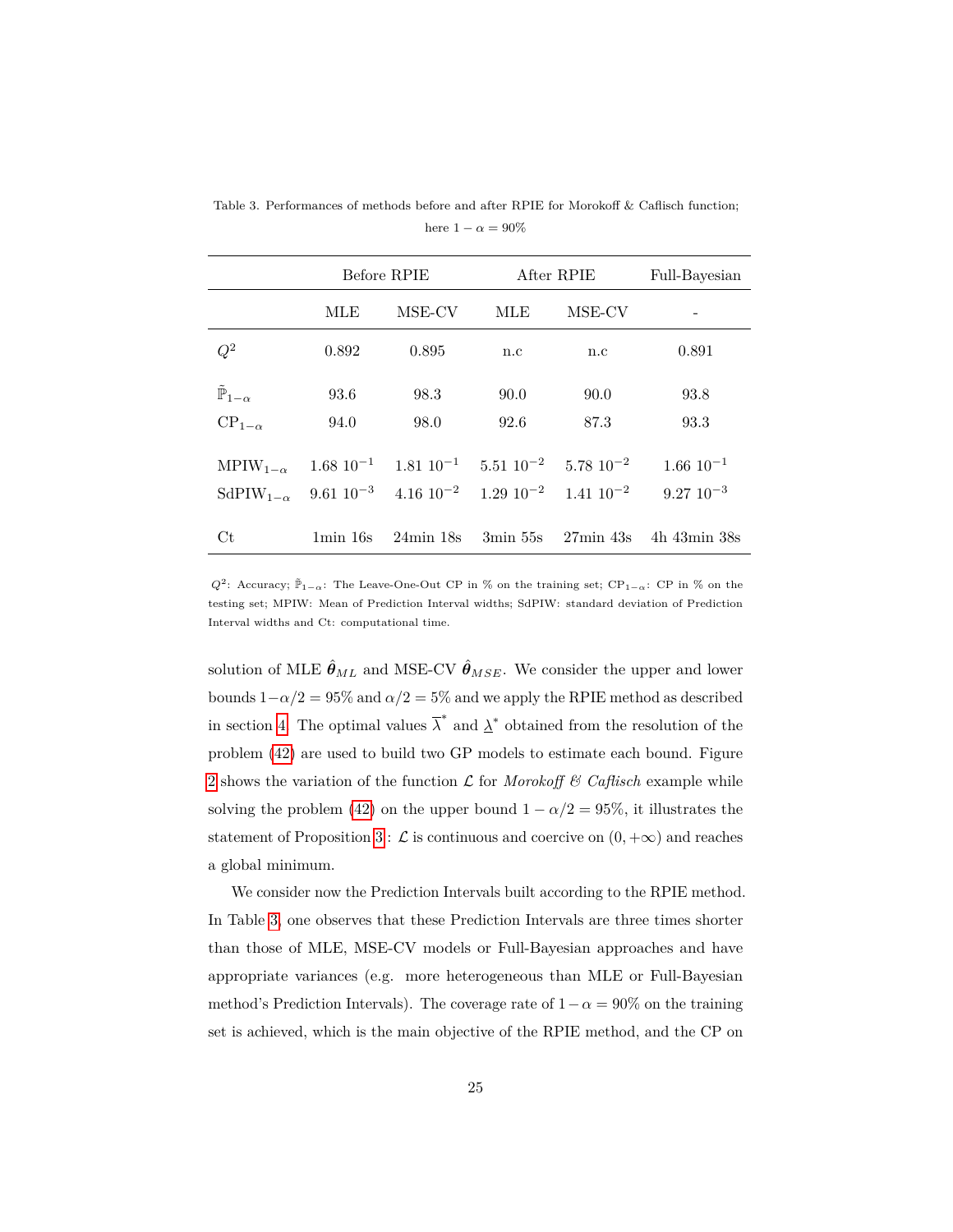<span id="page-25-0"></span>

Figure 2. The variation of the *relaxed* Wasserstein distance L for *Morokoff & Caflisch* function;  $a = 1 - \alpha/2 = 95\%$ 

the testing set is very close to this level. Concerning the computational time, it appears that applying the RPIE method to MLE or MSE-CV solutions counts for a short computational time (only a few minutes to run in this example). The Full-Bayesian approach is still computationally heavy, as already discussed in the previous example and section [1.](#page-1-0)

Example 2 is a case of misspecified model with noise in which the CP obtained by MLE, MSE-CV and Full-Bayesian methods are not good. The RPIE method fulfills its purpose: its reduces Prediction Intervals width and improves the robustness of Prediction Intervals in such a way that they achieve the optimal coverage rate.

# *Example 3: Misspecified model without noise - Zhou function -*

The [Zhou](#page-40-8) [\(1998\)](#page-40-8) function, considered initially for the numerical integration of spiky functions, is defined on  $[0, 1]^d$  by

<span id="page-25-1"></span>
$$
f(\mathbf{x}) = \frac{10^d}{2} \left[ \phi \left( 10 \left( \mathbf{x} - \frac{1}{3} \right) \right) + \phi \left( 10 \left( \mathbf{x} - \frac{2}{3} \right) \right) \right],\tag{53}
$$

where

$$
\phi(\mathbf{x}) = (2\pi)^{-d/2} \exp(-0.5\|\mathbf{x}\|^2). \tag{54}
$$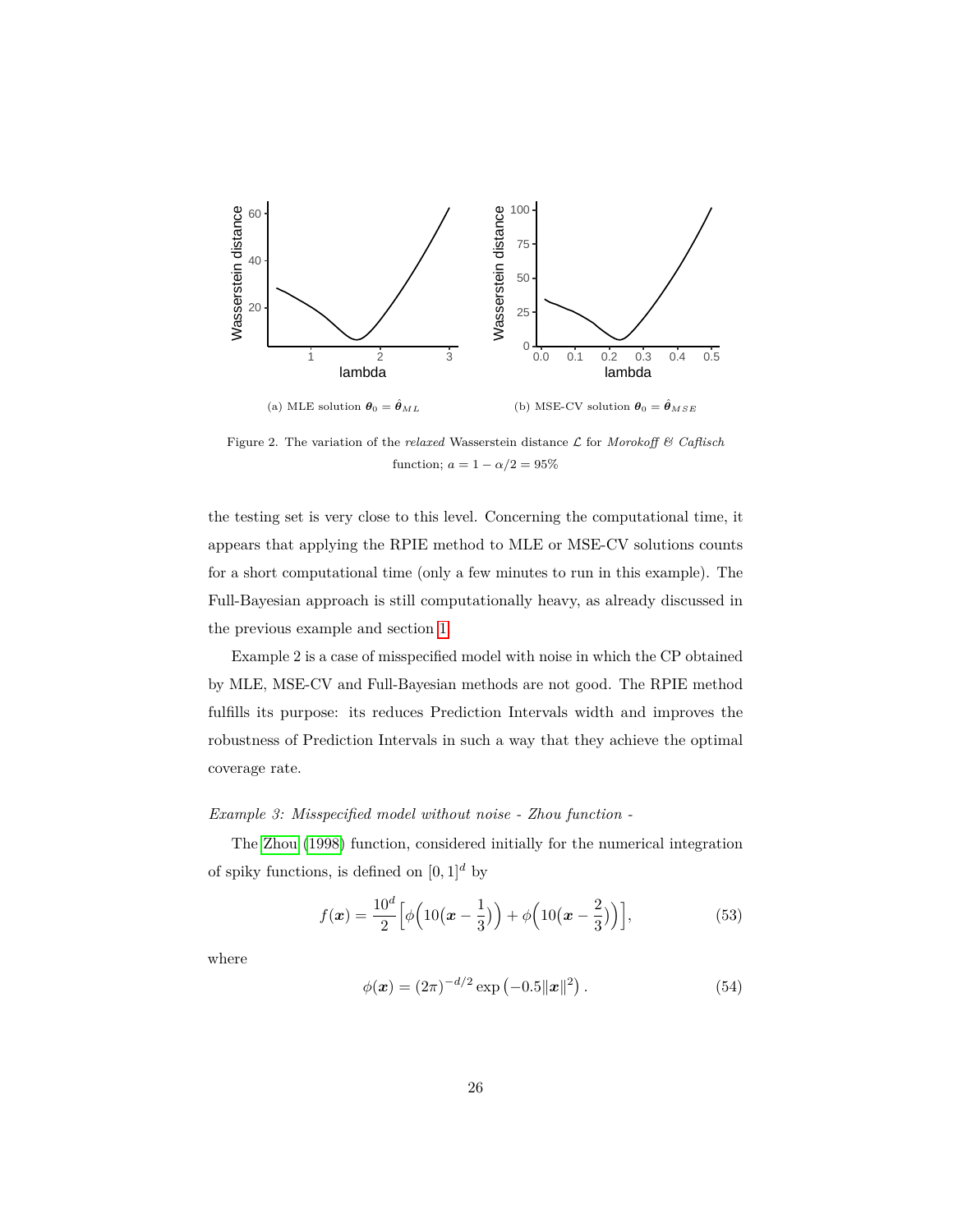In Example 3, we create an experimental design **X** similar to Example 1, containing  $n = 600$  and  $d = 10$  variables where observations  $\mathbf{x}^{(i)} = \left(x_1^{(i)}, \ldots, x_d^{(i)}\right)$  $\binom{i}{d}$ are sampled independently with uniform distribution over [0*,* 1]*<sup>d</sup>* . As the *Zhou* function in [\(53\)](#page-25-1) takes some high values, we generate the response *y* by applying a logarithmic transformation:

$$
y^{(i)} = \log f(\mathbf{x}^{(i)}) / (d \log 10). \tag{55}
$$

Note that there is no measurement noise here. We will address two situations: In the first setting, we assume that we know that there is no measurement noise, we impose that there is no nugget effect in the model  $\sigma_{\epsilon}^2 = 0$  and we consider the Exponential anisotropic geometric correlation model  $(\nu = 1/2)$  as covariance model. In the second setting, we assume that we do not know whether there is measurement noise and we estimate the nugget effect of the model. We consider consequently the Matérn  $3/2$  anisotropic geometric correlation model ( $\nu = 3/2$ ), a reasonable choice for a smooth covariance model when assuming a nugget effect (See [Appendix B](#page-46-0) for further discussion).

In Table [4,](#page-27-0) the models are good in terms of accuracy  $Q^2$  with a small advantage for the Full-Bayesian approach, but none of them satisfies the required level of CP, especially the MSE-CV model with an extremely low CP. As we do not estimate the nugget effect in this setting, the computational time of the MLE method is low (a few seconds) where the RPIE still takes a couple of minutes, as in Example 2. We will notice (also in the industrial application) that the computational time after the RPIE method is generally twice to three times the computational time of MLE method when there is a nugget effect.

When proceeding similarly as Example 2 to build robust Prediction Intervals by the RPIE model, the result is striking in Table [4:](#page-27-0) The estimated Prediction Intervals for the MSE-CV solution  $\hat{\theta}_{MSE}$  after RPIE are now four times larger, meaning that the amplitude  $\hat{\sigma}_{MSE}^2$  was largely underestimated. Table [4](#page-27-0) also shows that the CPs for the testing set are close to their desired value  $1-\alpha = 90\%$ .

In the second setting, the nugget effect is estimated to  $\hat{\sigma}_{\epsilon}^2 = 1.71 \cdot 10^{-2}$  by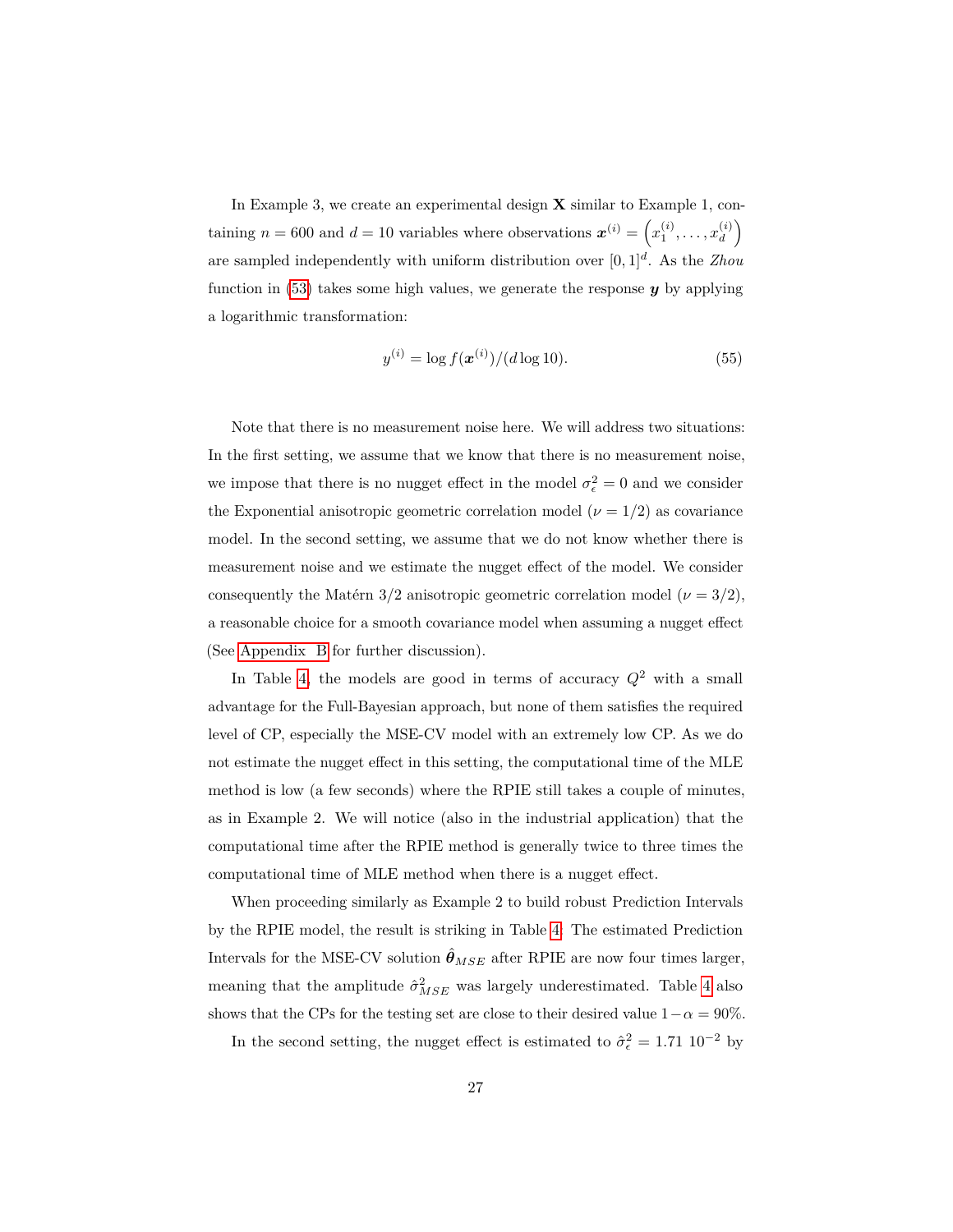|                                                                                                                               | Before RPIE     |                            | After RPIE               |                                                                                                                                | Full-Bayesian                                          |
|-------------------------------------------------------------------------------------------------------------------------------|-----------------|----------------------------|--------------------------|--------------------------------------------------------------------------------------------------------------------------------|--------------------------------------------------------|
|                                                                                                                               | MLE             | MSE-CV                     | MLE                      | MSE-CV                                                                                                                         |                                                        |
| $Q^2$                                                                                                                         | 0.947           | 0.947                      | n.c                      | n.c                                                                                                                            | 0.948                                                  |
| $\tilde{\mathbb{P}}_{1-\alpha}$                                                                                               | 92.0            | 42.1                       | 90.0                     | 90.0                                                                                                                           | 92.0                                                   |
| $CP_{1-\alpha}$                                                                                                               | 92.7            | 45.3                       | 90.0                     | 88.0                                                                                                                           | 92.9                                                   |
| MPIW <sub>1-<math>\alpha</math></sub> 4.60 10 <sup>-1</sup> 1.46 10 <sup>-1</sup> 4.35 10 <sup>-1</sup> 4.32 10 <sup>-1</sup> |                 |                            |                          |                                                                                                                                | $4.59 10^{-1}$                                         |
|                                                                                                                               |                 |                            |                          | SdPIW <sub>1-<math>\alpha</math></sub> 1.06 10 <sup>-1</sup> 3.48 10 <sup>-2</sup> 1.00 10 <sup>-1</sup> 1.00 10 <sup>-1</sup> | $1.08\ 10^{-1}$                                        |
| $C_{\rm t}$                                                                                                                   | 10 <sub>s</sub> | $31\text{min}$ $2\text{s}$ | $2\text{min }31\text{s}$ |                                                                                                                                | $33\text{min }32\text{s}$ 4h $56\text{min }15\text{s}$ |

<span id="page-27-0"></span>Table 4. Performances of methods for *Zhou* function [\(53\)](#page-25-1) in the first setting  $(\sigma_{\epsilon}^2 = 0)$ ; here  $1 - \alpha = 90\%$ 

*Q*<sup>2</sup>: Accuracy;  $\tilde{P}_{1-\alpha}$ : The Leave-One-Out CP in % on the training set; CP<sub>1−α</sub>: The CP in % on the testing set; MPIW: Mean of Prediction Interval widths; SdPIW: standard deviation of Prediction Interval widths and Ct: computational time.

using citeIooss2017. The results of MLE, MSE-CV and Full-Bayesian methods are shown in Table [5.](#page-28-1) The accuracy is still satisfying and similar to the previous setting, but the CP is close to 100%, meaning that the Prediction Intervals of all three methods are overestimated. Table [5](#page-28-1) shows that, with the RPIE method, we reduce Prediction Intervals width, five times shorter than Prediction Intervals of the MSE-CV solution, and three shorter than Prediction Intervals of the MLE solution. The variances of the obtained Prediction Intervals are between MLE and MSE-CV Prediction Intervals variances. One can notice also a decrease of 50% of the MPIW compared to the first setting, while maintaining an optimal coverage of  $1 - \alpha = 90\%$ .

Example 3 illustrates a case of misspecified model without noise where the RPIE method adjusts Prediction Intervals width and improves the robustness of Prediction Intervals so that the CP is respected. One can also conclude that it is preferable to consider a nugget effect for shorter Prediction Intervals and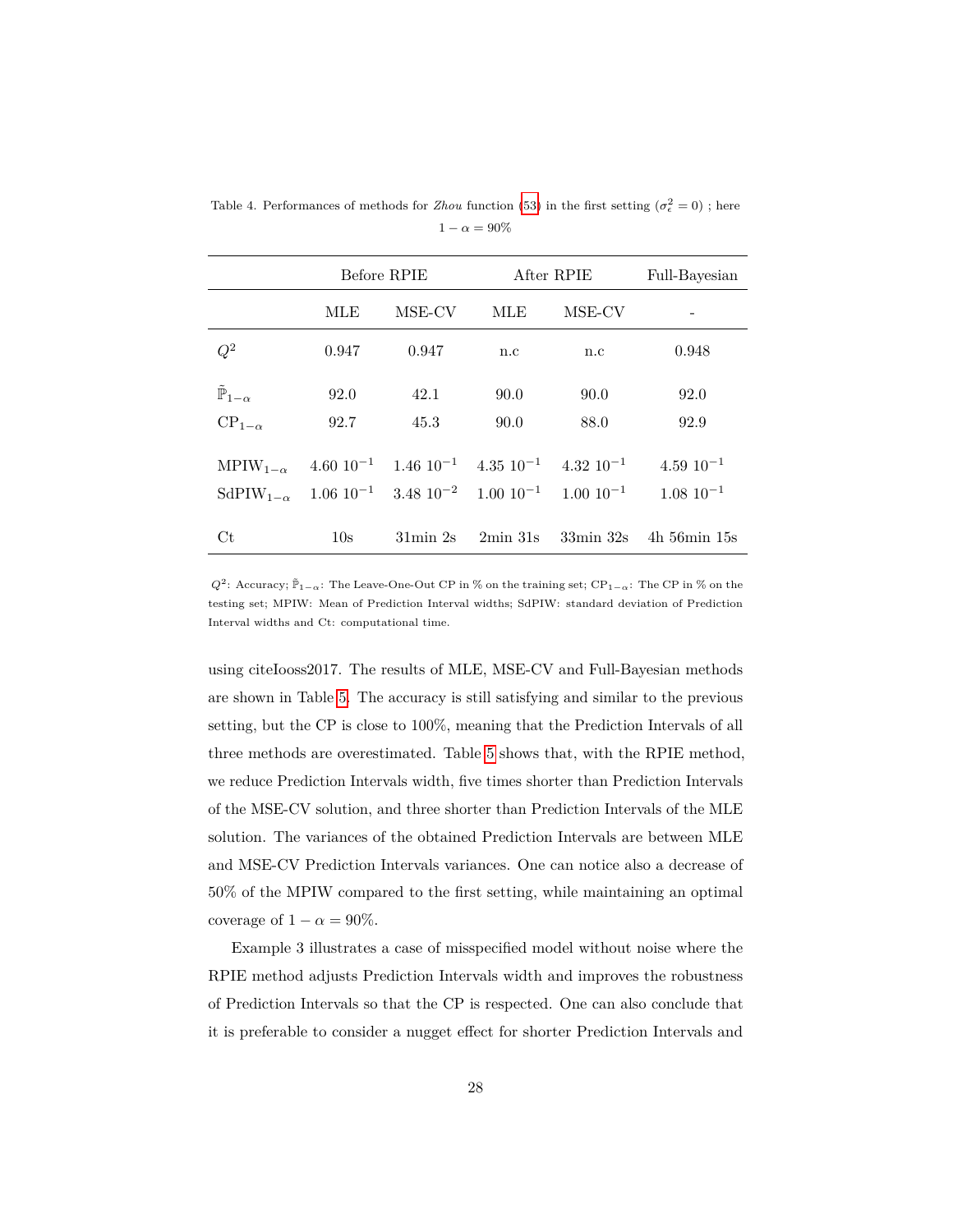|                                                             |                          | Before RPIE                                                                                                                    | After RPIE | Full-Bayesian                     |                                                        |
|-------------------------------------------------------------|--------------------------|--------------------------------------------------------------------------------------------------------------------------------|------------|-----------------------------------|--------------------------------------------------------|
|                                                             | MLE                      | MSE-CV                                                                                                                         | MLE        | MSE-CV                            |                                                        |
| $Q^2$                                                       | 0.941                    | 0.944                                                                                                                          | n.c        | n.c                               | 0.941                                                  |
| $\tilde{\mathbb{P}}_{1-\alpha}$                             | 99.4                     | 100                                                                                                                            | 90.0       | 90.0                              | 99.3                                                   |
| $CP_{1-\alpha}$                                             | 99.3                     | 100                                                                                                                            | 92.0       | 85.3                              | 99.6                                                   |
| MPIW <sub>1-<math>\alpha</math></sub> 6.48 10 <sup>-1</sup> |                          | 1.19                                                                                                                           |            | $2.26 \ 10^{-1}$ $2.28 \ 10^{-1}$ | $6.56\;10^{-1}$                                        |
|                                                             |                          | SdPIW <sub>1-<math>\alpha</math></sub> 6.88 10 <sup>-2</sup> 2.56 10 <sup>-1</sup> 4.73 10 <sup>-2</sup> 5.27 10 <sup>-2</sup> |            |                                   | $6.97 10^{-2}$                                         |
| Ct                                                          | $1\text{min} 20\text{s}$ | $31\text{min}$ $22\text{s}$                                                                                                    | 3min 39s   |                                   | $33\text{min }37\text{s}$ 4h $25\text{min }59\text{s}$ |

<span id="page-28-1"></span>Table 5. Performances of methods for *Zhou* function [\(53\)](#page-25-1) in the second setting  $(\hat{\sigma}^2_{\epsilon} = 1.71~10^{-2})$  ; here  $1-\alpha = 90\%$ 

*Q*<sup>2</sup>: Accuracy;  $\tilde{P}_{1-\alpha}$ : The Leave-One-Out CP in % on the training set; CP<sub>1−α</sub>: The CP in % on the testing set; MPIW: Mean of Prediction Interval widths; SdPIW: standard deviation of Prediction Interval widths and Ct: computational time.

optimal coverage.

#### <span id="page-28-0"></span>*5.2. Application to Gas production for future wells*

In this section, we illustrate the interest of the RPIE method in energy production forcasting. It includes many industrial applications such as battery capacity, wind turbine, solar panel performance or, more specifically, unconventional gas wells where a decline in production may be observed. We show that the RPIE can estimate robust Prediction Intervals, covering the lower bounds of level  $\alpha/2 = 10\%$  (pessimistic scenario) and the upper bounds of level  $1 - \alpha/2 = 90\%$  (optimistic scenario).

Indeed, a fundamental challenge of Oil and Gas companies is to predict their assets and their production capacities in the future. It drives both their exploration and development strategy. However, forecasting a well future production is challenging because subsurface reservoirs properties are never fully known.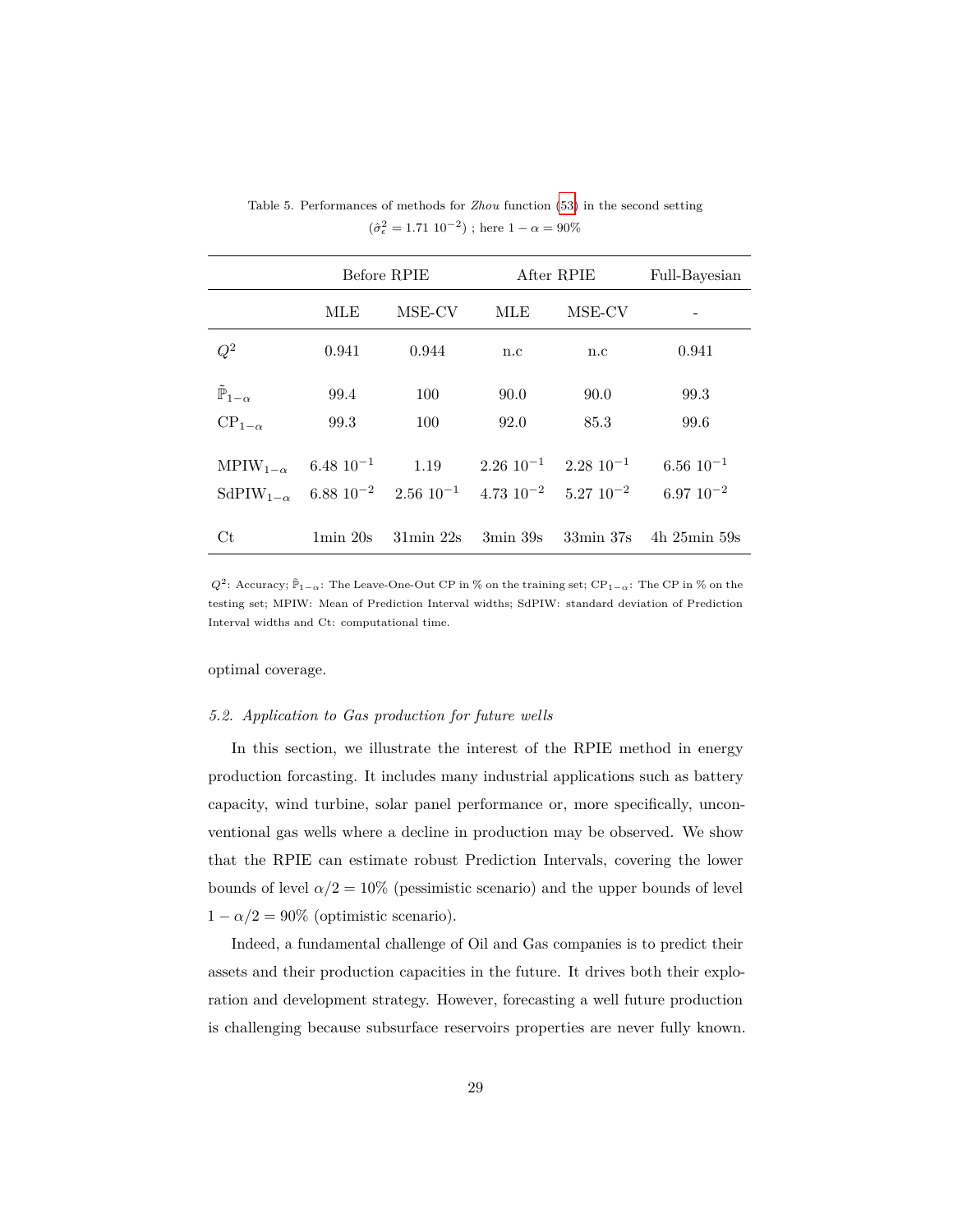This makes estimating well production with their associated uncertainty a crucial task. The agencies **PRMS** and **SEC** [\(Society of Petroleum Engineers, 2022;](#page-39-6) [Securities & Commission, 2010\)](#page-39-7) define specific rules **1P**/**2P**/**3P** for reserves estimates based on quantile estimates:

- **1P**: 90% of wells produce more than **1P** predictions **(proven)**.
- **2P**: 50% of wells produce more than **2P** predictions **(probable)**.
- **3P**: 10% of wells produce more than **3P** predictions **(possible)**.

These rules are to be disclosed to security investors for publicly traded Oil and Gas companies and aim to provide investors with consistent information and associated value assessments. Many Machine Learning algorithms have shown their efficiency in estimating the median **2P** (e.g. using GP with MLE method, or MSE-CV if interested more in point-wise predictions) but failed to estimate **1P** and **3P**. Thus, the objective of this study is to build a proper estimation of the quantiles  $p_{90\%}$  and  $p_{10\%}$  by applying the RPIE method described in section [4.](#page-11-0)

Our dataset, *field data*, is derived from unconventional wells localized in the *Utica* shale reservoir, located in the north-east of the United States. It contains approximately  $n = 1850$  wells and  $d = 12$  variables, including localization, Cumulative Production of natural gas over 12 months in MCFE, completion design and exploitation conditions. The raw dataset can be found at the Ohio Oil & Gas well locator of the Ohio Department of Natural Resources [\(Ohio](#page-38-7) [Department of Natural Resources, 2022\)](#page-38-7).

We standardized the data  $(\mathbf{X}, y)$  and we divided into a  $60\% - 20\% - 20\%$ partition of three datasets: a training set and two validation sets. The response *y* (Cumulative Production over 12 months in MCFE) is noisy due to the uncertainty of the reservoir parameters in the field. The nugget effect  $\sigma_{\epsilon}^2$  is unknown but estimated to  $\hat{\sigma}_{\epsilon}^2 = 0.16$  using the method of [Iooss & Marrel](#page-36-5) [\(2017\)](#page-36-5).

Based on results drawn from the previous subsection and for practical reasons (particularly the computational cost of methods), we will present only the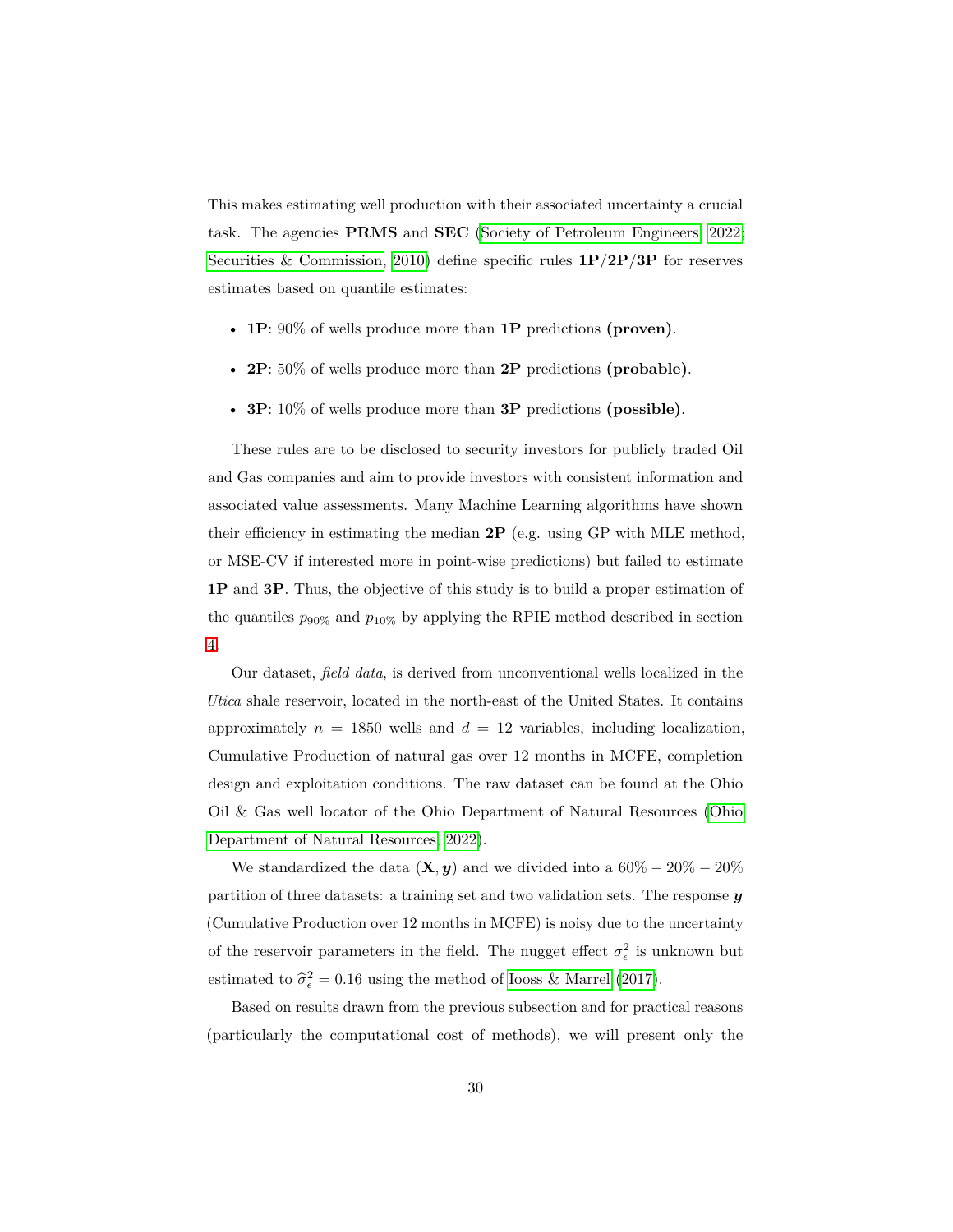|                                        | MLE                | Random Forest | <b>XGB</b> oost          |
|----------------------------------------|--------------------|---------------|--------------------------|
| $\,Q^2$                                | 0.872              | 0.870         | 0.885                    |
| $CP_{1-\alpha}$                        | 92.8               | 98.1          | 49.8                     |
| $MPIW_{1-\alpha}$                      | 1.18               | 1.52          | 0.48                     |
| SdPIW <sub>1-<math>\alpha</math></sub> | 0.21               | 0.29          | 0.22                     |
| Ct.                                    | $14\text{min}$ 37s | 2s            | $1\text{min}~36\text{s}$ |

<span id="page-30-0"></span>Table 6. Results obtained for GP model, Random Forest and Gradient Boosting; here  $1 - \alpha = 80\%.$ 

 $Q^2$ : Accuracy; CP: The CP in % on validation set I; MPIW: Mean of Prediction Interval widths; SdPIW: standard deviation of Prediction Interval widths and Ct: computational time.

application of the RPIE method on the MLE solution. Table [6](#page-30-0) shows the performances of the GP model trained by MLE compared with two other statistical models: Random Forest and Gradient Boosting whose Prediction Intervals are estimated using the Bootstrap method. Here we consider the Prediction Intervals of level  $1 - \alpha = 80\%$ : the lower bound is the 10% quantile  $(p_{10\%})$  and the upper bound the 90% quantile  $(p_{90\%})$  of the predictive distribution.

The accuracy of the MLE model is 0*.*873 and has approximately the same accuracy as other models like Random Forest or Gradient Boosting. Furthermore, the CP of the Prediction Intervals of  $1 - \alpha = 80\%$  is not satisfactory but it is quite *reasonable* for MLE model compared to Random Forest (overestimated Prediction Intervals) or Gradient Boosting (underestimated Prediction Intervals). Finally, it appears that the GP model requires some computing resources to be built and to estimate its hyperparameters by MLE method.

In the following, we define the MLE's solution as reference  $\theta_0 = \hat{\theta}_{ML}$  in the optimization problem [\(42\)](#page-16-0) for the quantiles  $\alpha/2 = 10\%$  and  $1 - \alpha/2 = 90\%$  and we build robust Prediction Intervals confidence level  $1 - \alpha = 80\%$  with the RPIE method. The results are presented in Table [7.](#page-31-0) When considering the estimated Prediction Intervals by the RPIE method, we can see the CP is optimal for the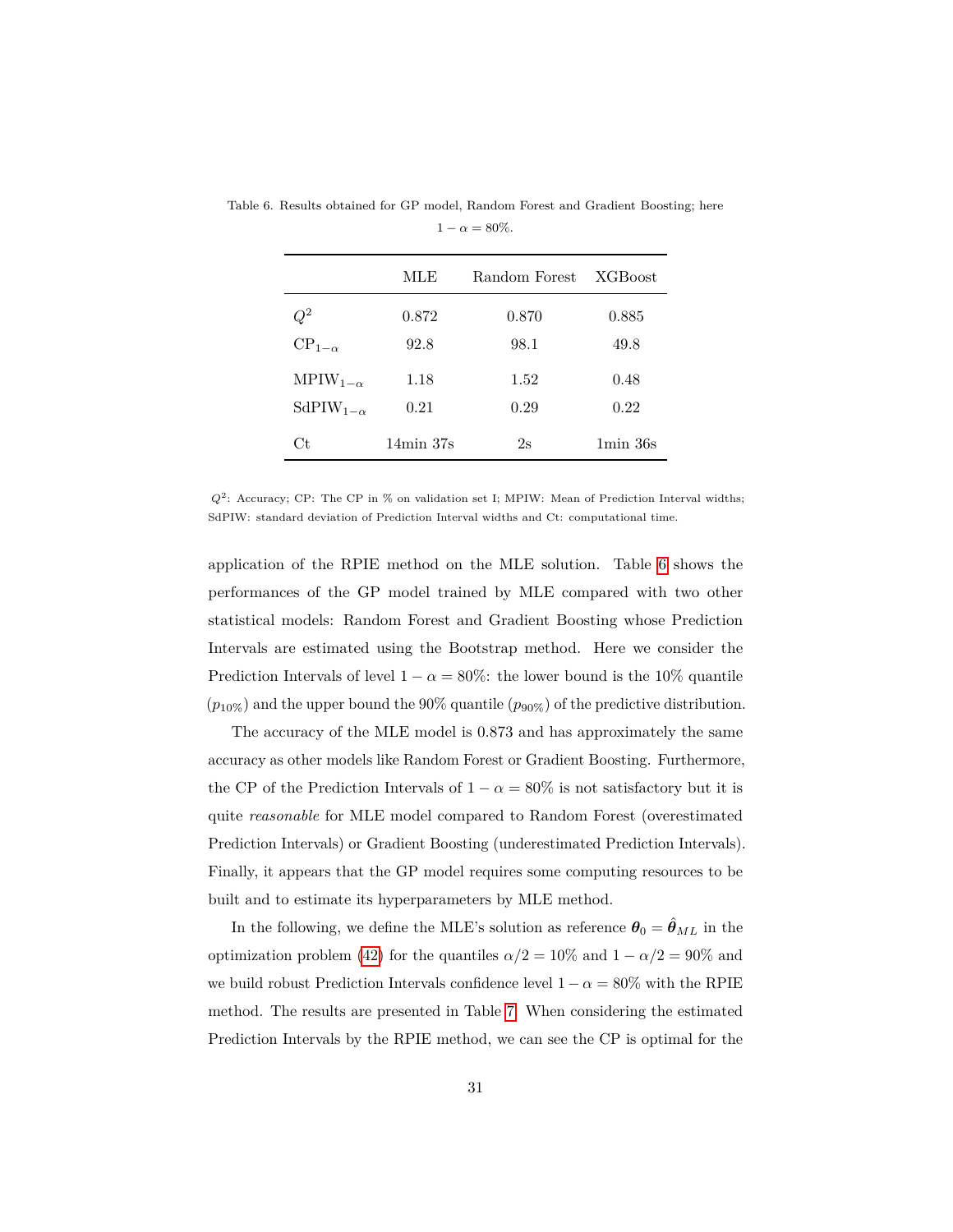|                                    | MLE before RPIE    | MLE after RPIE              |
|------------------------------------|--------------------|-----------------------------|
| $\tilde{\mathbb{P}}_{1-\alpha}$    | 90.9               | 79.9                        |
| $CP_{1-\alpha}^{\text{Val},1}$     | 92.6               | 81.0                        |
| $MPIW_{1-\alpha}^{Val,1}$          | 1.18               | 1.06                        |
| SdPIW $_{1-\alpha}^{\text{Val},1}$ | $2.0910^{-1}$      | $8.25\ 10^{-3}$             |
| $CP_{1-\alpha}^{\text{Val},2}$     | 94.1               | 83.2                        |
| $MPIW_{1-\alpha}^{\text{Val},2}$   | 1.17               | 1.06                        |
| SdPIW $_{1-\alpha}^{\text{Val},2}$ | $1.68\ 10^{-1}$    | $7.00 \; 10^{-3}$           |
| Сt                                 | $14\text{min}$ 37s | $59\text{min}$ $25\text{s}$ |

<span id="page-31-0"></span>Table 7. Obtained results before and after RPIE method; here  $1 - \alpha = 80\%$ .

 $\text{CP}^{\text{Val},1}_{1-\alpha}$  (resp.  $\text{CP}^{\text{Val},2}_{1-\alpha}$ ) : The CP in % on Validation set I (resp. Validation set II); MPIW<sup>Val,1</sup> (resp. MPIW<sup>Val,2</sup>): Mean of Prediction Interval widths on Validation set I (resp. Validation set II); SdPIW<sup>Val,1</sup> (resp. SdPIW<sup>Val,2</sup>): standard deviation of Prediction Interval widths on Validation set I (resp. Validation set II) and Ct: computational time.

training set and is close to  $1 - \alpha = 80\%$  for both validation sets. Therefore, we fulfil the objective of estimating the upper and lower bounds, the obtained quantiles  $p_{90\%}$  and  $p_{10\%}$  respect **1P** and **3P** rules as mentioned above. Finally, in Figure [3a,](#page-33-0) we present the estimated Prediction Intervals defined by the upper bounds *P*90 and lower bounds *P*10 against the true values of *y* on Validation set I. The x-axis designs well's indices ordered with respect to the barycenters of the Prediction Intervals (engineers choose this representation for interpretation purposes). We can see that the estimated Prediction Intervals by the MLE method are not homogeneous, and some of them are longer. The RPIE method makes them shorter and more homogeneous as it can be seen in Figure [3b,](#page-33-0) and in the evolution of the standard deviation width SdPIW in Table [7.](#page-31-0)

In a second attempt and following the engineers' recommendation, we consider a logarithmic transformation to the raw response *y* to avoid having non-positive lower bounds and integrate heterogeneity between performant and less performant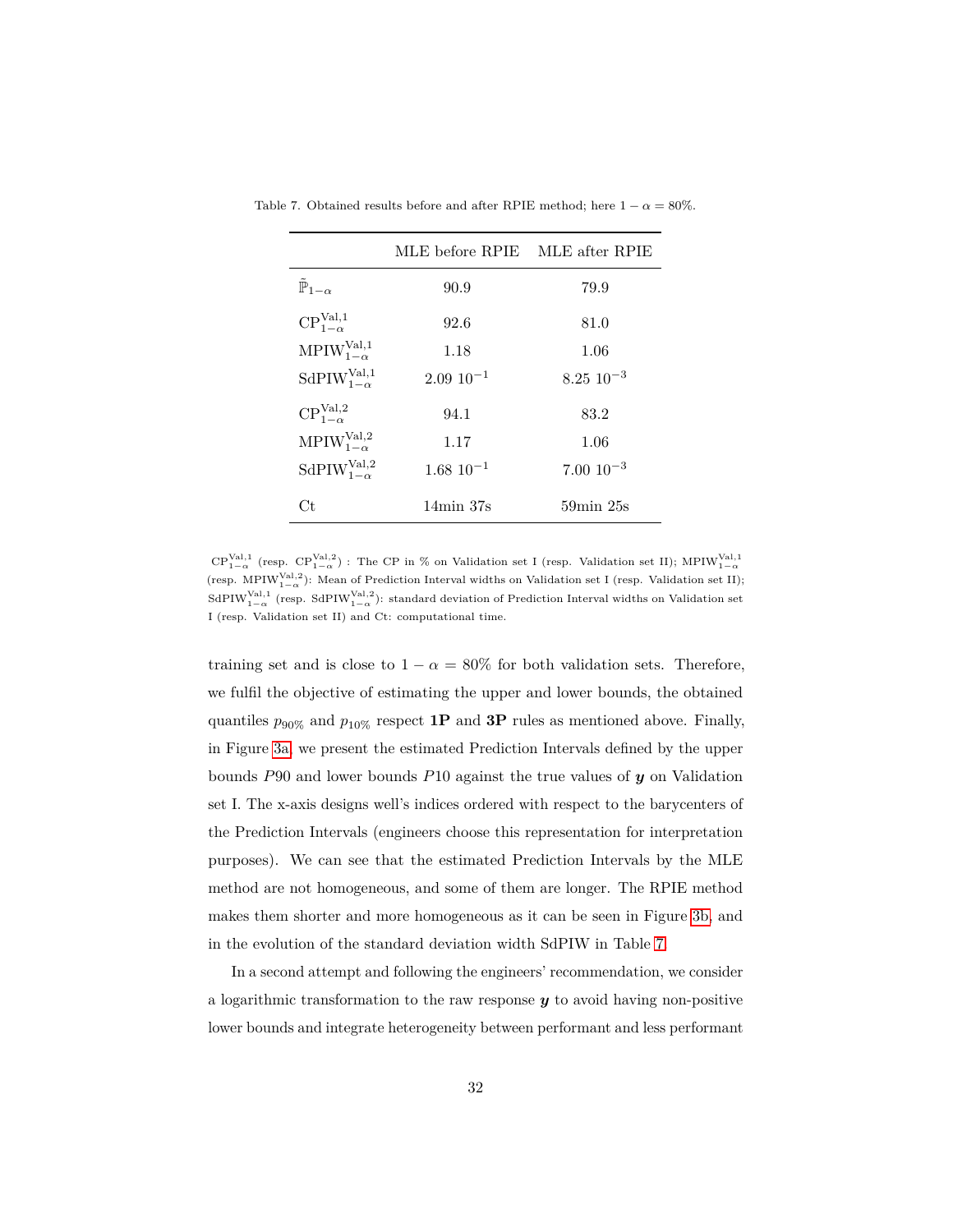well. The accuracy of the MLE method decreases now to  $Q^2 = 0.615$ , the MLE method still over estimates Prediction Intervals as it can be seen in Table [8.](#page-32-1) Most claims of the previous analysis remain true, in particular we can clearly see (also in Figures [3c](#page-33-0) and [3d\)](#page-33-0) that Prediction Intervals obtained by RPIE are shorter and have reduced standard-deviations.

|                                    | MLE before RPIE MLE after RPIE |                             |
|------------------------------------|--------------------------------|-----------------------------|
| $\tilde{\mathbb{P}}_{1-\alpha}$    | 91.1                           | 79.9                        |
| $CP_{1-\alpha}^{\text{Val},1}$     | 94.3                           | 83.2                        |
| $MPIW_{1-\alpha}^{\text{Val},1}$   | 1.53                           | 1.40                        |
| SdPIW $_{1-\alpha}^{\text{Val},1}$ | $2.20 \; 10^{-1}$              | $1.40 \; 10^{-2}$           |
| $CP_{1-\alpha}^{\text{Val},2}$     | 90.4                           | 76.6                        |
| $MPIW_{1-\alpha}^{\text{Val},2}$   | 1.54                           | 1.40                        |
| SdPIW $_{1-\alpha}^{\text{Val},2}$ | $1.92 10^{-1}$                 | $1.42 \; 10^{-2}$           |
| Ct.                                | $17\text{min}$ 47s             | $53\text{min}$ $21\text{s}$ |

<span id="page-32-1"></span>Table 8. Obtained results before and after RPIE method;  $1 - \alpha = 80\%$ . Here the output data are log-transformed.

 $\text{CP}^{\text{Val},1}_{1-\alpha}$  (resp.  $\text{CP}^{\text{Val},2}_{1-\alpha}$ ) : The CP in % on Validation set I (resp. Validation set II); MPIW<sup>Val,1</sup> (resp. MPIW<sup>Val, 2</sup>): Mean of Prediction Interval widths on Validation set I (resp. Validation set II); (resp. M1 IW<sub>1- $\alpha$ </sub>). Mean of 1 rediction interval widths on Validation set 1 (resp. validation set 1),<br>SdPIW<sub>1- $\alpha$ </sub> (resp. SdPIW<sub>1- $\alpha$ </sub>): standard deviation of Prediction Interval widths on Validation set I (resp. Validation set II) and Ct: computational time.

#### <span id="page-32-0"></span>**6. Conclusion**

In this paper, we have introduced a new approach for Prediction Intervals estimation based on the Cross-Validation method. We use the Gaussian Processes model because the predictive distribution at a new point is completely characterized by Gaussian distribution. We address an optimization problem for model's hyperparameters estimation by considering the notion of Coverage Probability. The optimal hyperparameters are identified by minimizing the Wasserstein dis-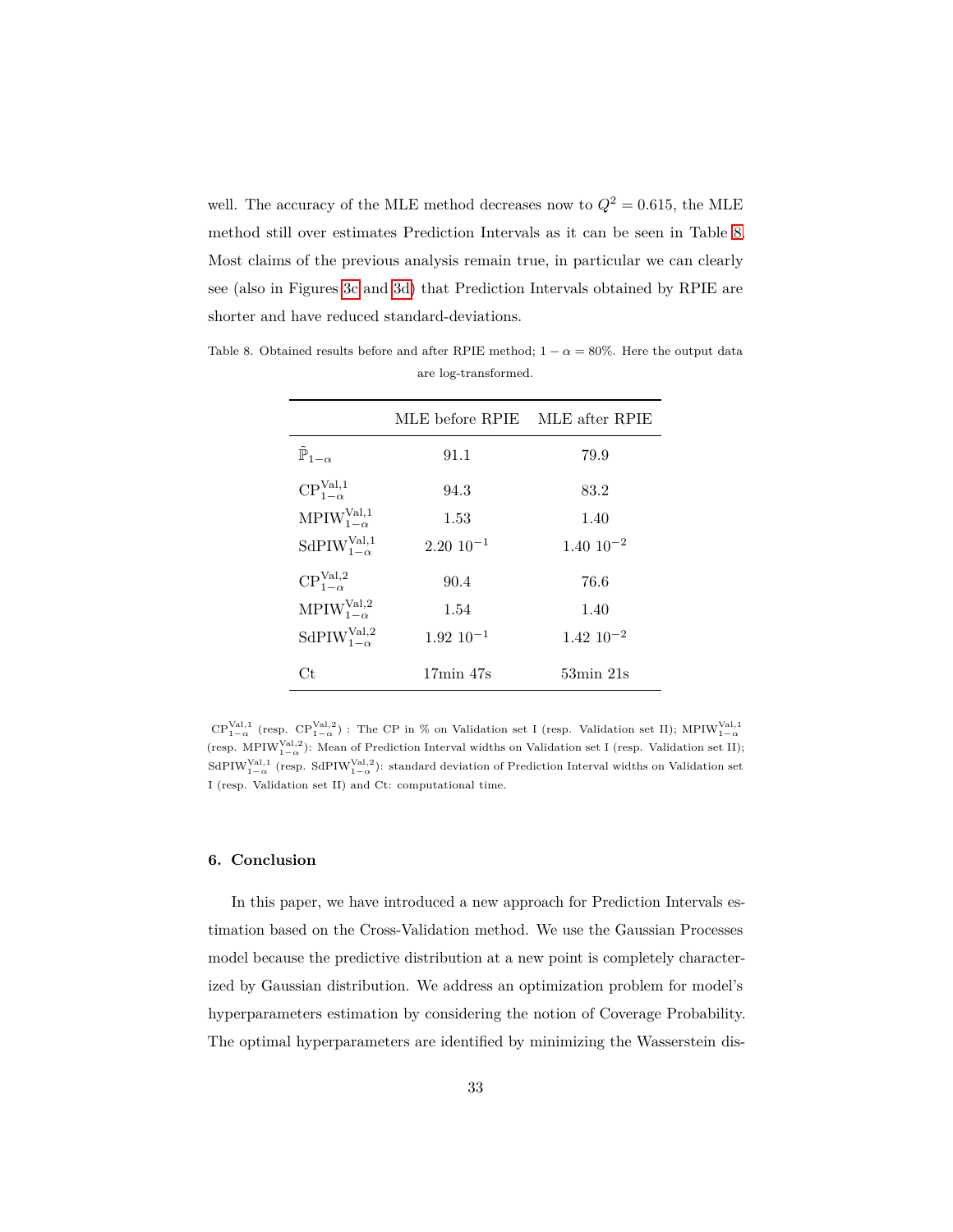<span id="page-33-0"></span>

0 100 200 300 Well index (c) Before the RPIE on log output 0 100 200 300 Well index (d) After the RPIE on log output

 $0.0e + 0$ 

5.0e+05

1.0e+06

 $0.0e + 00$ 

5.0e+05

1.0e+06

Figure 3. Production data after re-scaling: True values vs 80% confidence Prediction Intervals

tance between the Gaussian distribution with the hyperparameters determined by Cross-Validation, and the Gaussian distribution with hyperparameters achieving the desired Coverage Probability. This method is relevant when the model is misspecified. It insures an optimal Leave-One-Out Coverage Probability for the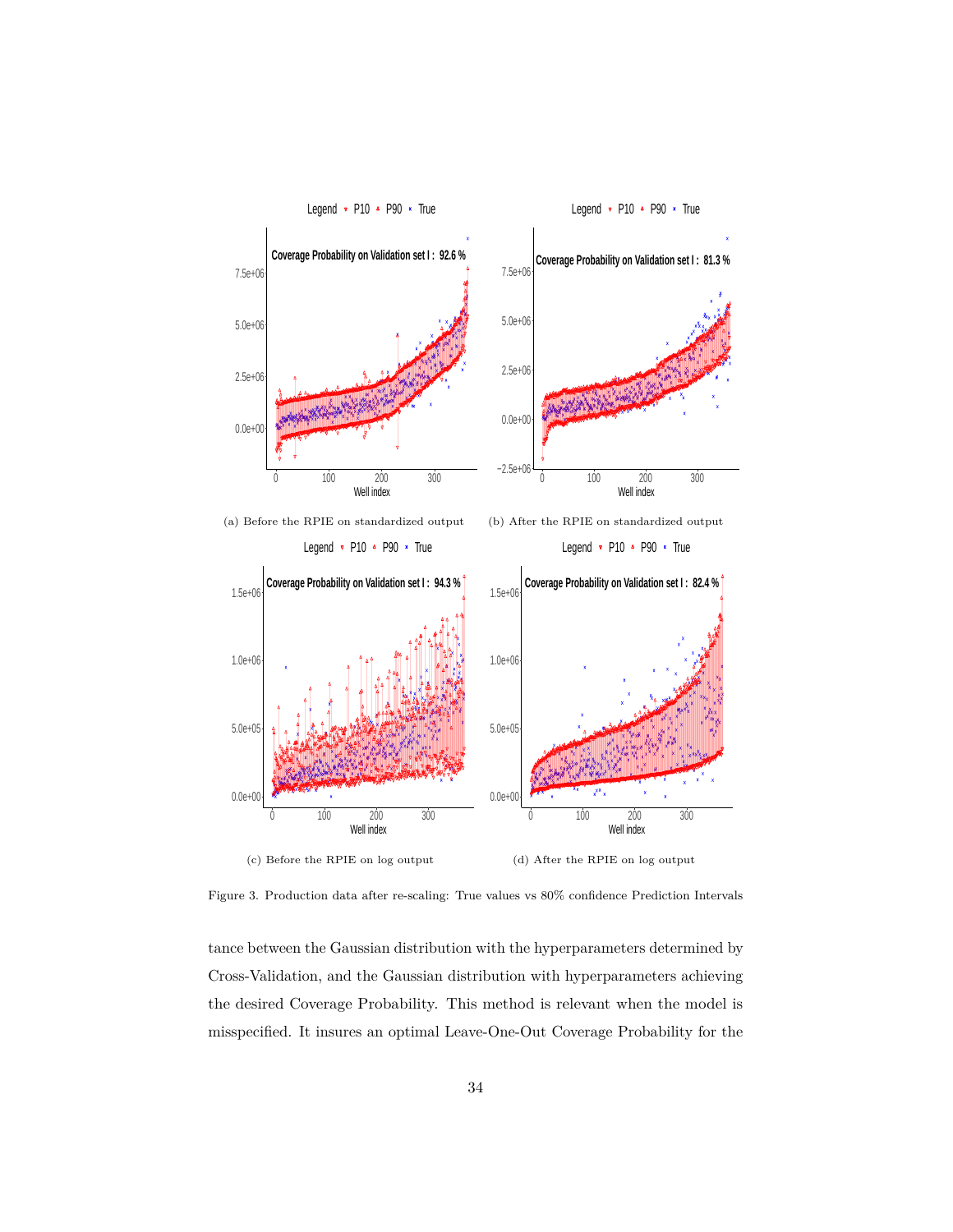training set. It also achieves a reasonable Coverage Probability for the validation set when it is available. It can be also extended to other statistical models with a predictive distribution but more detailed work is needed to consider the influence of hyperparameters on Prediction Interval's coverage and solve the optimization problem more efficiently in these cases. Finally, it should be possible to include categorical inputs in the covariance function by using group kernels [\(Roustant](#page-39-4) [et al., 2020\)](#page-39-4), which would extend the application range of the RPIE method.

# **Acknowledgements**

The author<sup>(1)</sup> would like to thank Achraf Ourir, Zinyat Agharzayeva (Total-Energies SE - La Défense, France), Daniel Busby (TotalEnergies SE, CSTJF - Pau, France) and the research laboratory SINCLAIR (IA Commun Lab - Saclay, France) for useful discussions and helpful suggestions. This work was supported by TotalEnergies and the French National Agency for Research and Technology (ANRT).

# **References**

- <span id="page-34-2"></span>Bachoc, F. (2013a). Cross validation and maximum likelihood estimations of hyper-parameters of Gaussian processes with model misspecification. *Computational Statistics & Data Analysis*, *66* , 55–69.
- <span id="page-34-0"></span>Bachoc, F. (2013b). *Estimation paramétrique de la fonction de covariance dans le modèle de Krigeage par processus Gaussiens : application à la quantification des incertitues en simulation numérique*. Ph.D. thesis University Paris 7. URL: <http://www.theses.fr/2013PA077111>.
- <span id="page-34-3"></span>Berge, C. (1963). *Topological Spaces: Including a Treatment of Multi-valued Functions, Vector Spaces and Convexity*. Oliver & Boyd.
- <span id="page-34-1"></span>Currin, C., Mitchell, T. J., Morris, M. D., & Ylvisaker, D. (1991). Bayesian prediction of deterministic functions, with applications to the design and analysis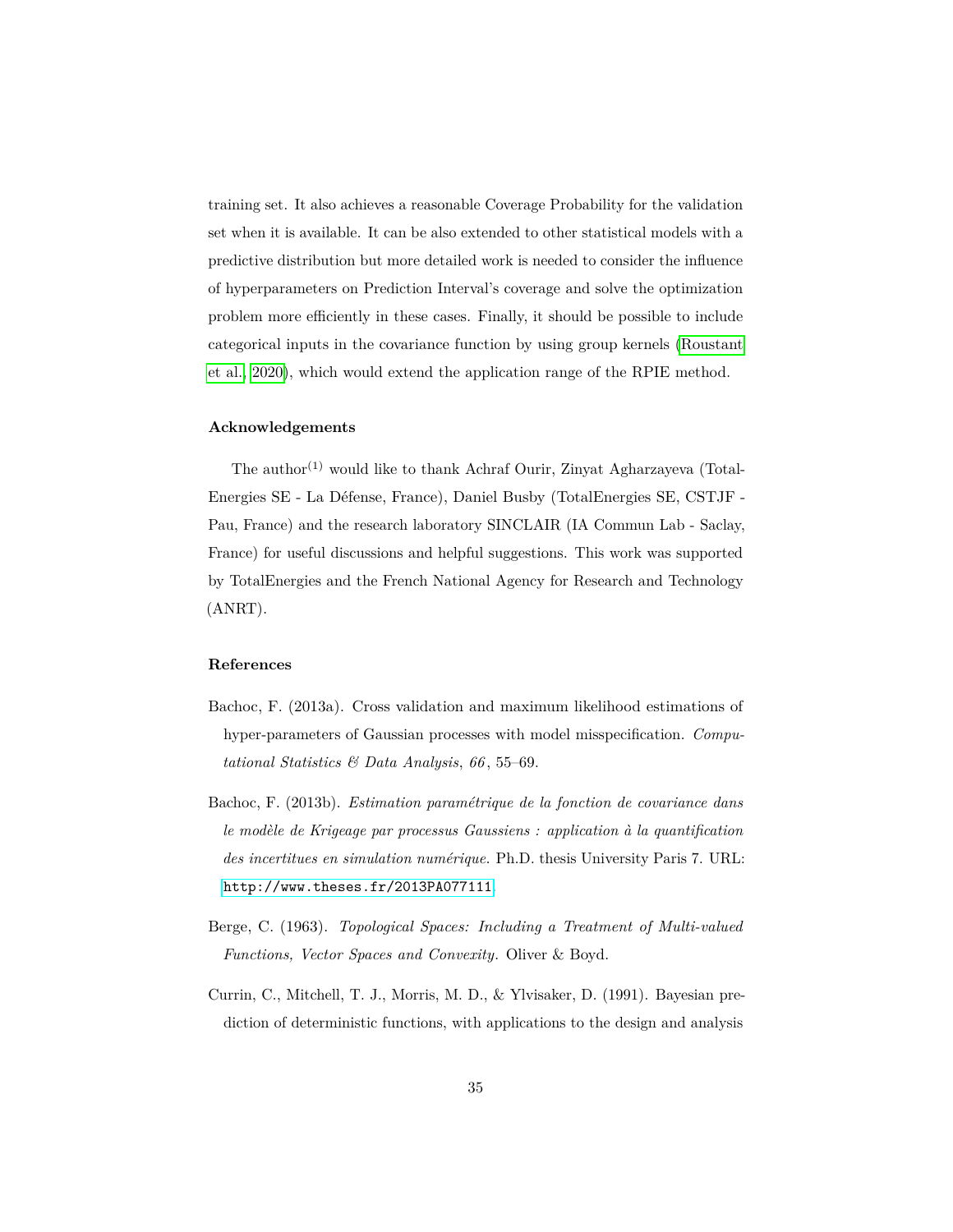of computer experiments. *Journal of the American Statistical Association*, *86* , 953–963.

- <span id="page-35-6"></span>De Oliveira, V. (2007). Objective Bayesian analysis of spatial data with measurement error. *The Canadian Journal of Statistics / La Revue Canadienne de Statistique*, *35* , 283–301.
- <span id="page-35-7"></span>De Oliveira, V., Berger, J. O., & Sansó, B. (2001). Objective Bayesian analysis of spatially correlated data. *Journal of the American Statistical Association*, *96* , 1361–1374.
- <span id="page-35-4"></span>Dubrule, O. (1983). Cross validation of kriging in a unique neighborhood. *Journal of the International Association for Mathematical Geology*, *15* , 687–699.
- <span id="page-35-1"></span>Efron, B. (1992). Jackknife-after-bootstrap standard errors and influence functions. *Journal of the Royal Statistical Society. Series B (Methodological)*, *54* , 83–127. URL: <http://www.jstor.org/stable/2345949>.
- <span id="page-35-0"></span>Efron, B., & Tibshirani, R. (1994). *An Introduction to the Bootstrap*. Chapman & Hall/CRC Monographs on Statistics & Applied Probability. Taylor & Francis. URL: <https://books.google.fr/books?id=gLlpIUxRntoC>.
- <span id="page-35-3"></span>Filippone, M., Zhong, M., & Girolami, M. A. (2013). A comparative evaluation of stochastic-based inference methods for Gaussian process models. *Maching Learning*, *93* , 93–114. URL: [https://doi.org/10.1007/](https://doi.org/10.1007/s10994-013-5388-x) [s10994-013-5388-x](https://doi.org/10.1007/s10994-013-5388-x). doi:[10.1007/s10994-013-5388-x](http://dx.doi.org/10.1007/s10994-013-5388-x).
- <span id="page-35-5"></span>Forrester, A. I. J., Sóbester, A., & Keane, A. J. (2008). *Engineering Design Via Surrogate Modelling: A Practical Guide*. Progress in Astronautics and Aeronautics. American Institute of Aeronautics and Astronautics.
- <span id="page-35-2"></span>Gal, Y., & Ghahramani, Z. (2016). Dropout as a Bayesian approximation: Representing model uncertainty in deep learning. In *Proceedings of The 33rd International Conference on Machine Learning* (pp. 1050–1059). New York, New York, USA: PMLR volume 48 of *Proceedings of Machine Learning Research*.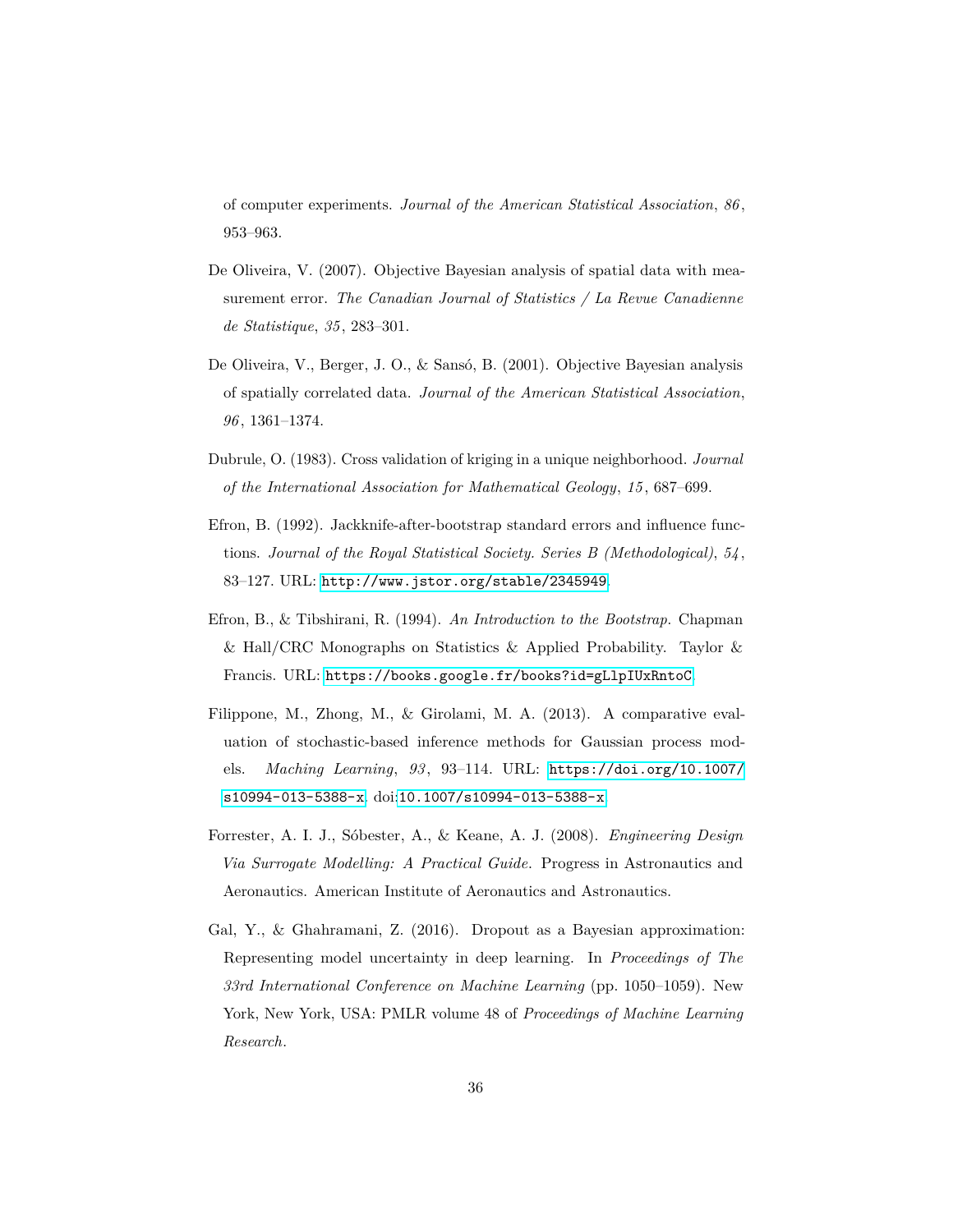- <span id="page-36-6"></span>Hastie, T., Tibshirani, R., & Friedman, J. (2009). *The Elements of Statistical Learning: Data Mining, Inference, and Prediction, Second Edition*. Springer Series in Statistics. Springer New York.
- <span id="page-36-0"></span>Heskes, T. (1997). Practical confidence and prediction intervals. In *Advances in Neural Information Processing Systems 9* (pp. 176–182). MIT press.
- <span id="page-36-7"></span>Hong, Y., Meeker, W. Q., & McCalley, J. D. (2009). Prediction of remaining life of power transformers based on left truncated and right censored lifetime data. *Ann. Appl. Stat.*, *3* , 857–879. doi:[10.1214/00-AOAS231](http://dx.doi.org/10.1214/00-AOAS231).
- <span id="page-36-1"></span>Hwang, J. T. G., & Ding, A. A. (1997). Prediction intervals for artificial neural networks. *Journal of the American Statistical Association*, *92* , 748–757.
- <span id="page-36-5"></span>Iooss, B., & Marrel, A. (2017). An efficient methodology for the analysis and modeling of computer experiments with large number of inputs. In *UNCECOMP 2017 2nd ECCOMAS Thematic Conference on Uncertainty Quantification in Computational Sciences and Engineering* (pp. 187–197). Rhodes Island, Greece.
- <span id="page-36-4"></span>Khosravi, A., Nahavandi, S., & Creighton, D. (2010). A prediction intervalbased approach to determine optimal structures of neural network metamodels. *Expert Syst. Appl.*, *37* , 2377–2387. doi:[10.1016/j.eswa.2009.07.059](http://dx.doi.org/10.1016/j.eswa.2009.07.059).
- <span id="page-36-2"></span>Khosravi, A., Nahavandi, S., Creighton, D., & Atiya, A. F. (2011). Lower upper bound estimation method for construction of neural network-based prediction intervals. *IEEE Transactions on Neural Networks*, *22* , 337–346.
- <span id="page-36-8"></span>Kleijnen, J. P. C., & Sargent, R. G. (2000). A methodology for fitting and validating metamodels in simulation. *European Journal of Operational Research*, *120* , 14–29.
- <span id="page-36-3"></span>Landon, J., & Singpurwalla, N. (2008). Choosing a coverage probability for prediction intervals. *The American Statistician*, *62* , 120–124. doi:[10.1198/](http://dx.doi.org/10.1198/000313008X304062) [000313008X304062](http://dx.doi.org/10.1198/000313008X304062).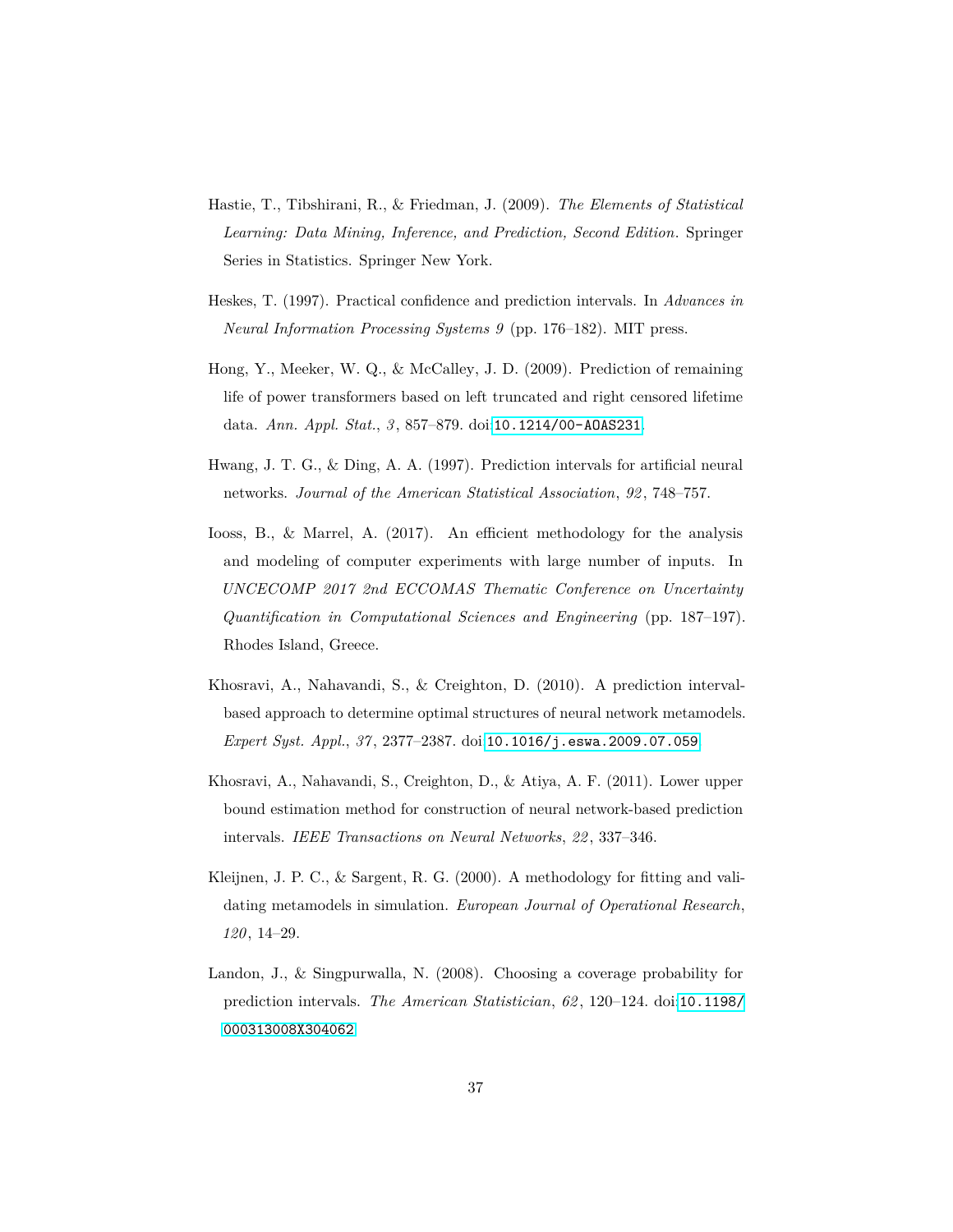- <span id="page-37-6"></span>Lawless, J. F., & Fredette, M. (2005). Frequentist prediction intervals and predictive distributions. *Biometrika*, *92* , 529–542.
- <span id="page-37-2"></span>Lei, J., G'Sell, M., Rinaldo, A., Tibshirani, R. J., & Wasserman, L. (2018). Distribution-free predictive inference for regression. *Journal of the American Statistical Association*, *113* , 1094–1111. doi:[10.1080/01621459.2017.](http://dx.doi.org/10.1080/01621459.2017.1307116) [1307116](http://dx.doi.org/10.1080/01621459.2017.1307116).
- <span id="page-37-0"></span>Li, K., Wang, R., Lei, H., Zhang, T., Liu, Y., & Zheng, X. (2018). Interval prediction of solar power using an improved bootstrap method. *Solar Energy*, *159* , 97 – 112. URL: [http://www.sciencedirect.com/science/article/](http://www.sciencedirect.com/science/article/pii/S0038092X17309313) [pii/S0038092X17309313](http://www.sciencedirect.com/science/article/pii/S0038092X17309313). doi:[https://doi.org/10.1016/j.solener.2017.](http://dx.doi.org/https://doi.org/10.1016/j.solener.2017.10.051) [10.051](http://dx.doi.org/https://doi.org/10.1016/j.solener.2017.10.051).
- <span id="page-37-3"></span>MacKay, D. J. C. (1992). A practical Bayesian framework for backpropagation networks. *Neural Comput.*, *4* , 448–472. doi:[10.1162/neco.1992.4.3.448](http://dx.doi.org/10.1162/neco.1992.4.3.448).
- <span id="page-37-4"></span>Mardia, K. V., & Marshall, R. J. (1984). Maximum likelihood estimation of models for residual covariance in spatial regression. *Biometrika*, *71* , 135–146.
- <span id="page-37-1"></span>Meinshausen, N. (2006). Quantile regression forests. *Journal of Machine Learning Research*, *7* , 983–999.
- <span id="page-37-8"></span>Moon, H. (2010). *Design and Analysis of Computer Experiments for Screening Input Variables*. Ph.D. thesis The Ohio State University.
- <span id="page-37-7"></span>Morokoff, W. J., & Caflisch, R. E. (1995). Quasi-monte carlo integration. *Journal of computational physics*, *122* , 218–230.
- <span id="page-37-5"></span>Muré, J. (2018). *Objective Bayesian analysis of Kriging models with anisotropic correlation kernel*. Ph.D. thesis Sorbonne Paris Cité. URL: [http://www.](http://www.theses.fr/2018USPCC069) [theses.fr/2018USPCC069](http://www.theses.fr/2018USPCC069).
- <span id="page-37-9"></span>Muré, J. (2021). Propriety of the reference posterior distribution in Gaussian process modeling. *The Annals of Statistics*, *49* , 2356 – 2377. URL: [https:](https://doi.org/10.1214/20-AOS2040) [//doi.org/10.1214/20-AOS2040](https://doi.org/10.1214/20-AOS2040). doi:[10.1214/20-AOS2040](http://dx.doi.org/10.1214/20-AOS2040).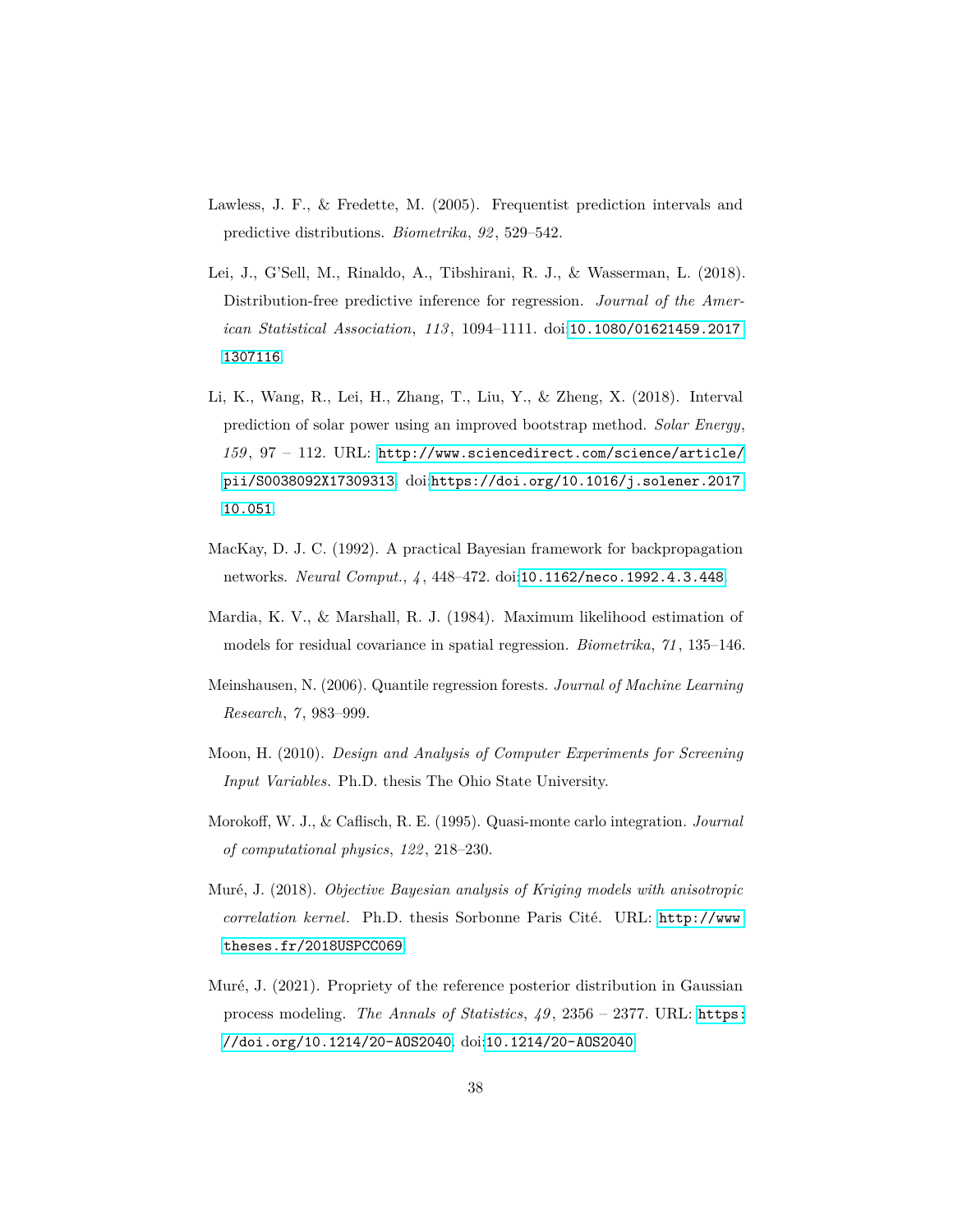- <span id="page-38-5"></span>Neal, R. M. (1993). *Probabilistic Inference Using Markov Chain Monte Carlo Methods*. Technical Report Dept. of Computer Science, University of Toronto.
- <span id="page-38-6"></span>Neal, R. M. (1996). *Bayesian Learning for Neural Networks*. Springer New York. doi:[10.1007/978-1-4612-0745-0](http://dx.doi.org/10.1007/978-1-4612-0745-0).
- <span id="page-38-0"></span>Nix, D. A., & Weigend, A. S. (1994). Estimating the mean and variance of the target probability distribution. In *Proceedings of 1994 IEEE International Conference on Neural Networks (ICNN'94)* (pp. 55–60 vol.1). volume 1.
- <span id="page-38-4"></span>Oakley, J. E., & O'Hagan, A. (2004). Probabilistic sensitivity analysis of complex models: A Bayesian approach. *Journal of the Royal Statistical Society: Series B (Statistical Methodology)*, *66* , 751 – 769.
- <span id="page-38-7"></span>Ohio Department of Natural Resources (2022). The Ohio oil and gas well locator. [https://ohiodnr.gov/wps/portal/gov/odnr/discover-and-learn/](https://ohiodnr.gov/wps/portal/gov/odnr/discover-and-learn/safety-conservation/about-odnr/oil-gas/oil-gas-resources/well-locator) [safety-conservation/about-odnr/oil-gas/oil-gas-resources/](https://ohiodnr.gov/wps/portal/gov/odnr/discover-and-learn/safety-conservation/about-odnr/oil-gas/oil-gas-resources/well-locator) [well-locator](https://ohiodnr.gov/wps/portal/gov/odnr/discover-and-learn/safety-conservation/about-odnr/oil-gas/oil-gas-resources/well-locator).
- <span id="page-38-2"></span>Pang, J., Liu, D., Peng, Y., & Peng, X. (2018). Optimize the coverage probability of prediction interval for anomaly detection of sensor-based monitoring series. *Sensors (Basel, Switzerland)*, *18* . doi:[10.3390/s18040967](http://dx.doi.org/10.3390/s18040967).
- <span id="page-38-1"></span>Pearce, T., Brintrup, A., Zaki, M., & Neely, A. (2018). High-quality prediction intervals for deep learning: A distribution-free, ensembled approach. In *Proceedings of the 35th International Conference on Machine Learning* (pp. 4075–4084). Stockholm Sweden: PMLR volume 80 of *Proceedings of Machine Learning Research*.
- <span id="page-38-3"></span>Rasmussen, C. E., & Williams, C. K. I. (2005). *Gaussian Processes for Machine Learning (Adaptive Computation and Machine Learning)*. The MIT Press.
- <span id="page-38-8"></span>Ren, C., Sun, D., & He, C. Z. (2012). Objective bayesian analysis for a spatial model with nugget effects. *Journal of Statistical Planning and Inference*, *142* , 1933–1946.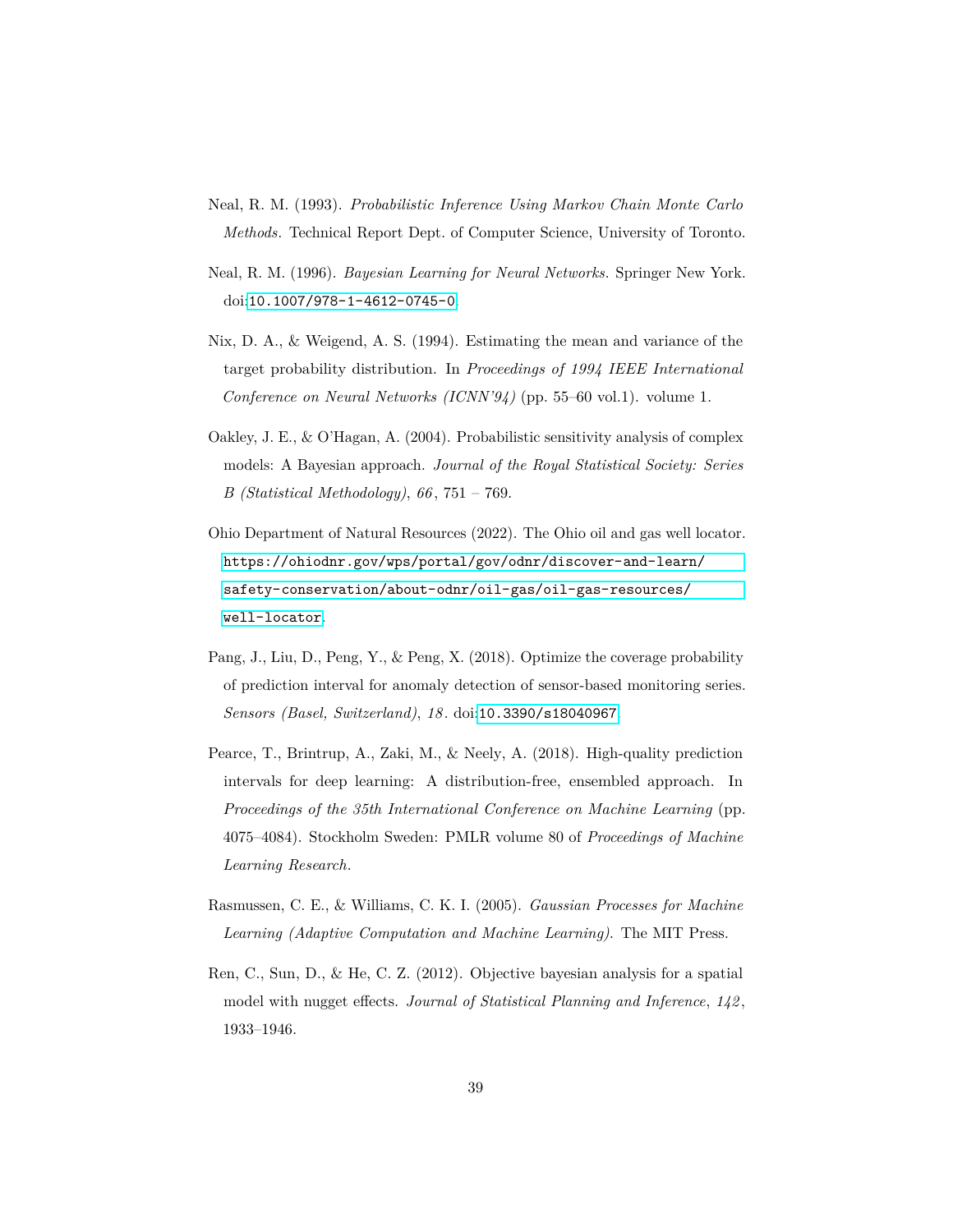- <span id="page-39-3"></span>Robert, C. P., & Casella, G. (2004). *Monte Carlo Statistical Methods*. Springer New York. doi:[10.1007/978-1-4757-4145-2](http://dx.doi.org/10.1007/978-1-4757-4145-2).
- <span id="page-39-0"></span>Romano, Y., Patterson, E., & Candès, E. J. (2019). Conformalized quantile regression. In *Advances in Neural Information Processing Systems 32 (NIPS 2019)* (pp. 3538–3548). Curran Associates, Inc. URL: [papers.nips.cc/](papers.nips.cc/paper/8613-conformalized-quantile-regression) [paper/8613-conformalized-quantile-regression](papers.nips.cc/paper/8613-conformalized-quantile-regression).
- <span id="page-39-8"></span>Rosenblatt, M. (1989). Review: A. M. Yaglom, correlation theory of stationary and random functions vol. i; basic results, vol. ii, supplementary notes and references. *Bulletin (New Series) of the American Mathematical Society*, 20, 207– 211. URL: <https://projecteuclid.org:443/euclid.bams/1183555023>.
- <span id="page-39-4"></span>Roustant, O., Padonou, E., Deville, Y., Clément, A., Perrin, G., Giorla, J., & Wynn, H. (2020). Group kernels for Gaussian process metamodels with categorical inputs. *SIAM/ASA Journal on Uncertainty Quantification*, *8* , 775–806. URL: <https://doi.org/10.1137/18M1209386>. doi:[10.1137/18M1209386](http://dx.doi.org/10.1137/18M1209386).
- <span id="page-39-2"></span>Santner, T. J., Williams, B. J., & Notz, W. I. (2003). *The Design and Analysis of Computer Experiments*. Springer New York. doi:[10.1007/](http://dx.doi.org/10.1007/978-1-4757-3799-8) [978-1-4757-3799-8](http://dx.doi.org/10.1007/978-1-4757-3799-8).
- <span id="page-39-7"></span>Securities, & Commission, E. (2010). Modernization of oil and gas reporting, revisions and additions to the definition section in rule 4-10 of regulation s-x. <https://www.sec.gov/rules/final/2008/33-8995.pdf>.
- <span id="page-39-5"></span>Shapiro, S. S., & Wilk, M. B. (1965). An analysis of variance test for normality (complete samples). *Biometrika*, *52* , 591–611. URL: [http://www.jstor.org/](http://www.jstor.org/stable/2333709) [stable/2333709](http://www.jstor.org/stable/2333709).
- <span id="page-39-6"></span>Society of Petroleum Engineers (2022). Petroleum reserves and resources definitions. <https://www.spe.org/en/industry/reserves/>.
- <span id="page-39-1"></span>Stein, M. L. (1999). *Interpolation of Spatial Data*. Springer New York. doi:[10.](http://dx.doi.org/10.1007/978-1-4612-1494-6) [1007/978-1-4612-1494-6](http://dx.doi.org/10.1007/978-1-4612-1494-6).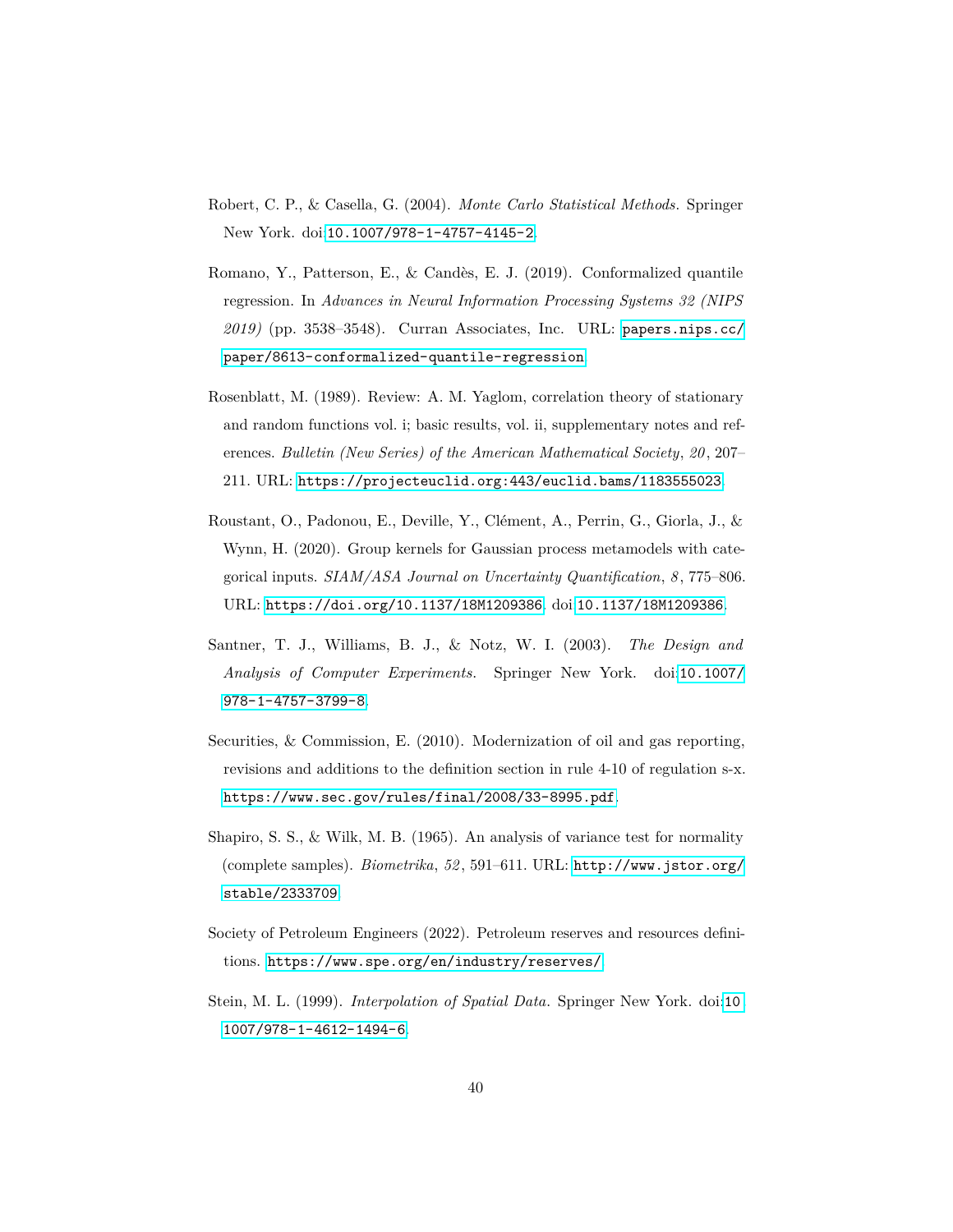- <span id="page-40-2"></span>Tipping, M. E. (2004). Bayesian inference: An introduction to principles and practice in machine learning. In *Advanced Lectures on Machine Learning: ML Summer Schools 2003, Canberra, Australia, February 2 - 14, 2003, Tübingen, Germany, August 4 - 16, 2003, Revised Lectures* (pp. 41–62). Berlin, Heidelberg: Springer Berlin Heidelberg.
- <span id="page-40-6"></span>Villani, C. (2009). The Wasserstein distances. In *Optimal Transport: Old and New* (pp. 93–111). Berlin, Heidelberg: Springer Berlin Heidelberg.
- <span id="page-40-0"></span>Wager, S., Hastie, T., & Efron, B. (2014). Confidence intervals for random forests: the jackknife and the infinitesimal jackknife. *Journal of Machine Learning Research : JMLR*, *15 1* , 1625–1651.
- <span id="page-40-4"></span>Wallach, D., & Goffinet, B. (1989). Mean squared error of prediction as a criterion for evaluating and comparing system models. *Ecological Modelling*, *44* , 299 – 306.
- <span id="page-40-5"></span>Williams, C., & Barber, D. (1998). Bayesian classification with Gaussian processes. *IEEE Transactions on Pattern Analysis and Machine Intelligence*, *20* , 1342–1351. doi:[10.1109/34.735807](http://dx.doi.org/10.1109/34.735807).
- <span id="page-40-3"></span>Zhang, H., & Wang, Y. (2010). Kriging and cross-validation for massive spatial data. *Environmetrics*, *21* , 290–304. doi:[https://doi.org/10.1002/env.](http://dx.doi.org/https://doi.org/10.1002/env.1023) [1023](http://dx.doi.org/https://doi.org/10.1002/env.1023).
- <span id="page-40-1"></span>Zhang, H., Zimmerman, J., Nettleton, D., & Nordman, D. (2020). Random forest prediction intervals. *The American Statistician*, *74* , 392 – 406.
- <span id="page-40-7"></span>Zhao, J. (1997). The lower semicontinuity of optimal solution sets. *Journal of Mathematical Analysis and Applications*, *207* , 240 – 254.
- <span id="page-40-8"></span>Zhou, Y. (1998). *Adaptive Importance Sampling for Integration*. Ph.D. thesis Stanford University.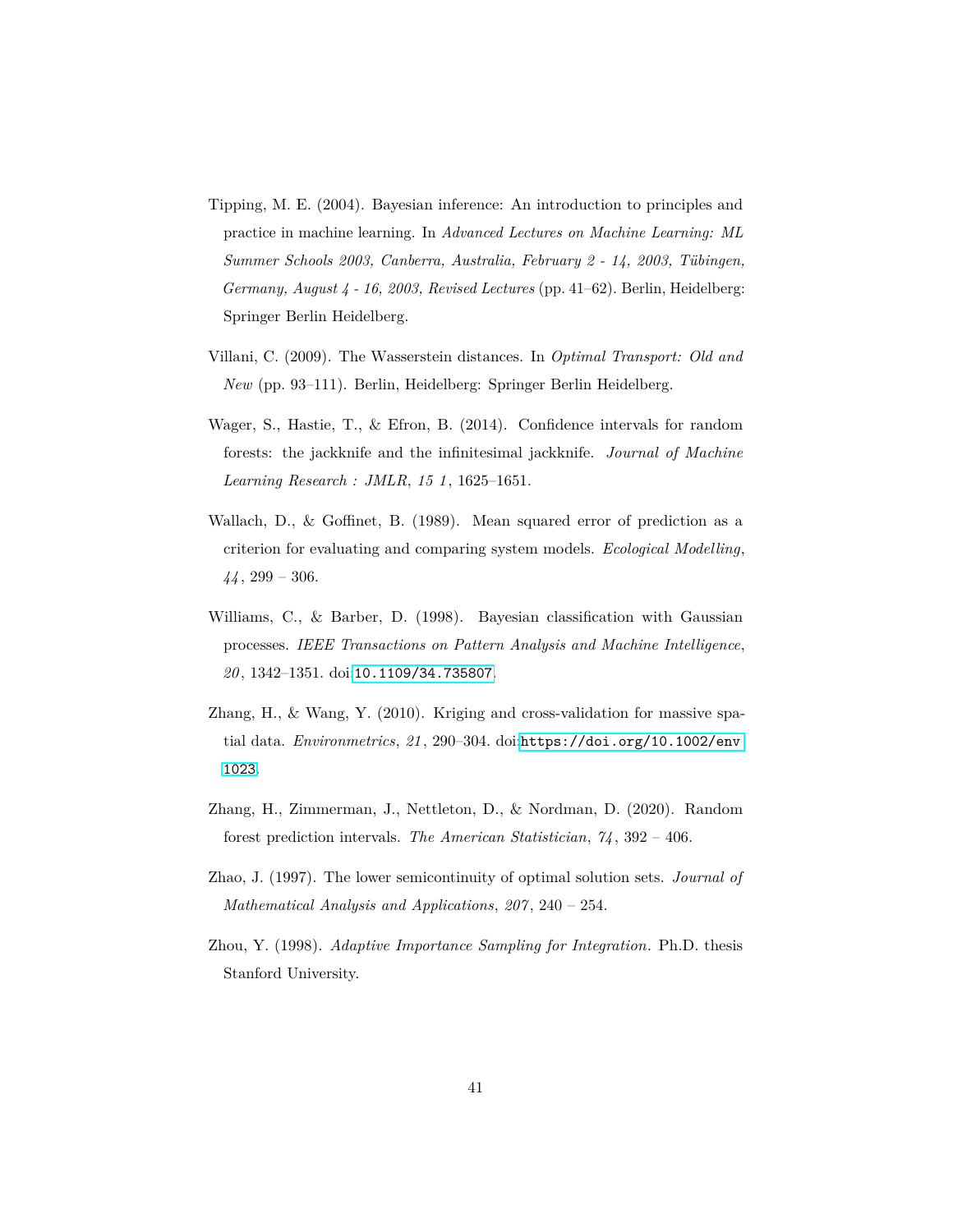# <span id="page-41-1"></span>**Appendix A. Proofs of Propositions [1](#page-14-1) - [3.](#page-16-1)**

<span id="page-41-2"></span>*Appendix A.1. Preliminary lemmas*

**Lemma 1.** Let **F** be a full rank matrix (hypothesis  $\mathcal{H}_1$ ), let **K** be a positive *definite matrix and let*  $\overline{\mathbf{K}}$  *defined by*  $\overline{\mathbf{K}} = \mathbf{K}^{-1} \left( \mathbf{I}_n - \mathbf{F} \left( \mathbf{F}^\top \mathbf{K}^{-1} \mathbf{F} \right)^{-1} \mathbf{F}^\top \mathbf{K}^{-1} \right)$ *then* Ker  $\overline{\mathbf{K}}$  = Im **F** *and*  $\overline{\mathbf{K}}$  *is singular.* 

*Proof.* Let  $\overline{K}$  be the matrix defined above. Suppose that  $x \in \text{Im } F$ , then there ex- $\mathbf{y}$  such that  $\mathbf{x} = \mathbf{F}\mathbf{y}$ , and  $\overline{\mathbf{K}}\mathbf{x} = \mathbf{K}^{-1} \left( \mathbf{F}\mathbf{y} - \mathbf{F} \left( \mathbf{F}^{\top} \mathbf{K}^{-1} \mathbf{F} \right)^{-1} \mathbf{F}^{\top} \mathbf{K}^{-1} \mathbf{F} \mathbf{y} \right) =$  $\mathbf{K}^{-1}(\mathbf{F}\boldsymbol{y}-\mathbf{F}\boldsymbol{y})=\mathbf{0}$ . Thus  $\boldsymbol{x}\in\text{Ker }\overline{\mathbf{K}}$ .

If  $x \in \text{Ker } \overline{\mathbf{K}}$ , then  $\mathbf{K} \overline{\mathbf{K}}x = \mathbf{0}$ , and  $x = \mathbf{F}(\mathbf{F}^\top \mathbf{K}^{-1} \mathbf{F})^{-1} \mathbf{F}^\top \mathbf{K}^{-1} x = \mathbf{F} x' \in \mathbf{0}$ Im **F**.

In case of Ordinary or Universal kriging,  $p = \text{rank}(\mathbf{F}) = \dim(\text{Ker } \overline{\mathbf{K}}) \geq 1$ which means that  $\overline{K}$  is not invertible.  $\Box$ 

<span id="page-41-3"></span>**Lemma 2** ( [De Oliveira](#page-35-6) [\(2007\)](#page-35-6))**.** *Under the hypotheses of Lemma [1](#page-41-2) and given the full rank regression matrix* **F***, there exists a matrix*  $\mathbf{W} \in \mathbb{R}^{n \times (n-p)}$  *satisfying :*

$$
\mathbf{W}^{\top}\mathbf{W} = \mathbf{I}_{n-p},\tag{A.1}
$$

$$
\mathbf{F}^{\top}\mathbf{W} = \mathbf{O}_{p \times (n-p)},\tag{A.2}
$$

*and*

$$
\overline{\mathbf{K}} = \mathbf{W} \left( \mathbf{W}^{\top} \mathbf{K} \mathbf{W} \right)^{-1} \mathbf{W}^{\top}.
$$
 (A.3)

<span id="page-41-0"></span>**Lemma 3.** *Under the hypotheses of Lemma [1,](#page-41-2) if additionally hypothesis*  $H_2$ *holds true, then*  $\overline{\mathbf{K}}_{ii} > 0$  *for all*  $i \in \{1, \ldots, n\}$ *.* 

*Proof.*  $\overline{K}$  is a positive semi-definite matrix by Lemma [2](#page-41-3) and we can write

$$
\overline{\mathbf{K}} = \sum_{j=1}^{n} \lambda_j \mathbf{u}_j \mathbf{u}_j^{\top},
$$
 (A.4)

with  $\lambda_j \geq 0$  the eigenvalues of  $\overline{K}$  and  $(\mathbf{u}_j)_{j=1}^n$  the orthonormal basis of the eigenvectors. We have

$$
\overline{\mathbf{K}}_{ii} = \mathbf{e}_i^{\top} \overline{\mathbf{K}} \mathbf{e}_i = \sum_{j=1}^n \lambda_j (\mathbf{u}_j^{\top} \mathbf{e}_i)^2.
$$
 (A.5)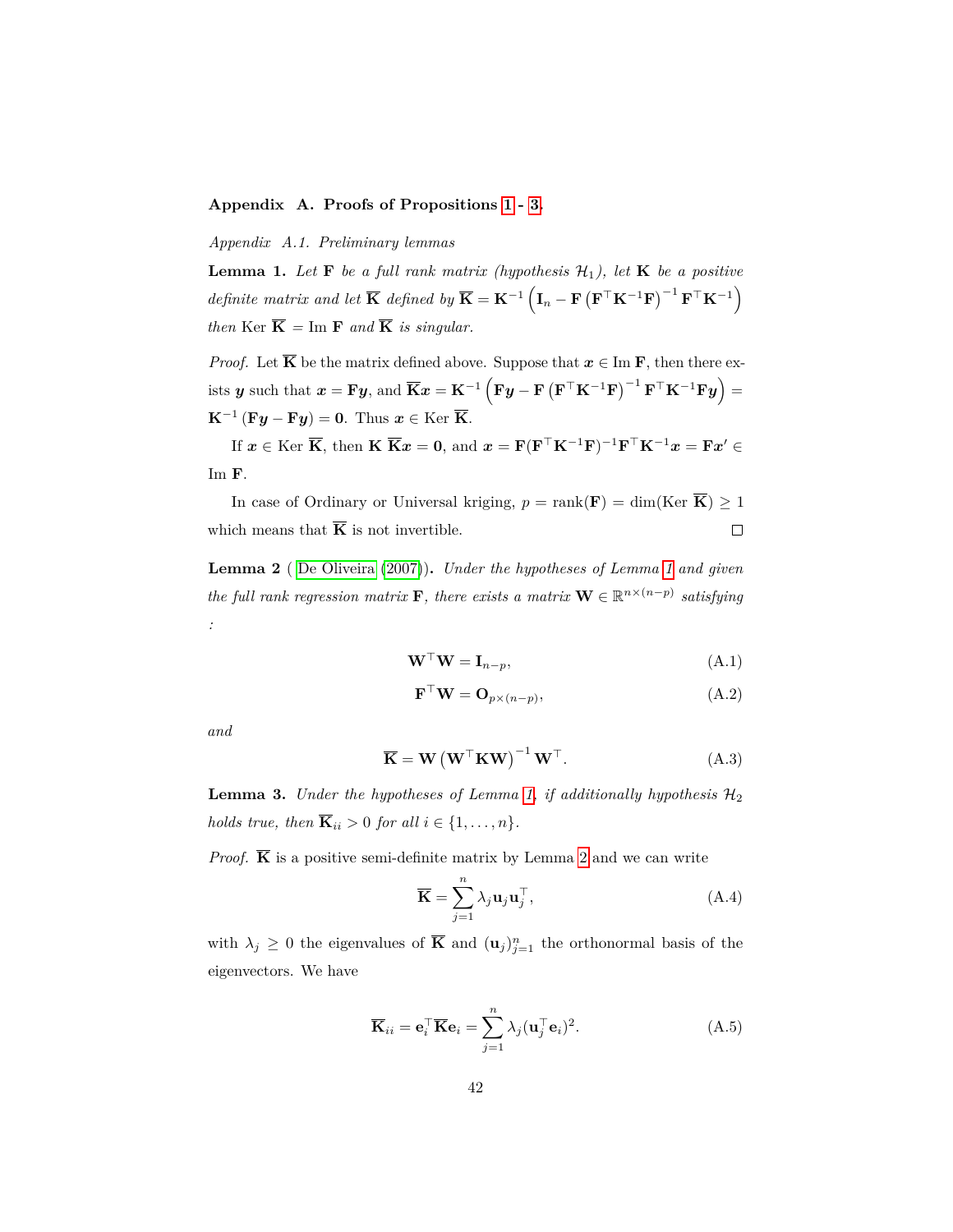If  $\overline{\mathbf{K}}_{ii} = 0$ , then  $\mathbf{u}_j^{\top} \mathbf{e}_i = 0$  for all *j* such that  $\lambda_j > 0$ . Therefore

$$
\overline{\mathbf{K}}\mathbf{e}_i = \sum_{j=1}^n \lambda_j (\mathbf{u}_j^\top \mathbf{e}_i) \mathbf{u}_j = \mathbf{0},
$$
 (A.6)

which shows that  $\mathbf{e}_i \in \text{Ker } \overline{\mathbf{K}}$ , that is,  $\mathbf{e}_i \in \text{Im } \mathbf{F}$  by Lemma [1.](#page-41-2)  $\Box$ 

<span id="page-42-0"></span>**Lemma 4.** Let  $\Pi = \mathbf{W}\mathbf{W}^{\top} = \mathbf{I}_n - \mathbf{F}(\mathbf{F}^{\top}\mathbf{F})^{-1}\mathbf{F}^{\top}$  the orthogonal projection *matrix on*  $(\text{Im } \mathbf{F})^{\perp}$  *then, with the hypothesis*  $\mathcal{H}_2$ *,*  $(\mathbf{\Pi})_{i,i} \neq 0$  *for all*  $i \in \{1, ..., n\}$ *.* 

*Proof.* This lemma is a direct application of Lemma [3](#page-41-0) by choosing  $\mathbf{K} = \mathbf{I}_n$ .  $\Box$ 

# *Appendix A.2. Proof of Proposition [1](#page-14-1)*

From preliminary lemmas, we show now the stronger result (stronger than Proposition [1\)](#page-14-1):

<span id="page-42-1"></span>**Lemma 5.** *Under the hypotheses*  $\mathcal{H}_1 - \mathcal{H}_3$ *, for any*  $\boldsymbol{\theta} \in (0, +\infty)^d$ *, there exists*  $\sigma^2 \in (0, +\infty)$  *such that*  $(\sigma^2, \theta) \in \mathcal{A}_{a,\delta}$ *.* 

*Proof.* Here  $\sigma_{\epsilon}^2 > 0$ . Let us assume that  $a > 1/2$  (i.e.  $q_a > 0$ ), then for  $\theta$  fixed in  $(0, +\infty)^d$ , the limit of  $\overline{K}$  when  $\sigma^2 \to 0$  is well defined and is equal to

$$
\lim_{\sigma^2 \to 0} \overline{\mathbf{K}} = \sigma_{\epsilon}^{-2} \mathbf{W} \mathbf{W}^{\top} = \sigma_{\epsilon}^{-2} \mathbf{\Pi}.
$$
 (A.7)

By the hypothesis  $\mathcal{H}_2$  and from Lemma [4](#page-42-0) we can write for all  $i \in \{1, ..., n\}$ 

$$
\frac{\left(\overline{\mathbf{K}}\mathbf{y}\right)_i}{\sqrt{\left(\overline{\mathbf{K}}\right)_{i,i}}}\stackrel{\sigma^2\to 0}{\longrightarrow}\frac{1}{\sigma_\epsilon}\frac{\left(\Pi\mathbf{y}\right)_i}{\sqrt{\left(\Pi\right)_{i,i}}}.\tag{A.8}
$$

Since  $h_{\delta}^{+} \leq h$  for all  $\delta > 0$ , then

$$
\lim_{\sigma^2 \to 0} \psi_a^{(\delta)}(\sigma^2, \theta) \le \lim_{\sigma^2 \to 0} \psi_a(\sigma^2, \theta) = \frac{1}{n} \sum_{i=1}^n h\left(q_a - \frac{1}{\sigma_\epsilon} \frac{(\Pi \mathbf{y})_i}{\sqrt{(\Pi)_{i,i}}}\right) = \frac{k_\epsilon}{n} \quad (A.9)
$$

When  $\sigma^2 \to +\infty$ , we have

$$
\overline{\mathbf{K}} \stackrel{\sigma^2 \to +\infty}{\sim} \sigma^{-2} \overline{\mathbf{R}}_{\theta}, \tag{A.10}
$$

where

$$
\overline{\mathbf{R}}_{\theta} = \mathbf{W} \left( \mathbf{W}^{\top} \mathbf{R}_{\theta} \mathbf{W} \right)^{-1} \mathbf{W}^{\top}.
$$
 (A.11)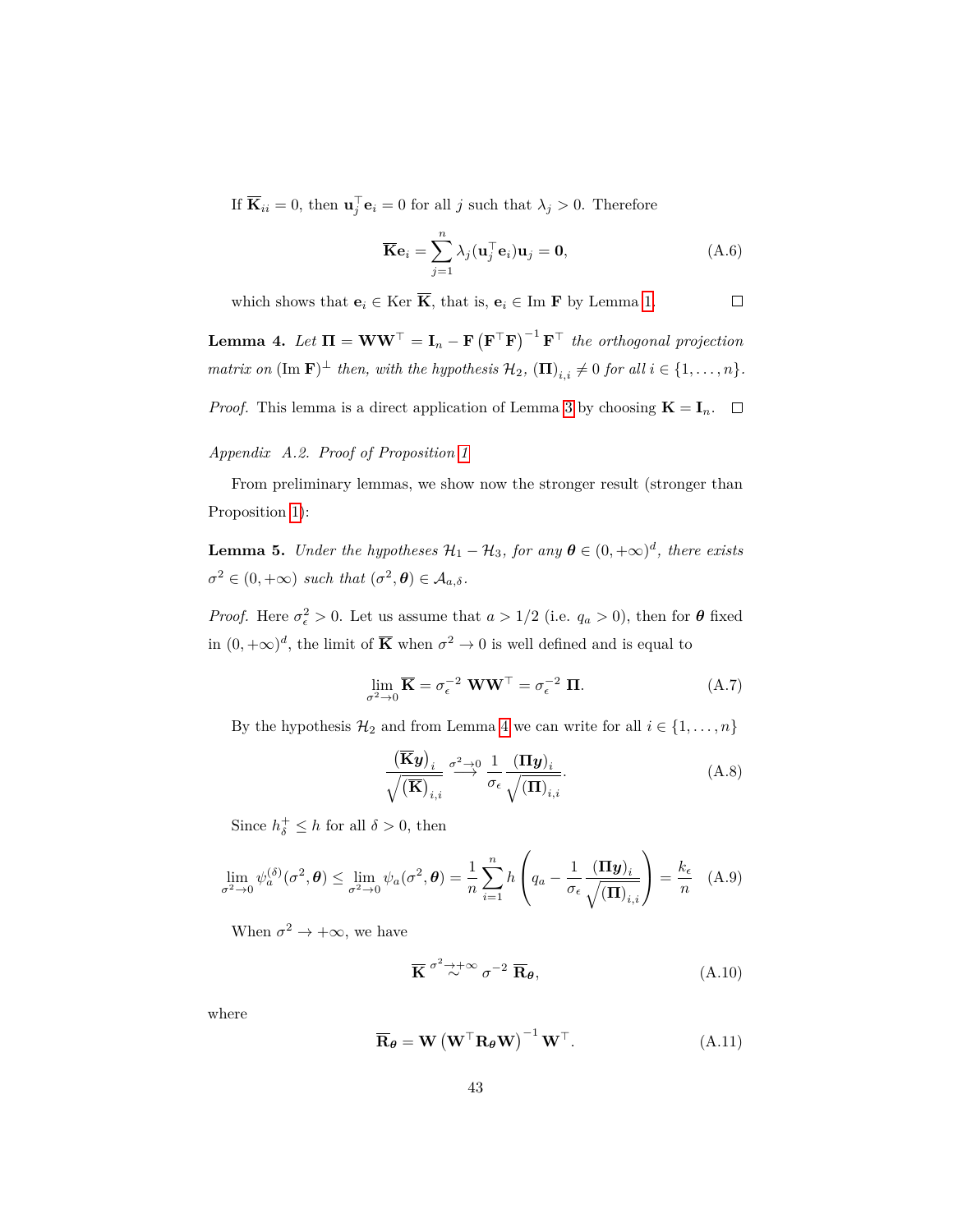By lemma [3,](#page-41-0) we have  $(\overline{\mathbf{R}}_{\theta})_{i,i} > 0$  for all  $i \in \{1, ..., n\}$  and we obtain that

$$
\frac{1}{\sigma} \frac{\left(\overline{\mathbf{R}}_{\theta} \mathbf{y}\right)_i}{\sqrt{\left(\overline{\mathbf{R}}_{\theta}\right)_{i,i}}} \stackrel{\sigma^2 \to +\infty}{\longrightarrow} 0.
$$
\n(A.12)

With  $\delta$  small enough satisfying  $\delta < q_a$ , we obtain

$$
\psi_a^{(\delta)}(\sigma^2, \theta) \stackrel{\sigma^2 \to +\infty}{\longrightarrow} \frac{1}{n} \sum_{i=1}^n h_\delta^+(q_a) = 1.
$$
 (A.13)

Since  $k_{\epsilon} < an < n$  by hypothesis  $\mathcal{H}_3$  and since  $\psi_a^{(\delta)}$  is continuous, the Intermediate Value Theorem gives the existence of  $\sigma_{\delta}^2 \in (0, +\infty)$  such that

$$
\psi_a^{(\delta)}(\sigma_\delta^2, \boldsymbol{\theta}) = a,\tag{A.14}
$$

which gives the desired result.

Similarly, if  $a < a/2$  then  $q_a < 0$  and

$$
\lim_{\sigma^2 \to 0} \psi_a^{(\delta)}(\sigma^2, \theta) \ge \lim_{\sigma^2 \to 0} \psi_a(\sigma^2, \theta) = \frac{1}{n} \sum_{i=1}^n h\left(q_a - \frac{1}{\sigma_\epsilon} \frac{(\Pi \boldsymbol{y})_i}{\sqrt{(\Pi)_{i,i}}}\right) = \frac{k_\epsilon}{n} > a.
$$
\n(A.15)

When  $\delta < q_{1-a}$ , one obtains

$$
\psi_a^{(\delta)}(\sigma^2, \boldsymbol{\theta}) \stackrel{\sigma^2 \to +\infty}{\longrightarrow} \frac{1}{n} \sum_{i=1}^n h_\delta^-(q_a) = 0.
$$
 (A.16)

By the hypothesis  $\mathcal{H}_3$ , one has the existence of  $\sigma_{\delta}^2 \in (0, +\infty)$  such that

$$
\psi_a^{(\delta)}(\sigma_\delta^2, \boldsymbol{\theta}) = a,\tag{A.17}
$$

which completes the proof of the lemma.

*Appendix A.3. Proof of Proposition [2](#page-15-0)*

The existence of  $\sigma_{\rm opt}^2(\lambda)$  for all  $\lambda \in (0, +\infty)$  results directly from the following lemma [6](#page-43-0) :

<span id="page-43-0"></span>**Lemma 6.** *For all*  $\lambda \in (0, +\infty)$ *,*  $H_{\delta}(\lambda)$  *is a non-empty and compact subset of*  $\mathbb{R}^+$  *i.e.*  $H_\delta$  *is compact-valued.* 

 $\Box$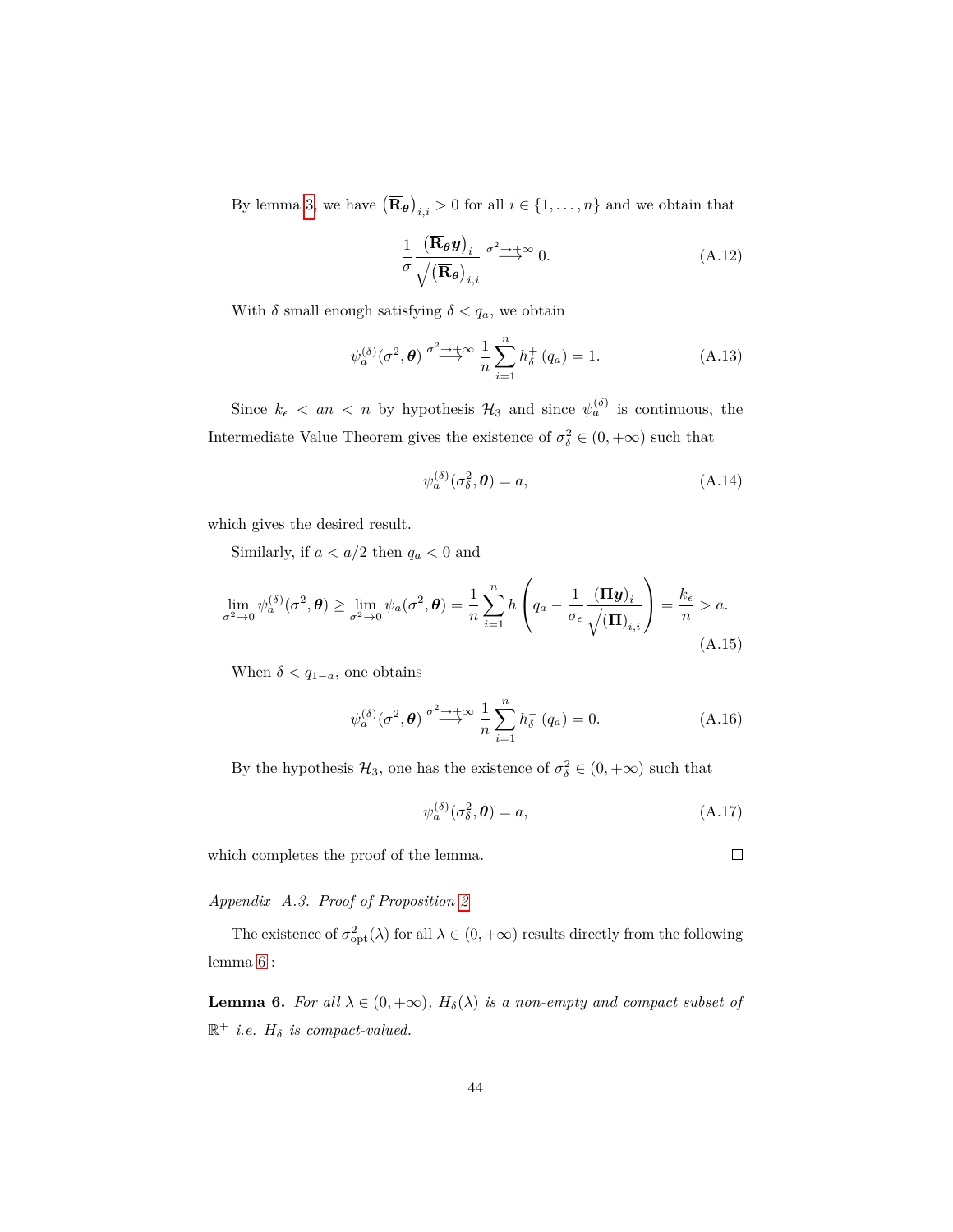*Proof.* By Lemma [5,](#page-42-1)  $H_{\delta}(\lambda)$  is non-empty for all  $\lambda \in (0, +\infty)$ .

 $H_{\delta}(\lambda)$  is closed since the functions  $h_{\delta}^{+}$ ,  $h_{\delta}^{-}$  are continuous and the map  $(\sigma^2, \theta) \mapsto \overline{\mathbf{K}}$  is also continuous for all  $(\sigma^2, \theta)$  by the continuity of the kernel function  $\mathbf{k}^{\nu}_{, \cdot}(\mathbf{x}, \mathbf{x}')$  for any  $\nu > 0$  and  $\mathbf{x}, \mathbf{x}' \in \mathcal{D}$ .

We now prove that  $H_\delta(\lambda)$  is bounded. Let us assume that  $a \in (1/2, 1)$ . If *H*<sup> $\delta$ </sup>( $\lambda$ ) is not bounded then there exists a sequence  $(\sigma_m^2)$ <sub>*m*∈N</sub> of *H*<sup> $\delta$ </sup>( $\lambda$ ) such that  $\lim_{m \to +\infty} \sigma_m^2 = +\infty$  and, by continuity of  $\psi_a^{(\delta)}$ 

$$
a = \lim_{m \to +\infty} \psi_a^{(\delta)}(\sigma_m^2, \lambda \theta_0) = \frac{1}{n} \sum_{i=1}^n h_\delta^+(q_a) = 1,
$$
 (A.18)

which is a contradiction. Therefore,  $H_{\delta}(\lambda)$  is closed and bounded,  $H_{\delta}(\lambda)$  is  $\Box$ compact.

 $\sigma_{\rm opt}^2(\lambda)$  can be seen the solution of a constrained maximization problem

$$
\sigma_{\text{opt}}^2(\lambda) = -\max_{\sigma^2 \in H_\delta(\lambda)} u(\sigma^2, \lambda), \quad \lambda \in (0, +\infty), \tag{A.19}
$$

where  $u(\sigma^2, \lambda) = -\sigma^2$  is a continuous function.  $H_\delta$  is non-empty-valued and compact-valued by Lemma [6,](#page-43-0) upper semi-continuous since  $\psi_a^{(\delta)}$  is continuous on  $[0, +\infty) \times (0, +\infty)^d$ , and continuous if the hypothesis  $\mathcal{H}_4$  is satisfied, the Maximum theorem [\(Berge](#page-34-3) [\(1963\)](#page-34-3), p. 116) provides the continuity of  $\sigma_{\rm opt}^2$  on  $(0, +\infty)$ .

# *Appendix A.4. Proof of Proposition [3](#page-16-1)*

Let  $\theta_0$  be a solution of one of the problems described in [\(13\)](#page-8-2) or [\(18\)](#page-9-1). The continuity of  $\mathcal L$  on  $(0, +\infty)$  follows from the continuity of the trace function Tr(.), the continuity of the map  $(\sigma^2, \theta) \mapsto \overline{\mathbf{K}}$  and the continuity of  $\sigma_{\text{opt}}^2$  by proposition [2.](#page-15-0)

Assume that  $\lim_{\lambda \to +\infty} \sigma_{\rm opt}^2(\lambda) \neq +\infty$ , then there exists  $M > 0$  such that for all  $\lambda > 0$  there exists  $\lambda' \geq \lambda$  and  $\sigma_{\text{opt}}^2(\lambda') \leq M$ . Hence, we can recursively build a sequence  $(\lambda_m)_{m \in \mathbb{N}}$  of integers such that  $\lambda_{m+1} \ge \lambda_m + 1$  and  $\sigma_{\text{opt}}^2(\lambda_m) \le M$  for all  $m \in \mathbb{N}$ .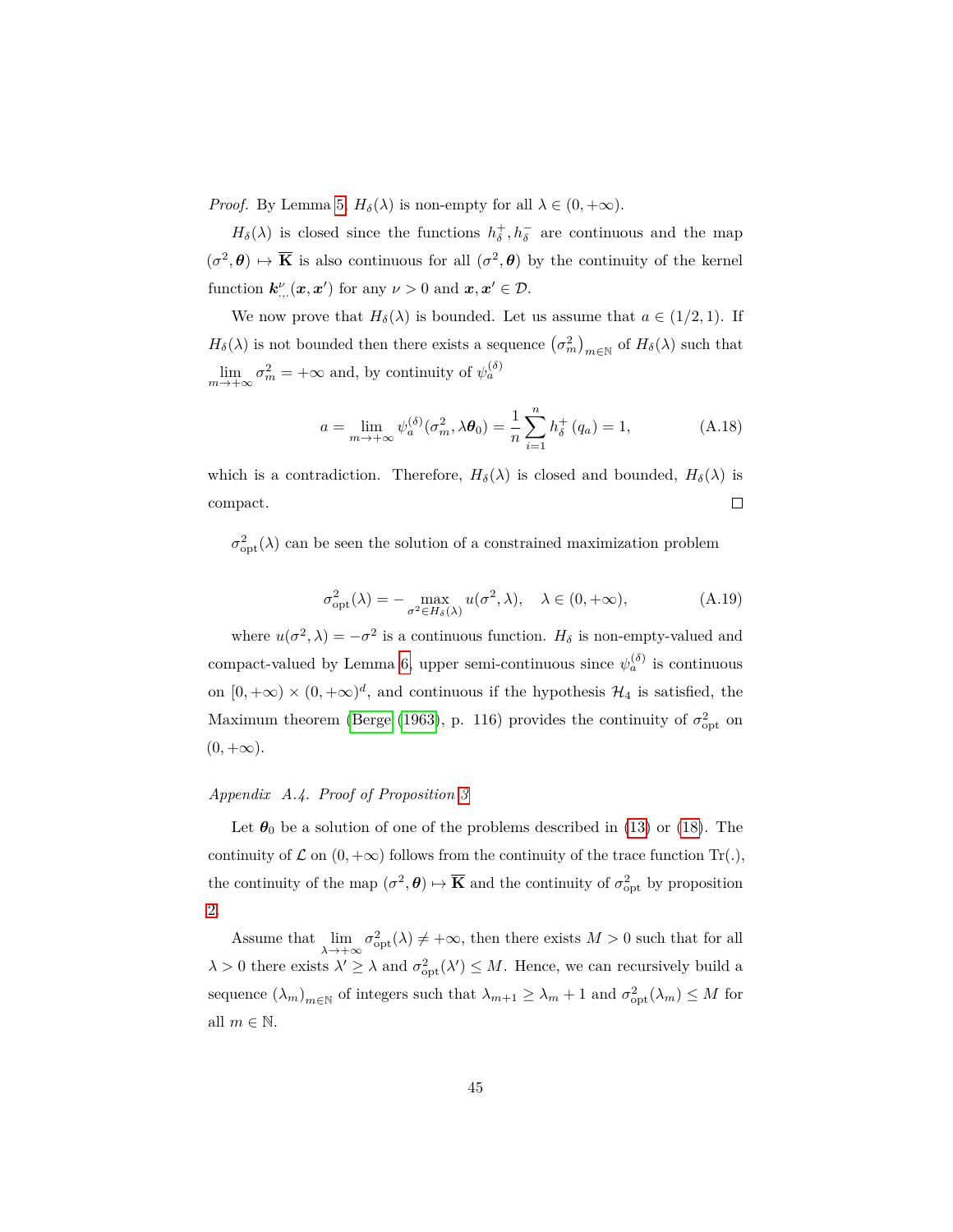By the Bolzano-Weierstrass theorem, we extract a convergent sub-sequence  $(\lambda_{\phi(m)})_{m \in \mathbb{N}}$  where  $\phi : \mathbb{N} \to \mathbb{N}$  such that  $\sigma_{\text{opt}}^2(\lambda_{\phi(m)}) \stackrel{m \to +\infty}{\longrightarrow} \sigma_{\infty}^2 < +\infty$  and

$$
\mathbf{K}_{\sigma_{\rm opt}^2(\lambda_{\phi(m)}),\lambda_{\phi(m)}\theta_0} \stackrel{m \to +\infty}{\longrightarrow} \sigma_{\infty}^2 \mathbf{J} + \sigma_{\epsilon}^2 \mathbf{I}_n = \mathbf{K}_{\infty}.
$$
 (A.20)

When there is a nugget effect  $\sigma_{\epsilon}^2 > 0$ , the limit of  $\overline{\mathbf{K}}_m := \overline{\mathbf{K}}_{\sigma_{\text{opt}}^2(\lambda_{\phi(m)}), \lambda_{\phi(m)}} \theta_0$ when  $m \rightarrow +\infty$  exists because the matrix  $\mathbf{K}_{\infty}$  is nonsingular by the auxiliary fact 1 of [De Oliveira et al.](#page-35-7) [\(2001\)](#page-35-7)

$$
\det \mathbf{K}_{\infty} = \left(\frac{\sigma_{\epsilon}^{2}}{\sigma_{\infty}^{2}}\right)^{n} \left(1 + \frac{\sigma_{\epsilon}^{2}}{\sigma_{\infty}^{2}} \mathbf{e}^{\top} \mathbf{I}_{n} \mathbf{e}\right) = \left(\frac{\sigma_{\epsilon}^{2}}{\sigma_{\infty}^{2}}\right)^{n} \left(1 + n \frac{\sigma_{\epsilon}^{2}}{\sigma_{\infty}^{2}}\right) > 0. \quad (A.21)
$$

From hypothesis  $\mathcal{H}_1$ , **e** is a column of **F** and we can prove that

$$
\overline{\mathbf{K}}_{m} \stackrel{m \to +\infty}{\longrightarrow} \overline{\mathbf{K}}_{\infty} := \mathbf{W} \left( \mathbf{W}^{\top} \left( \sigma_{\infty}^{2} \mathbf{J} + \sigma_{\epsilon}^{2} \mathbf{I}_{n} \right) \mathbf{W} \right)^{-1} \mathbf{W}^{\top}
$$
\n
$$
= \sigma_{\epsilon}^{-2} \mathbf{W} \left( \mathbf{W}^{\top} \mathbf{W} \right)^{-1} \mathbf{W}^{\top} = \sigma_{\epsilon}^{-2} \mathbf{I}.
$$
\n(A.22)

By hypothesis  $\mathcal{H}_2$ , the Leave-One-Out formulas [\(16-](#page-9-2)[17\)](#page-9-3) give for all  $i \in$ {1*, . . . , n*}

$$
\frac{(\overline{\mathbf{K}}_m \mathbf{y})_i}{\sqrt{(\overline{\mathbf{K}}_m)_{i,i}}}\stackrel{m\to +\infty}{\longrightarrow} \frac{1}{\sigma_{\epsilon}} \frac{(\Pi \mathbf{y})_i}{\sqrt{(\Pi)_{i,i}}}.
$$
\n(A.23)

If  $a > 1/2$  for example and by definition of  $\sigma_{\rm opt}^2(\lambda_{\phi(m)})$ , one obtains

$$
a = \frac{1}{n} \sum_{i=1}^{n} h_{\delta}^{+} \left( q_a - \frac{(\overline{\mathbf{K}}_m \mathbf{y})_i}{\sqrt{(\overline{\mathbf{K}}_m)_{i,i}}} \right)
$$
  
\n
$$
\xrightarrow{m \to +\infty} \frac{1}{n} \sum_{i=1}^{n} h_{\delta}^{+} \left( q_a - \frac{(\overline{\mathbf{K}}_{\infty} \mathbf{y})_i}{\sqrt{(\overline{\mathbf{K}}_{\infty})_{i,i}}} \right)
$$
  
\n
$$
= \frac{1}{n} \sum_{i=1}^{n} h_{\delta}^{+} \left( q_a - \frac{1}{\sigma_{\epsilon}} \frac{(\mathbf{\Pi} \mathbf{y})_i}{\sqrt{(\mathbf{\Pi})_{i,i}}} \right) = \frac{k_{\epsilon}}{n} < a,
$$
\n(A.24)

which is contradictory. Therefore,  $\lim_{\lambda \to +\infty} \sigma_{\text{opt}}^2(\lambda) = +\infty$  and  $\mathcal{L}$  is coercive. The case  $a < 1/2$  can be addressed in the same way.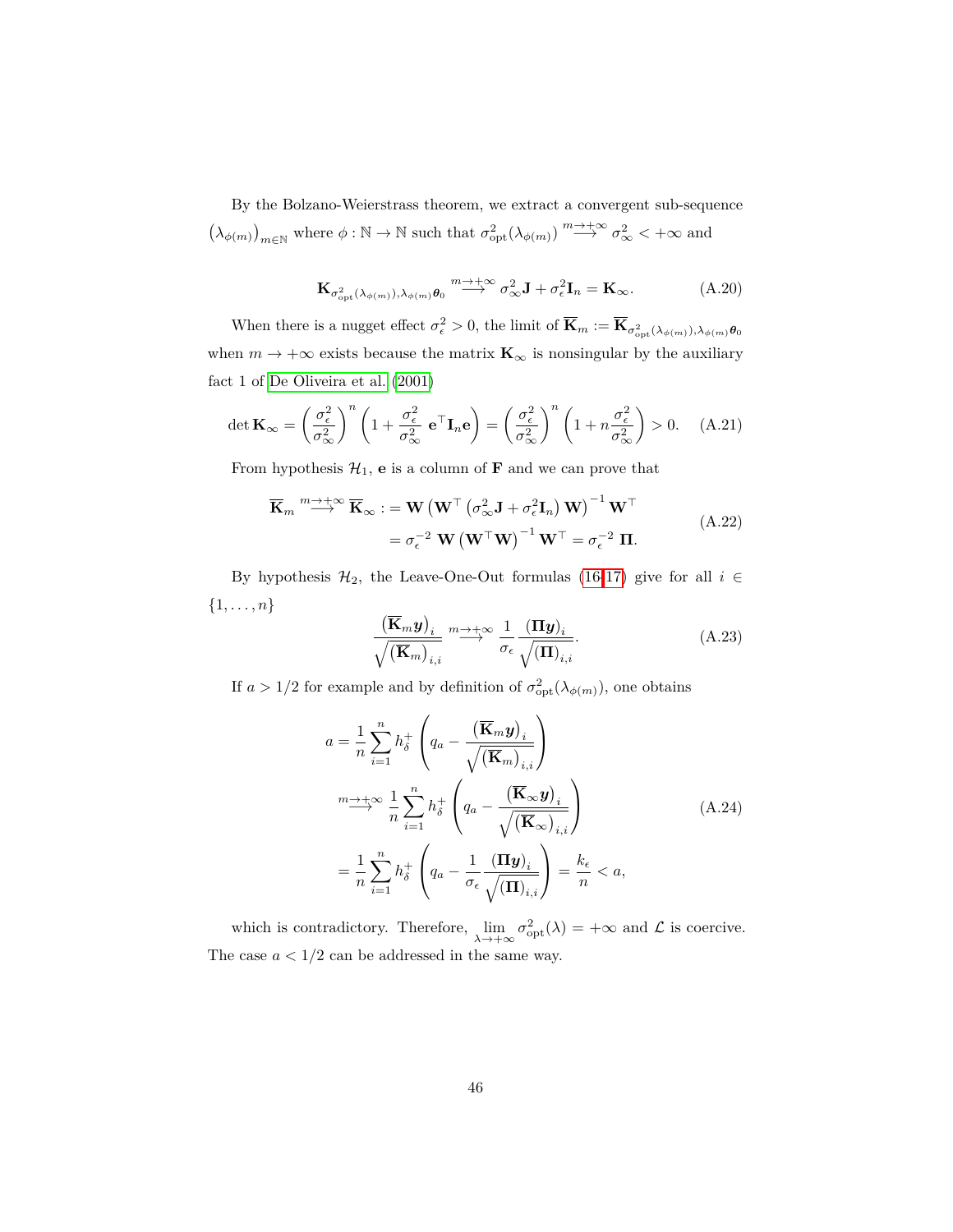# <span id="page-46-0"></span>**Appendix B. The no-nugget case.**

*Appendix B.1. Proof of the existence of a solution to Problem [\(33\)](#page-13-0)*

In the absence of  $\sigma_{\epsilon}^2 = 0$ , it follows from the Leave-One-Out formulas that, for all  $i \in \{1, ..., n\}$ 

$$
\frac{\left(\overline{\mathbf{K}}\mathbf{y}\right)_i}{\sqrt{\left(\overline{\mathbf{K}}\right)_{i,i}}} = \frac{1}{\sigma} \frac{\left(\overline{\mathbf{R}}_{\boldsymbol{\theta}}\mathbf{y}\right)_i}{\sqrt{\left(\overline{\mathbf{R}}_{\boldsymbol{\theta}}\right)_{i,i}}},\tag{B.1}
$$

which is a monotonic function in  $\sigma^2$  when  $\theta$  is fixed in  $(0, \infty)^d$ .

Let  $\theta$  be fixed in  $(0, +\infty)^d$  and let  $a > 1/2$ . The proportion  $\psi_a^{(\delta)}(\sigma^2, \theta)$  has the limit

$$
\lim_{\sigma^2 \to +\infty} \psi_a^{(\delta)}(\sigma^2, \boldsymbol{\theta}) = \frac{1}{n} \sum_{i=1}^n h_\delta^+(q_a) = 1,
$$
\n(B.2)

and, if  $\sigma^2 \to 0$ , it has the limit

$$
\lim_{\sigma^2 \to 0} \psi_a^{(\delta)}(\sigma^2, \boldsymbol{\theta}) = \frac{1}{n} \operatorname{Card} \{ i \in \{1, \dots, n\}, \left( \overline{\mathbf{R}}_{\boldsymbol{\theta}} \boldsymbol{y} \right)_i \le 0 \} = \frac{k_{\boldsymbol{\theta}}}{n}.
$$
 (B.3)

Let  $\theta$  denote the norm of  $\theta$  (i.e.  $\theta = ||\theta||$ ) and consider the set  $\mathcal{J} =$  $\{i \in \{1, \ldots, n\}, (\Pi y)_i \leq 0\}$ . For  $i \in \mathcal{J}^c$ , one has  $(\Pi y)_i > 0$ , and, since  $\overline{\mathbf{R}}_{\theta}$ converges to  $\Pi$  when  $\theta \to 0$ 

$$
\forall i \in \mathcal{J}^c \; : \left(\overline{\mathbf{R}}_{\theta} \mathbf{y}\right)_i \stackrel{\theta \to 0}{\longrightarrow} \left(\mathbf{\Pi} \mathbf{y}\right)_i > 0 \tag{B.4}
$$

It results that, there exists  $\theta_c > 0$  such that if  $\theta \in \mathcal{B}_r(\mathbf{0}, \theta_c)$  (the open ball of radius  $\theta_c$  centered at **0**) then  $(\overline{\mathbf{R}}_{\theta} \mathbf{y})_i > 0$  for any  $i \in \mathcal{J}^c$ . Consequently, one gets for any  $\boldsymbol{\theta} \in \mathcal{B}_r(\mathbf{0}, \theta_c)$ 

$$
\text{Card}\left\{i\in\{1,\ldots,n\},\left(\overline{\mathbf{R}}_{\boldsymbol{\theta}}\boldsymbol{y}\right)_i>0\right\}\geq\text{Card}(\mathcal{J}^c)=n-k_{\epsilon}.\tag{B.5}
$$

Hence

$$
k_{\theta} = \text{Card}\left\{i \in \{1, \dots, n\}, \left(\overline{\mathbf{R}}_{\theta}\mathbf{y}\right)_i \le 0\right\} \le k_{\epsilon}.
$$
 (B.6)

Therefore, if  $\theta$  belongs to a neighborhood of **0**, the condition  $k_{\theta} \leq k_{\epsilon}$  is satisfied and, under the hypothesis  $\mathcal{H}_3$ , the set of solutions  $\mathcal{A}_{a,\delta}$  is also non-empty.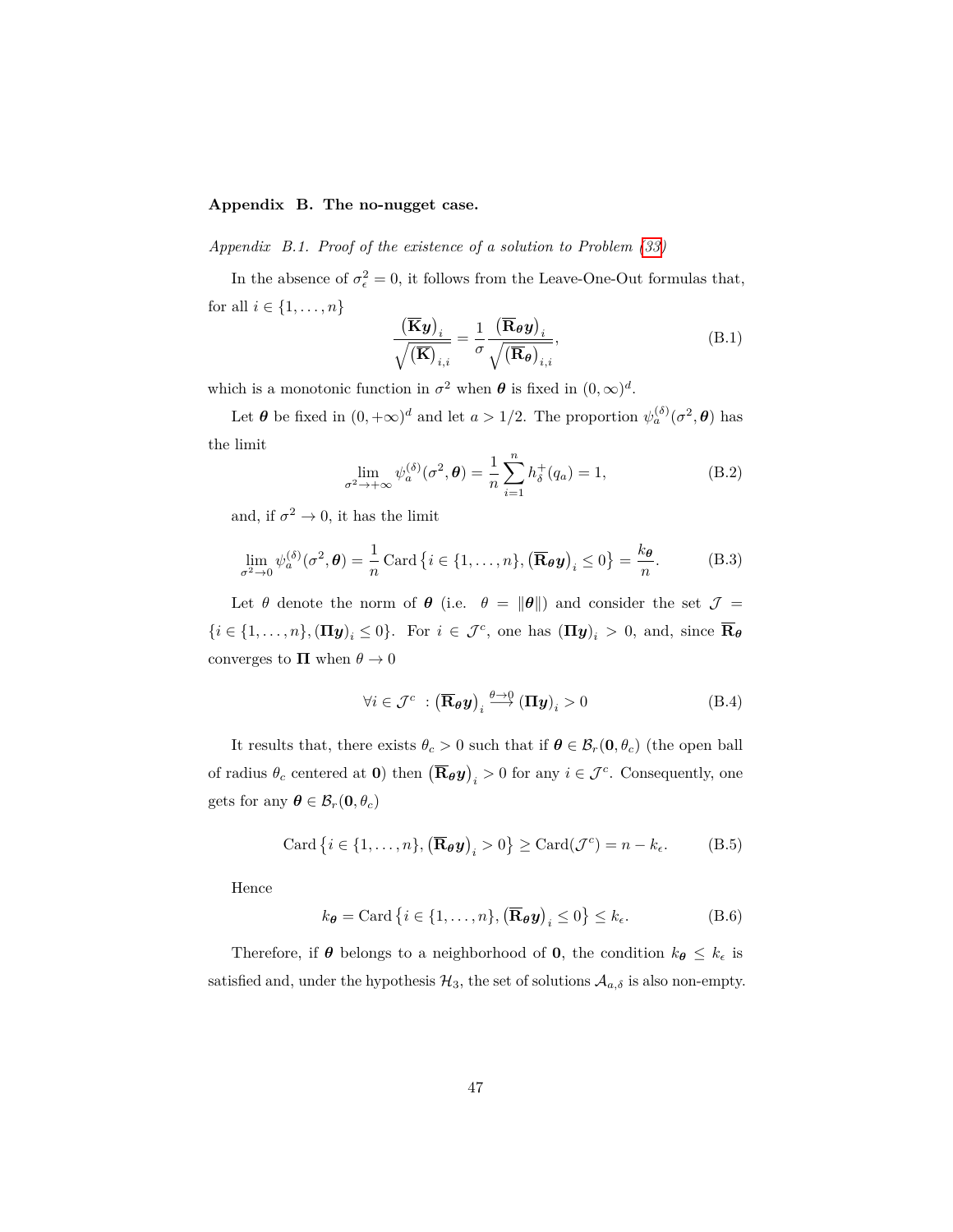# *Appendix B.2. Proof of the Coercivity*

Let assume that, under some conditions on  $y$ ,  $\lambda \mapsto \sigma_{\rm opt}^2(\lambda)$  is well-defined for all  $\lambda \in (0, +\infty)$ . In the absence of nugget effect  $\sigma_{\epsilon}^2 = 0$ , the limit of  $\overline{\mathbf{R}}_{\lambda} \theta_0$ does not exist when  $\lambda \to +\infty$ . Still, we can assume that the correlation matrix  $\mathbf{R}_{\lambda\theta_0}$  satisfies [\(De Oliveira et al., 2001\)](#page-35-7)

$$
\mathbf{R}_{\lambda\theta_0} = \mathbf{J} + g_{\lambda} (\mathbf{D}_0 + o(1)), \tag{B.7}
$$

where

 $-\lambda \mapsto g_{\lambda}$  is a continuous function such that  $\lim_{\lambda \to +\infty} g_{\lambda} = 0$ .

–  $\mathbf{D}_0$  and  $\mathbf{J} = \mathbf{e} \mathbf{e}^\top$  are fixed symmetric matrices.

 $D_0$  can be singular or nonsingular depending on the chosen kernel  $k$ . A review of Yagloom's book [\(Rosenblatt, 1989\)](#page-39-8) shows that  $D_0$  is nonsingular only for Power-Exponential  $(q < 2)$  and Matérn kernels with smoothness parameter  $\nu < 1$  like the Exponential kernel  $(\nu = 1/2$  in [\(3\)](#page-5-0)). For the rest of Matérn kernels with smoothness parameter  $\nu \geq 1$   $\mathbf{D}_0$  becomes singular.

*Case 1* :  $\mathbf{D}_0$  *is nonsingular*.

In this case, let  $\mathbf{D}_{\lambda} = g_{\lambda} \mathbf{D}_0 (1 + o(1))$  such that

$$
\mathbf{R}_{\lambda\theta_0} = \mathbf{J} + \mathbf{D}_{\lambda}.\tag{B.8}
$$

We consider the matrix  $\overline{\mathbf{R}}_{\lambda\theta_0}$  in  $\overline{\mathbf{K}} = \sigma^{-2} \overline{\mathbf{R}}_{\lambda\theta_0}$ , we have

$$
\overline{\mathbf{R}}_{\lambda\theta_0} = \mathbf{R}_{\lambda\theta_0}^{-1} \left[ \mathbf{I}_n - \mathbf{F} \left( \mathbf{F}^\top \mathbf{R}_{\lambda\theta_0}^{-1} \mathbf{F} \right)^{-1} \mathbf{F}^\top \mathbf{R}_{\lambda\theta_0}^{-1} \right]. \tag{B.9}
$$

By using Lemma 4, Appendix B3 in [De Oliveira et al.](#page-35-7) [\(2001\)](#page-35-7) and under assumption that **e**  $\in$  Im **F** (hypothesis  $\mathcal{H}_1$ ), we have

$$
\overline{\mathbf{R}}_{\lambda\theta_0} = \mathbf{D}_{\lambda}^{-1} \left[ \mathbf{I}_n - \mathbf{F} \left( \mathbf{F}^{\top} \mathbf{D}_{\lambda}^{-1} \mathbf{F} \right)^{-1} \mathbf{F}^{\top} \mathbf{D}_{\lambda}^{-1} \right]. \tag{B.10}
$$

Then we get

$$
\overline{\mathbf{R}}_{\lambda\theta_0} = g_{\lambda}^{-1} \left[ \mathbf{D}_0^{-1} \left( \mathbf{I}_n - \mathbf{F} \left( \mathbf{F}^\top \mathbf{D}_0^{-1} \mathbf{F} \right)^{-1} \mathbf{F}^\top \mathbf{D}_0^{-1} \right) + o(1) \right]. \tag{B.11}
$$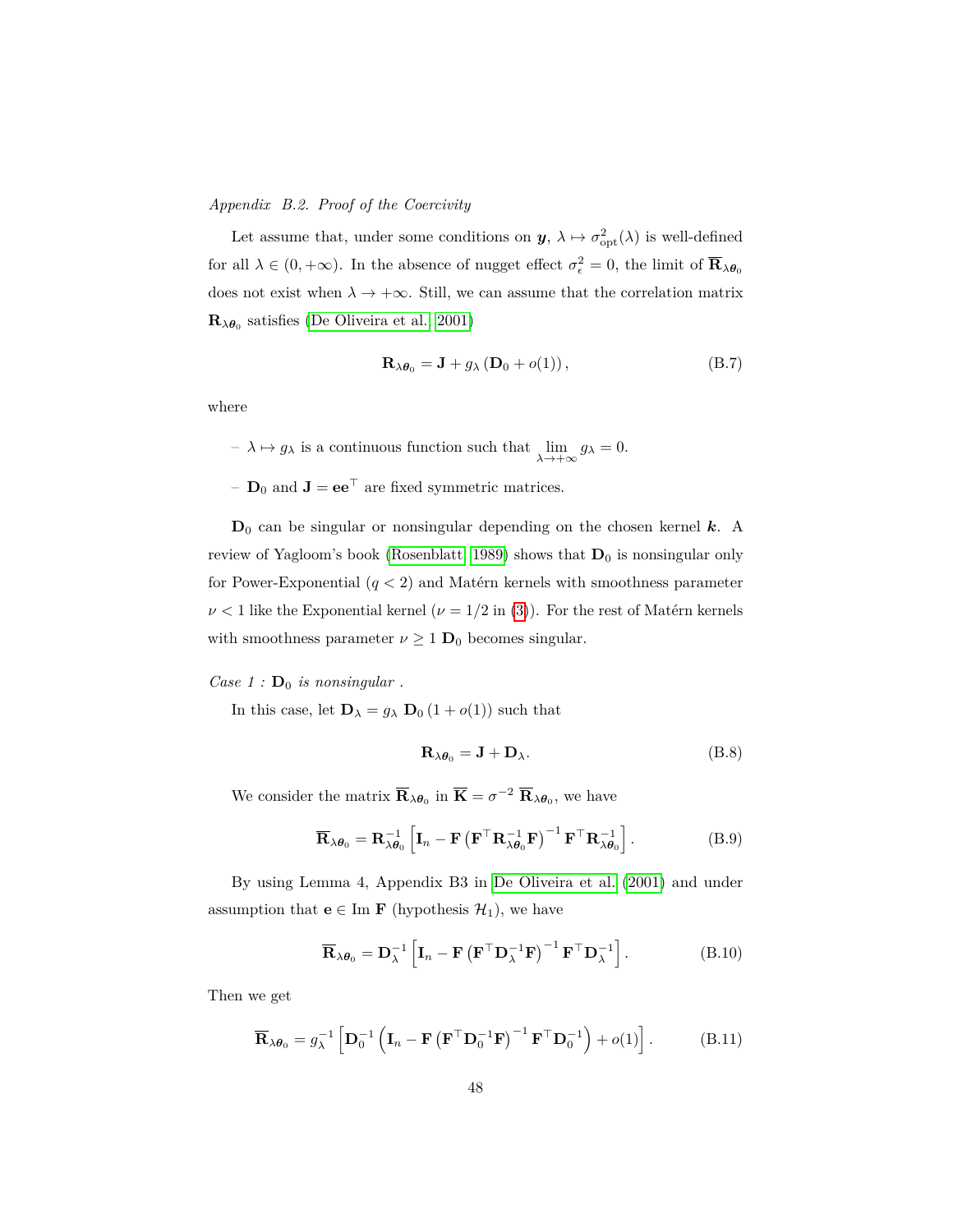Finally

$$
\overline{\mathbf{R}}_{\lambda\theta_0} \stackrel{\lambda \to +\infty}{\sim} g_{\lambda}^{-1} \mathbf{A},\tag{B.12}
$$

<span id="page-48-0"></span>where

$$
\mathbf{A} = \mathbf{D}_0^{-1} \left( \mathbf{I}_n - \mathbf{F} \left( \mathbf{F}^\top \mathbf{D}_0^{-1} \mathbf{F} \right)^{-1} \mathbf{F}^\top \mathbf{D}_0^{-1} \right). \tag{B.13}
$$

*Hypothesis*  $H_5$  *: Let* **A** *be the matrix defined in [\(B.13\)](#page-48-0). We assume that y does not belong to a family of vectors such that*  $(\mathbf{A}\mathbf{y})_i = 0$  *for all*  $i \in \{1, ..., n\}$ *and that* Card  $\{i \in \{1, ..., n\}, (\mathbf{A}\mathbf{y})_i \leq 0\} \neq na$ *.* 

By applying Lemmas [1](#page-41-2) and [2](#page-41-3) on  $D_0$ , we show that  $(A)_{ii} \neq 0$  and we can write for all  $i$  in  $\{1, ..., n\}$ 

$$
\frac{\left(\overline{\mathbf{R}}_{\lambda\theta_{0}}\mathbf{y}\right)_{i}}{\sqrt{\left(\overline{\mathbf{R}}_{\lambda\theta_{0}}\right)_{ii}}}\xrightarrow{\lambda\to+\infty}g_{\lambda}^{-1/2}\frac{\left(\mathbf{A}\mathbf{y}\right)_{i}}{\sqrt{\left(\mathbf{A}\right)_{ii}}}.
$$
\n(B.14)

Analogously to the proof of Proposition [3,](#page-16-1) if we assume that  $\lim_{\lambda \to +\infty} \sigma_{opt}^2(\lambda) \neq$  $+\infty$  and by taking a sub-sequence  $(\sigma_{\text{opt}}^2(\lambda_{\psi(m)}))_{m \in \mathbb{N}}$  converging to  $\sigma_{\infty}^2$ 

$$
\frac{1}{\sigma_{\infty}} g_{\lambda_{\psi(m)}}^{-1/2} \frac{(\mathbf{A}\mathbf{y})_i}{\sqrt{(\mathbf{A})_{ii}}} \xrightarrow{m \to +\infty} \begin{cases} +\infty & \text{if } (\mathbf{A}\mathbf{y})_i > 0 \\ -\infty & \text{otherwise} \end{cases}
$$
(B.15)

The limit  $\psi_a^{(\delta)}(\sigma_{\text{opt}}^2(\lambda_{\psi(m)}), \lambda_{\psi(m)}\theta_0)$  when  $m \to +\infty$  exists and is equal to

$$
a = \lim_{m \to +\infty} \psi_a^{(\delta)}(\sigma_{\text{opt}}^2(\lambda_{\psi(m)}), \lambda_{\psi(m)}\boldsymbol{\theta}_0) = \frac{1}{n} \operatorname{Card} \{i \in \{1, \dots, n\}, (\mathbf{A}\boldsymbol{y})_i \le 0\},\tag{B.16}
$$

which is contradictory and completes the proof.

# *Case 2* :  $D_0$  *is singular*.

In this case, one needs to go further in the Taylor expansion of  $\mathbf{R}_{\lambda\theta_0}$ . We consider the matrix **W** in Lemma [3,](#page-41-0) by Lemma 6 of [Ren et al.](#page-38-8) [\(2012\)](#page-38-8)

$$
\overline{\mathbf{R}}_{\lambda\theta_0} = \mathbf{W} \left( \mathbf{W}^\top \mathbf{R}_{\lambda\theta_0} \mathbf{W} \right)^{-1} \mathbf{W}^\top. \tag{B.17}
$$

<span id="page-48-1"></span>By setting  $\Sigma_{\lambda} = \mathbf{W}^{\top} \mathbf{R}_{\lambda} \theta_0 \mathbf{W}$ , the asymptotic study of  $\overline{\mathbf{R}}_{\lambda} \theta_0$  is equivalent to the asymptotic study of  $\Sigma_{\lambda}$ . In case of Matérn kernel with noninteger smoothness  $\nu \geq 1$ , the matrix  $\Sigma_{\lambda}$  can be written as [\(Muré, 2021\)](#page-37-9)

$$
\Sigma_{\lambda} = g_{\lambda} \left( \mathbf{W}^{\top} \mathbf{D}_{1} \mathbf{W} + g_{\lambda}^{*} \mathbf{W}^{\top} \mathbf{D}_{1}^{*} \mathbf{W} + \mathbf{R}_{g}(\lambda) \right), \tag{B.18}
$$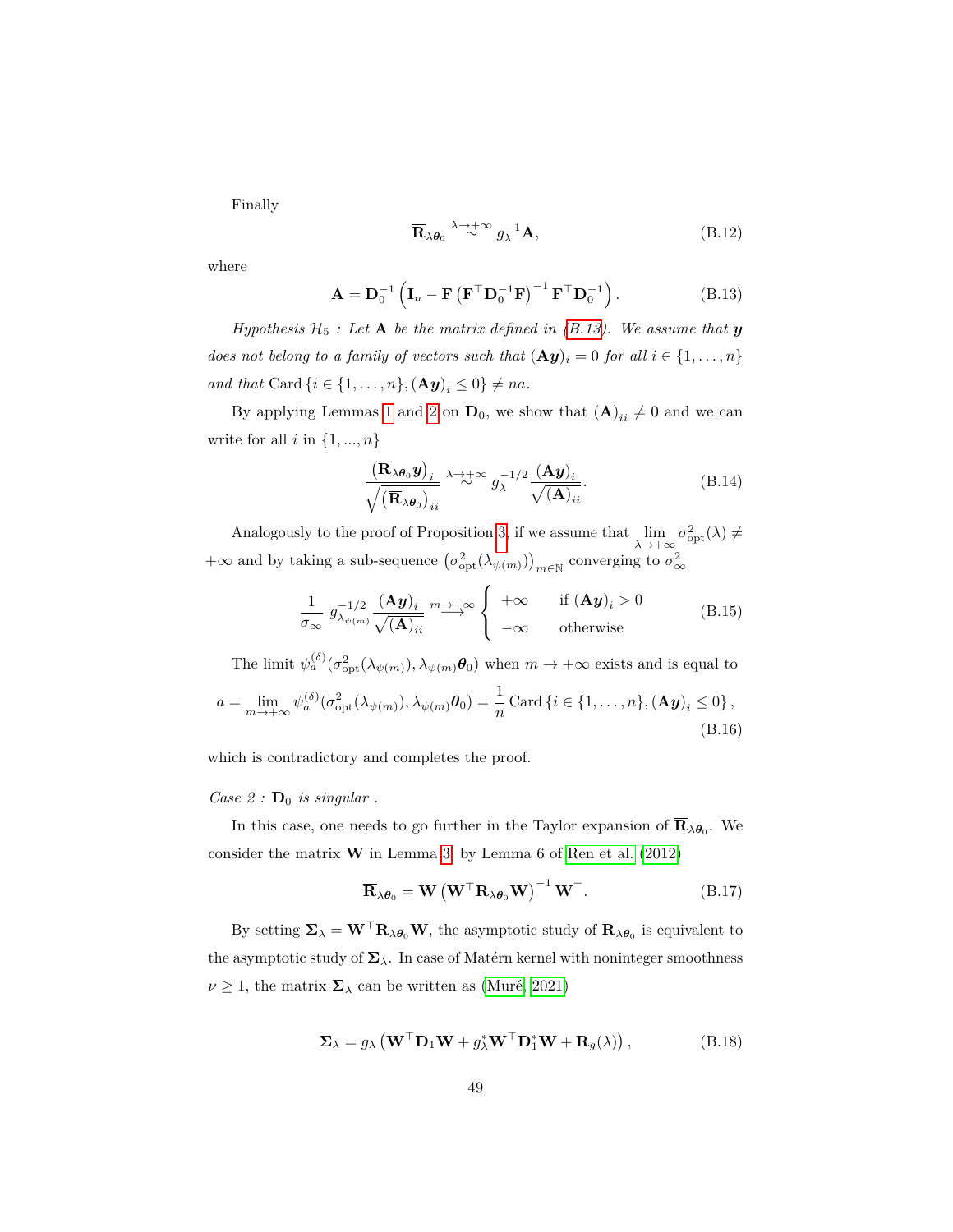where

- Either *g*<sub>λ</sub> = *c*λ<sup>−2*k*<sub>1</sub></sub> with *k*<sub>1</sub><sup>a</sup> a nonnegative integer, or *g*<sub>λ</sub> = *c*λ<sup>−2*ν*</sup>.</sup>
- $-g_{\lambda}^* = c^* \lambda^{-2l}$  with  $l \in (0, +\infty)$ .
- **R**<sub>g</sub> is a differentiable mapping from  $[0, +\infty)$  to  $\mathcal{M}_n$  such that  $\|\mathbf{R}_g(\lambda)\|$  =  $o(\lambda^{-2l}).$
- −  $D_1$  and  $D_1^*$  are both fixed symmetric matrices with elements  $||x_i x_j||^{2k}$ where  $k \in k_1 \cup \nu$  for  $\mathbf{D}_1$  and  $k = l$  for  $\mathbf{D}_1^*$ .

The matrix  $\mathbf{W}^\top \mathbf{D}_1 \mathbf{W} + g_\lambda^* \mathbf{W}^\top \mathbf{D}_1^* \mathbf{W}$  is nonsingular when  $\lambda \to +\infty$ , whether if  $W<sup>T</sup>D<sub>1</sub>W$  is nonsingular or if it is singular.

The case where  $\mathbf{W}^\top \mathbf{D}_1 \mathbf{W}$  is nonsingular happens for Matérn kernels with smoothness  $1 \leq \nu < 2$  [\(Muré, 2021\)](#page-37-9), whereas the other case occurs for regular and smooth Matérn kernels with  $\nu \geq 2$ . These kernels are however less robust in uncertainty quantification so we will give only the proof for less smooth kernels with  $1 \leq \nu < 2$  in particular the Matérn 3/2 kernel.

In this case, we write  $\Sigma_{\lambda}$  in [\(B.18\)](#page-48-1) as

$$
\Sigma_{\lambda} = g_{\lambda} \mathbf{W}^{\top} \mathbf{D}_{1} \mathbf{W} \left( \mathbf{I}_{n} + g_{\lambda}^{*} \left( \mathbf{W}^{\top} \mathbf{D}_{1} \mathbf{W} \right)^{-1} \left( \mathbf{W}^{\top} \mathbf{D}_{1}^{*} \mathbf{W} + \mathbf{R}_{g}(\lambda) \right) \right). \tag{B.19}
$$

<span id="page-49-0"></span>As **W** is full rank matrix,  $\Sigma_{\lambda}$  is non-singular and

$$
\Sigma_{\lambda}^{-1} = g_{\lambda}^{-1} \left( \mathbf{I}_n + g_{\lambda}^* \left( \mathbf{W}^{\top} \mathbf{D}_1 \mathbf{W} \right)^{-1} \left( \mathbf{W}^{\top} \mathbf{D}_1^* \mathbf{W} + \mathbf{R}_g(\lambda) \right) \right)^{-1} \left( \mathbf{W}^{\top} \mathbf{D}_1 \mathbf{W} \right)^{-1}.
$$
\n(B.20)

Let  $\mathbf{M}_{\lambda} = g_{\lambda}^{*} \left( \mathbf{W}^{\top} \mathbf{D}_{1} \mathbf{W} \right)^{-1} \left( \mathbf{W}^{\top} \mathbf{D}_{1}^{*} \mathbf{W} + \mathbf{R}_{g}(\lambda) \right)$ , since  $\|\mathbf{M}_{\lambda}\| \stackrel{\lambda \to +\infty}{\longrightarrow} 0$ , we can assume that  $||\mathbf{M}_{\lambda}|| < 1$  when  $\lambda$  is large enough and apply the Taylor series expansion at order 1

$$
\begin{aligned} \left[\mathbf{I}_n + g_{\lambda}^* \left(\mathbf{W}^{\top} \mathbf{D}_1 \mathbf{W}\right)^{-1} \left(\mathbf{W}^{\top} \mathbf{D}_1^* \mathbf{W} + \mathbf{R}_g(\lambda)\right)\right]^{-1} &= \mathbf{I}_n - g_{\lambda}^* \left(\mathbf{W}^{\top} \mathbf{D}_1 \mathbf{W}\right)^{-1} \\ &\times \left(\mathbf{W}^{\top} \mathbf{D}_1^* \mathbf{W} + \mathbf{R}_g(\lambda) + o(g_{\lambda}^*)\right). \end{aligned} \tag{B.21}
$$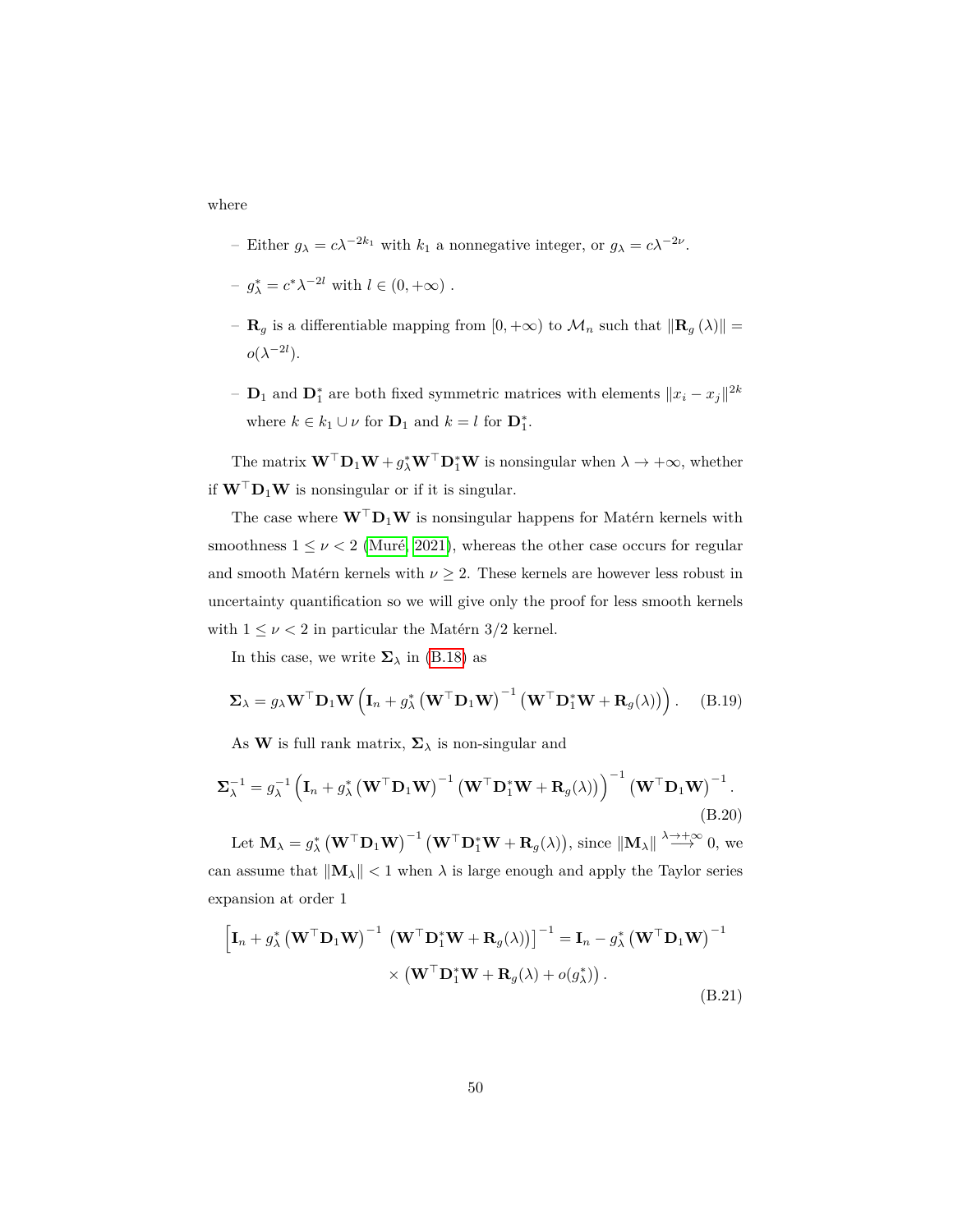Then, we plug this quantity into the equation [\(B.20\)](#page-49-0)

$$
\Sigma_{\lambda}^{-1} = g_{\lambda}^{-1} \left( \mathbf{I}_{n} - g_{\lambda}^{*} \left( \mathbf{W}^{\top} \mathbf{D}_{1} \mathbf{W} \right)^{-1} \left( \mathbf{W}^{\top} \mathbf{D}_{1}^{*} \mathbf{W} + \mathbf{R}_{g}(\lambda) \right) \right) \left( \mathbf{W}^{\top} \mathbf{D}_{1} \mathbf{W} \right)^{-1} \n= g_{\lambda}^{-1} \left[ \left( \mathbf{W}^{\top} \mathbf{D}_{1} \mathbf{W} \right)^{-1} - g_{\lambda}^{*} \left( \mathbf{W}^{\top} \mathbf{D}_{1} \mathbf{W} \right)^{-1} \left( \mathbf{W}^{\top} \mathbf{D}_{1}^{*} \mathbf{W} + \mathbf{R}_{g}(\lambda) \right) \left( \mathbf{W}^{\top} \mathbf{D}_{1} \mathbf{W} \right)^{-1} \right] \n(B.22)
$$

Finally, we can write the matrix  $\overline{\mathbf{R}}_{\lambda \theta_0}$  as

$$
\overline{\mathbf{R}}_{\lambda\theta_0} = g_{\lambda}^{-1} \mathbf{W} \left[ \left( \mathbf{W}^{\top} \mathbf{D}_1 \mathbf{W} \right)^{-1} - g_{\lambda}^* \left( \mathbf{W}^{\top} \mathbf{D}_1 \mathbf{W} \right)^{-1} \left( \mathbf{W}^{\top} \mathbf{D}_1^* \mathbf{W} + \mathbf{R}_g(\lambda) \right) \left( \mathbf{W}^{\top} \mathbf{D}_1 \mathbf{W} \right)^{-1} \right] \mathbf{W}^{\top}.
$$
\n(B.23)

We can also simply the previous expression into

$$
\overline{\mathbf{R}}_{\lambda\theta_0} = g_{\lambda}^{-1} (\mathbf{A} - \mathbf{B}_{\lambda}), \qquad (B.24)
$$

where **A** is a fixed matrix and **B**<sub> $\lambda$ </sub> $\rightarrow +\infty$ </sub>  $o(1)$  such that

$$
\mathbf{A} = \mathbf{W} \left( \mathbf{W}^{\top} \mathbf{D}_1 \mathbf{W} \right)^{-1} \mathbf{W}^{\top}
$$
\n(B.25)

$$
\mathbf{B}_{\lambda} = g_{\lambda}^{*} \mathbf{W} \left( \mathbf{W}^{\top} \mathbf{D}_{1} \mathbf{W} \right)^{-1} \left( \mathbf{W}^{\top} \mathbf{D}_{1}^{*} \mathbf{W} + \mathbf{R}_{g}(\lambda) \right) \left( \mathbf{W}^{\top} \mathbf{D}_{1} \mathbf{W} \right)^{-1} \mathbf{W}^{\top}.
$$
 (B.26)

Or, equivalently,

$$
\overline{\mathbf{R}}_{\lambda\theta_0} \stackrel{\lambda \to +\infty}{\sim} g_{\lambda}^{-1} \mathbf{A}.
$$
 (B.27)

**Lemma 7.** Let **A** be the matrix defined in  $(B.25)$ , then  $\mathbf{A}_{ii} \neq 0$  for all  $i \in \{1, \ldots, n\}.$ 

*Proof.* **A** is non-singular because

$$
\det \mathbf{A} = \det \mathbf{W} \left( \mathbf{W}^{\top} \mathbf{D}_1 \mathbf{W} \right)^{-1} \mathbf{W}^{\top} = \det \left( \mathbf{W}^{\top} \mathbf{D}_1 \mathbf{W} \right)^{-1} \neq 0. \tag{B.28}
$$

**A** is then a positive definite matrix

$$
\mathbf{A}_{ii} = \mathbf{e}_i^{\top} \mathbf{A} \mathbf{e}_i > 0. \tag{B.29}
$$

 $\Box$ 

<span id="page-50-0"></span>*.*

*Hypothesis*  $H_6$  *: Let* **A** *be the matrix defined in [\(B.25\)](#page-50-0). We assume that y does not belong to a family of vectors such that*  $(\mathbf{A}\mathbf{y})_i = 0$  *for all*  $i \in \{1, \ldots, n\}$ *and that* Card  $\{i \in \{1, ..., n\}, (\mathbf{A}\mathbf{y})_i \leq 0\} \neq na$ *.* 

With Lemma [6](#page-43-0) and Hypothesis  $\mathcal{H}_6$ , the proof of the divergence of  $\sigma_{\rm opt}^2(\lambda)$ when  $\lambda \to +\infty$  is similar to the previous case when  $\mathbf{D}_0$  is nonsingular.